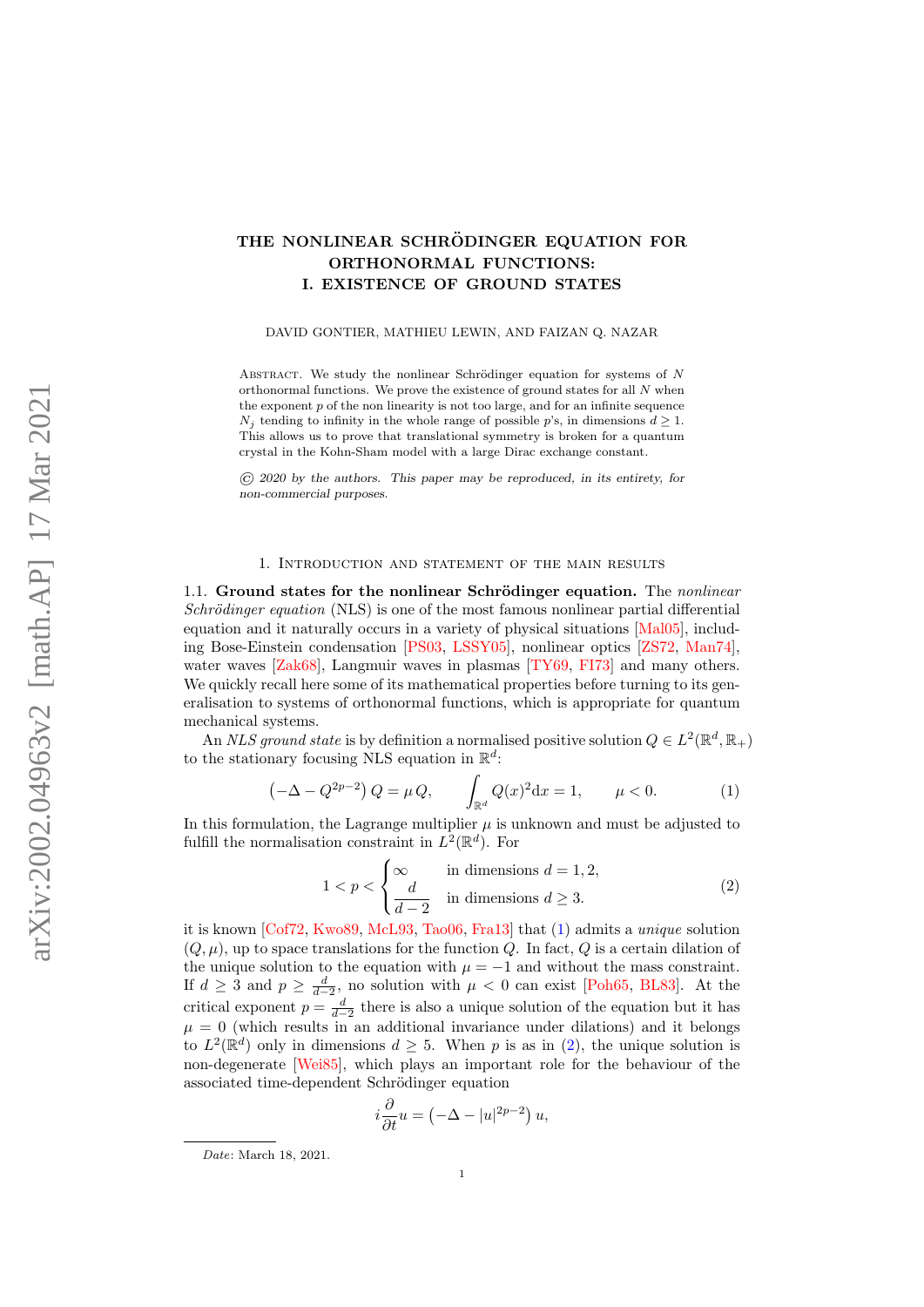of which Q is a stationary state. Since  $Q > 0$  with  $\int_{\mathbb{R}^d} Q(x)^2 dx = 1$ , the Lagrange multiplier  $\mu$  must necessarily be the lowest eigenvalue of the operator  $-\Delta - Q^{2p-2}$ , see [\[LL01,](#page-38-6) Cor. 11.9] and [\[RS78,](#page-38-7) Sec. 12]. By scaling we find that the (unique) solution  $Q_{\lambda}$  satisfying  $\int_{\mathbb{R}^d} Q_{\lambda}(x)^2 dx = \lambda$  solves the same equation [\(1\)](#page-0-0) with  $\mu$ replaced by

<span id="page-1-0"></span>
$$
\mu(\lambda) = \mu \lambda^{\frac{2}{d} \frac{p-1}{1 + \frac{2}{d} - p}}.
$$
\n(3)

Under the additional condition

$$
1
$$

it is useful to introduce the associated NLS functional

<span id="page-1-4"></span>
$$
\mathcal{E}(u) := \int_{\mathbb{R}^d} |\nabla u(x)|^2 \, \mathrm{d}x - \frac{1}{p} \int_{\mathbb{R}^d} |u(x)|^{2p} \, \mathrm{d}x. \tag{4}
$$

Then  $Q_{\lambda}$  is the unique solution (modulo phases and space translations) to the minimisation problem

<span id="page-1-3"></span>
$$
I(d, p, \lambda) := \min \left\{ \mathcal{E}(u), \quad u \in H^1(\mathbb{R}^d), \int_{\mathbb{R}^d} |u|^2 = \lambda \right\}.
$$
 (5)

This explains the denomination *ground state*. When the values of d and p are clear from the context, we will omit them in our notation and write

$$
I(\lambda) := I(d, p, \lambda).
$$

When  $1 < p < 1 + \frac{2}{d}$ , the Gagliardo-Nirenberg inequality implies that  $I(\lambda)$  is finite. For larger p's one has to optimise a different functional [\[Wei83\]](#page-39-5).

By scaling one finds that

<span id="page-1-2"></span>
$$
I(\lambda) = I(1) \lambda^{1 + \frac{2}{d} \frac{p-1}{1 + \frac{2}{d} - p}}.
$$
 (6)

Since the exponent is greater than 1 with  $I(1) < 0$ , this implies immediately that  $\lambda \mapsto I(\lambda)$  is strictly concave over  $\mathbb{R}_+$  and that

$$
I(\lambda) < I(\lambda - \lambda') + I(\lambda'), \qquad \forall 0 < \lambda' < \lambda. \tag{7}
$$

These so-called binding inequalities guarantee the existence of a minimiser and the compactness of all the minimising sequences up to translations, by the concentrationcompactness method [\[Lio82,](#page-38-8) [Lio84a,](#page-38-9) [Lio84b,](#page-38-10) [Lew10\]](#page-38-11).

1.2. The case of orthonormal functions: main results. When studying fermions, like electrons, neutrons or protons, one is naturally led to deal with systems of or-thonormal functions [\[LS10\]](#page-38-12), that is,  $u_1, ..., u_N \in L^2(\mathbb{R}^d, \mathbb{C})$  with  $\langle u_j, u_k \rangle = \delta_{jk}$ . In this paper we study the nonlinear Schrödinger equation for such orthonormal systems, which could be also called the *fermionic NLS equation*. It takes the form

<span id="page-1-1"></span>
$$
\left(-\Delta - \left(\sum_{j=1}^{N} |u_j|^2\right)^{p-1}\right)u_i = \mu_i u_i, \qquad i = 1, ..., N. \tag{8}
$$

This is a system of N coupled partial differential equations, where the coupling involves only the density

$$
\rho(x) = \sum_{j=1}^{N} |u_j(x)|^2
$$

of the N particles. Compared to [\(1\)](#page-0-0) and [\(3\)](#page-1-0), we see that  $\rho$  plays the role of  $Q^2$ , so  $N = \int_{\mathbb{R}} \rho$  plays here the role of  $\lambda$ . In what follows, we use the notation  $\lambda = N \in \mathbb{N}$  if it is integer valued. Equation [\(8\)](#page-1-1) has already been studied in the mathematical [\[LW05,](#page-38-13) [AC06,](#page-35-0) [BW06,](#page-36-2) [BWW07\]](#page-36-3) and physical [\[Man74,](#page-38-3) [KF16,](#page-37-3) [ZY18\]](#page-39-6)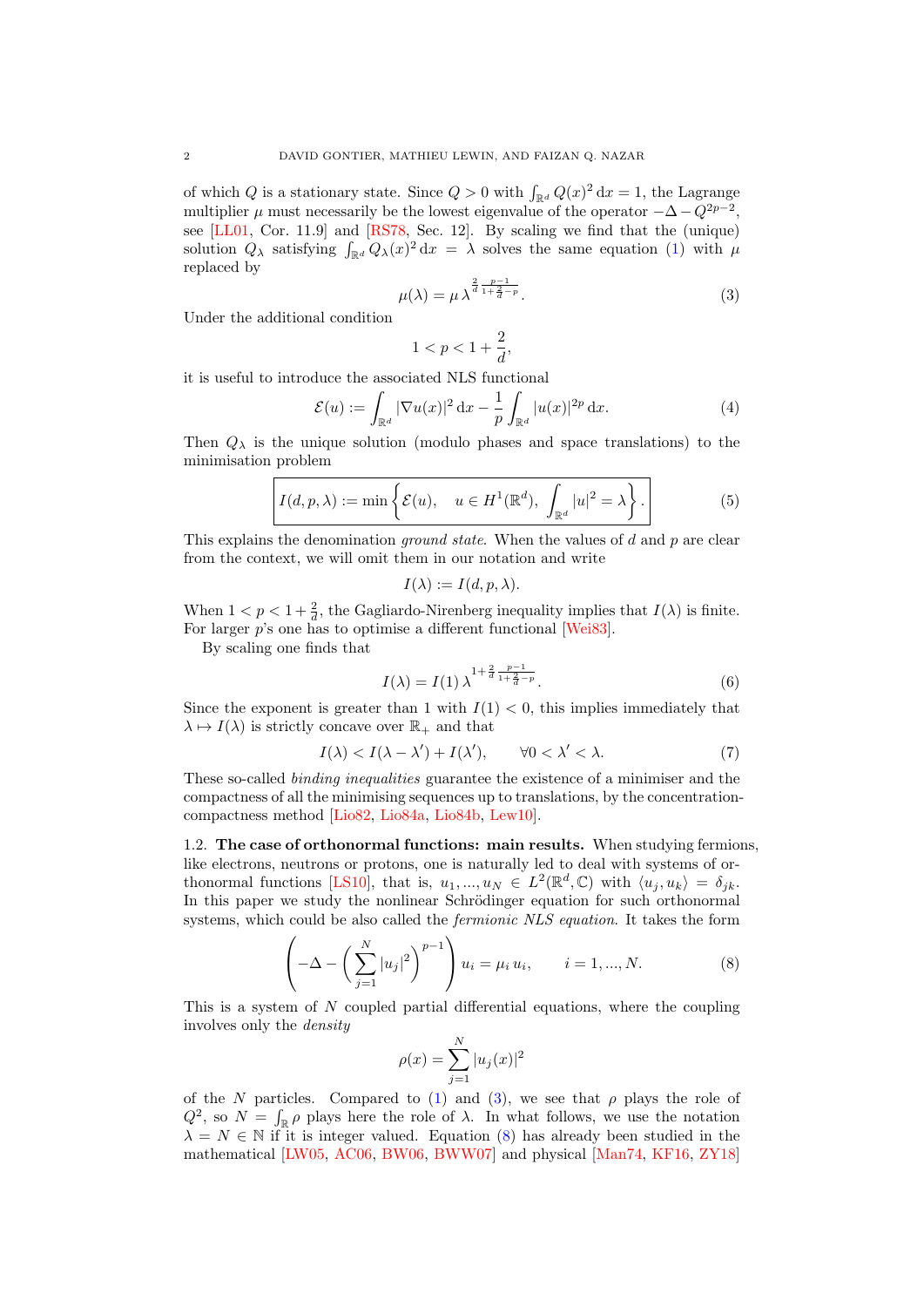literature, but the constraint  $\langle u_j, u_k \rangle = \delta_{jk}$  is often not assumed. Dealing with this constraint is the main goal of our work.

Equation  $(8)$  has several invariances. The first is the invariance under the noncompact group of space translations and it corresponds to replacing all the functions  $u_j(x)$  by  $u_j(x-\tau)$  for some  $\tau \in \mathbb{R}^d$ . The second is due to rotations with  $u_j(\mathcal{R}x)$ and  $\mathcal{R} \in SO(d)$ . On the other hand, the multiplication by a phase for  $N = 1$  is here replaced by the action of the (compact) group  $U(N)$  of space-independent  $N \times N$ unitary matrices, in the manner

$$
U \in U(N) \mapsto U \cdot (u_1, ..., u_N) = \left(\sum_{k=1}^{N} U_{kj} u_k\right)_{j=1}^{N}.
$$

This action does not affect the orthonormality constraint, nor the density  $\rho$ , hence it preserves the mean-field operator  $-\Delta - \rho^{p-1}$ . However it has the effect of transforming the diagonal matrix  $\mu = \text{diag}(\mu_1, ..., \mu_N)$  of Lagrange multipliers into  $U \mu U^*$ . Although it could seem more appropriate to start with a general hermitian matrix of multipliers  $(\mu_{jk})_{1\leq j,k\leq N}$  associated with the constraints  $\langle u_j, u_k \rangle = \delta_{jk}$ , we have for convenience chosen in [\(8\)](#page-1-1) a gauge in which this matrix is diagonal.

Next, we introduce the concept of ground states for  $(8)$ . We ask that the Lagrange multipliers  $\mu_i$  are the N first eigenvalues of the corresponding operator  $-\Delta - \rho^{p-1}$ . We always use the convention that the eigenvalues are ordered increasingly and are repeated in case of degeneracies.

<span id="page-2-1"></span>**Definition 1** (Ground state). A ground state is a system  $(u_1, ..., u_N) \in H^1(\mathbb{R}^d)$ , orthonormal in  $L^2(\mathbb{R}^d)$ , which solves the equations [\(8\)](#page-1-1) where

$$
\mu_1 < \mu_2 \leq \cdots \leq \mu_N \leq 0
$$

are the N first eigenvalues of the operator  $-\Delta - \rho^{p-1}$ .

This definition coincides with the (strict) positivity of  $Q$  in the case  $N = 1$ , since the first eigenvalue  $\mu_1$  is always non-degenerate with a positive eigenfunction, when it exists. Our definition for  $N \geq 2$  is further discussed in light of the N-particle problem in Remark [8](#page-7-0) below.

It is interesting to determine the values of  $p$  and  $N$  (depending on the dimension  $d \geq 1$ ) for which ground states exist. In this article, we focus on the case  $1 < p <$  $1+\frac{2}{d}$ , which can be recast into a minimisation problem. Some kind of ground states have recently been constructed in [\[HKY19\]](#page-37-4) for  $p > 1 + \frac{2}{d}$  but their corresponding density  $\rho \in L^p(\mathbb{R}^d)$  is not necessarily in  $L^1(\mathbb{R}^d)$ , so  $\tilde{N} = \int_{\mathbb{R}^d} \rho$  may in fact be infinite. The critical case  $p = 1 + \frac{2}{d}$  will be handled in the second part [\[FGL20a\]](#page-37-5) of this work, in dimensions  $d \geq 3$ .

A more difficult question is that of the uniqueness of ground states, when they exist. We believe that in dimension  $d = 1$ , ground states are always unique up to translations whenever they exist. Numerical simulations in dimension  $d = 2$ presented later in Figure [2](#page-11-0) suggest that the system may break rotational symmetry, in which case minimisers are not unique modulo space translations.

From now on, we assume

$$
1 < p < 1 + \frac{2}{d}.
$$

As in the  $N = 1$  case, ground states naturally occur as minimisers of the associated nonlinear functional

<span id="page-2-0"></span>
$$
\mathcal{E}(u_1, ..., u_N) = \sum_{i=1}^N \int_{\mathbb{R}^d} |\nabla u_i(x)|^2 dx - \frac{1}{p} \int_{\mathbb{R}^d} \left( \sum_{i=1}^N |u_i(x)|^2 \right)^p dx.
$$
 (9)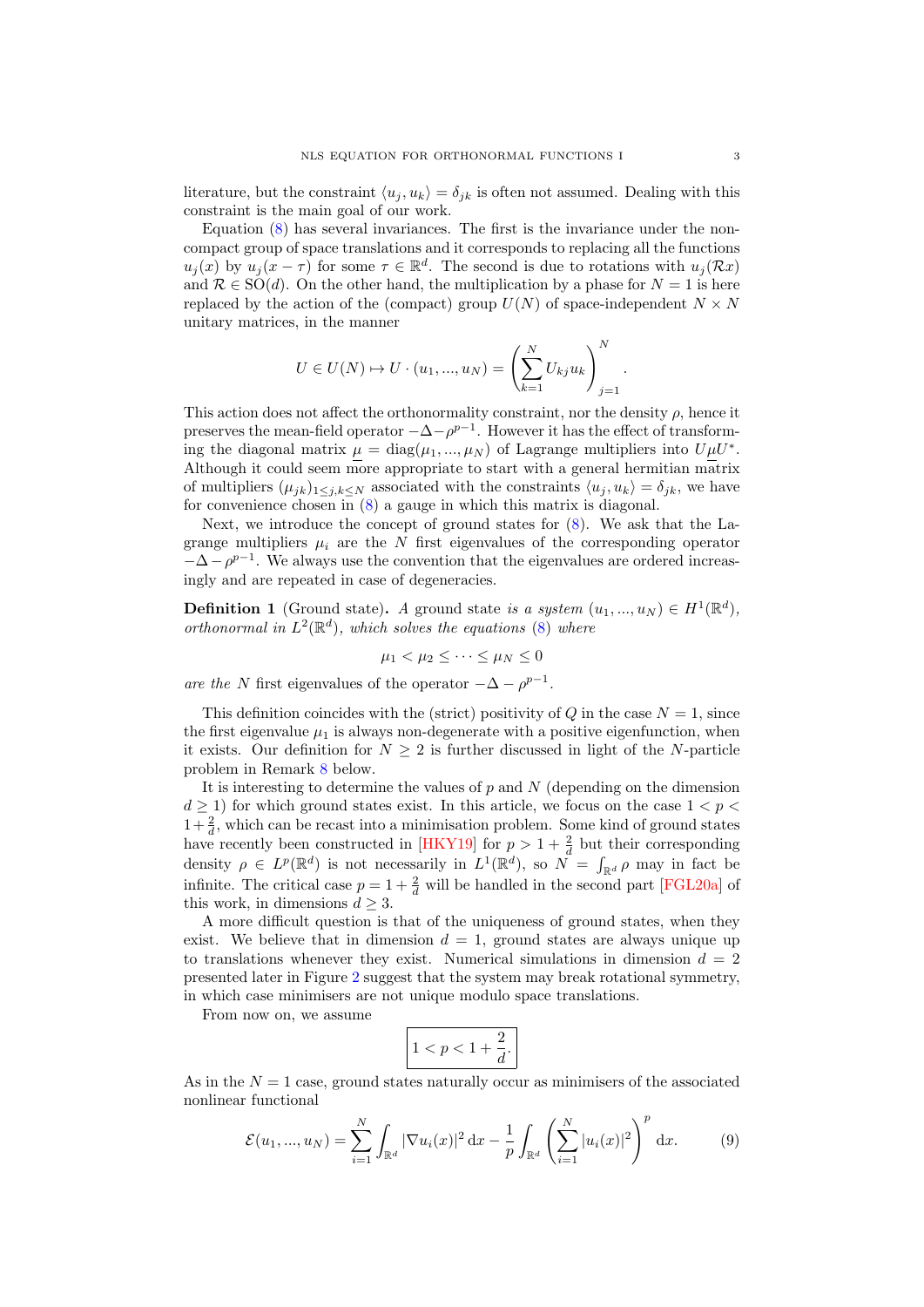This paper is devoted to the study of the associated minimisation problem

<span id="page-3-4"></span>
$$
J(N) = \inf \left\{ \mathcal{E}(u_1, ..., u_N), \quad u_1, ..., u_N \in H^1(\mathbb{R}^d, \mathbb{C}), \ \langle u_j, u_k \rangle_{L^2} = \delta_{jk} \right\}.
$$
 (10)

For  $N = 1$ , we recover  $J(1) = I(1)$ . Unfortunately, there is no simple formula such as  $(6)$  for  $J(N)$ . This is because of the orthonormality constraint, which prevents us from multiplying  $u_i$  by a positive constant, as one does for  $I(N)$  to obtain [\(6\)](#page-1-2).

The goal of the present article is to prove that  $J(N)$  admits minimisers, for some values of p and N. Following [\[Lew11\]](#page-38-14) and as is usual in the study of nonlinear elliptic minimisation problems, our main strategy is to prove the so-called binding *inequalities.* Indeed, as we recall in Theorem [14](#page-16-0) below, if  $N \in \mathbb{N}$  is such that the following binding inequalities hold:

<span id="page-3-0"></span>
$$
J(N) < J(N - K) + J(K), \qquad \text{for all} \quad K = 1, \dots, N - 1,\tag{11}
$$

then  $J(N)$  has a minimiser and all the minimising sequences are compact, up to translations. We prove later in Proposition [16](#page-17-0) that minimisers of  $J(N)$  are indeed ground states. Therefore, the problem boils down to proving the binding inequalities [\(11\)](#page-3-0). We believe that the following holds.

<span id="page-3-2"></span>Conjecture 2 (Binding). For every  $N \geq 2$  and every

<span id="page-3-1"></span>
$$
1 < p < \min\left(2, 1 + \frac{2}{d}\right),\tag{12}
$$

the binding inequalities  $(11)$  hold. In particular,  $J(N)$  admits a minimiser, which is a ground state for  $(8)$ .

Let us emphasise the new condition  $p < 2$ . The critical exponent  $p = 2$  appears naturally in our proof, when we evaluate the interaction between two ground states placed far away. But we will also explain in Theorem [6](#page-4-0) below that binding does not occur at  $p = 2$  in dimension  $d = 1$ , so that the condition [\(12\)](#page-3-1) is in fact optimal.

We were not able to prove Conjecture [2](#page-3-2) in the whole range of parameters. We prove in this paper two weaker results. The first one is that the conjecture holds for  $p$  close enough to 1.

<span id="page-3-3"></span>**Theorem 3** (Binding and existence of ground states for small p). For all  $d \geq 1$ , there exists  $1 < p_c(d) \leq 1 + \frac{2}{d}$  such that, for all

$$
1 < p < p_c(d),
$$

the binding inequalities [\(11\)](#page-3-0) hold for all  $N \geq 2$ . In particular, for all  $1 < p < p_c(d)$ and all  $N \geq 2$  there exists a minimiser  $(u_1, ..., u_N)$  for  $J(N)$ , which is a ground state. It solves the nonlinear system  $(8)$  where the corresponding multipliers satisfy

$$
\mu_1 < \mu_2 \le \mu_3 \le \cdots \le \mu_N < 0
$$

and are the N first eigenvalues of the Schrödinger operator  $-\Delta - (\sum_{i=1}^{N} |u_i|^2)^{p-1}$ , counted with multiplicity.

In the proof in Section [2.5](#page-25-0) we give an explicit lower bound of the critical exponent  $p_c(d)$ . This lower bound depends solely on the NLS solution Q of Equation [\(1\)](#page-0-0). It can be numerically computed with very high accuracy using Runge-Kutta numerical methods, since Q is radial hence solves a second order Ordinary Differential Equation. We find

<span id="page-3-5"></span>
$$
p_c(d) > \begin{cases} 1.614 & \text{for } d = 1, \\ 1.530 & \text{for } d = 2, \\ 1.444 & \text{for } d = 3. \end{cases} \tag{13}
$$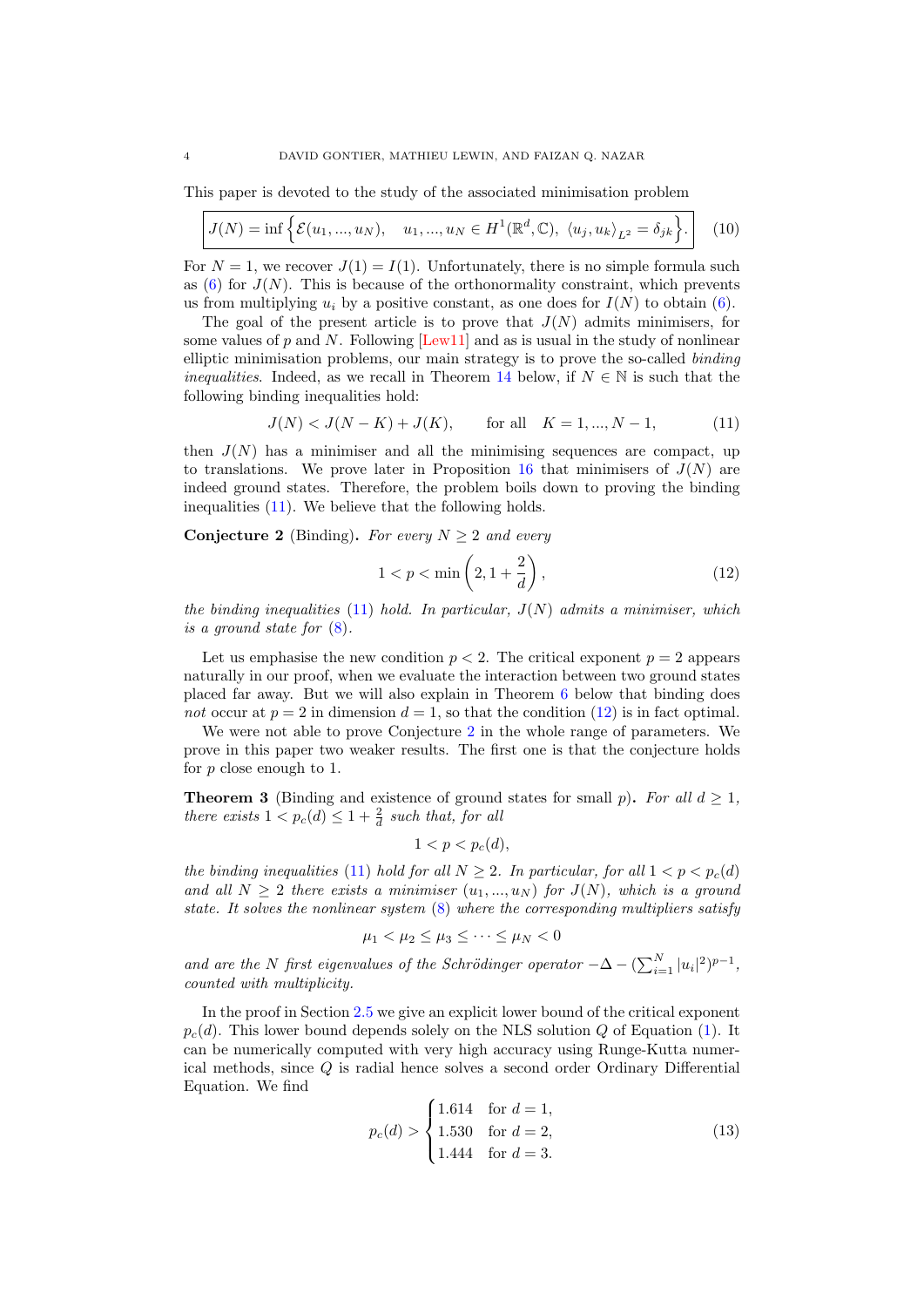In particular, we are able to cover the important case  $p = 4/3$  in dimension  $d = 3$ , which is the object of Section [3.](#page-27-0) These bounds show that the critical  $p_c(d)$  is not so close to 1 and let us think that  $p_c(d) = \min(2, 1 + \frac{2}{d})$  should hold. See Remark [23](#page-25-1) below for more comments on  $p_c(d)$ .

Our second result can cover the whole range  $1 < p < \min(2, 1 + \frac{2}{d})$ , but is valid only for an infinite sequence  $N_j \to \infty$ , including the two-particle case  $N = 2$ .

<span id="page-4-1"></span>**Theorem 4** (Binding and existence of ground states for all p). Let  $d \ge 1$  and

$$
1 < p < \min\left(2\,,\ 1 + \frac{2}{d}\right).
$$

There exists an infinite increasing sequence of integers

$$
N_1 = 1, N_2 = 2 < N_3 < \dots < N_j < \dots
$$

for which the binding inequalities [\(11\)](#page-3-0) hold. For any such  $N = N_i$ ,  $J(N)$  has a minimiser  $(u_1, ..., u_N)$  which satisfies the same properties as in Theorem [3.](#page-3-3)

In Section [3](#page-27-0) we use Theorem [4](#page-4-1) to prove translational symmetry breaking of the Kohn-Sham model for a crystal with a large Dirac exchange coefficient. This result is in the same spirit as the recent work [\[Ric18\]](#page-38-15) by Ricaud on the Thomas-Fermivon Weizsäcker-Dirac model, and it was indeed our first motivation for studying the fermionic NLS equation [\(8\)](#page-1-1). This problem naturally brings the case  $d = 3$  and  $p = 4/3$  which is covered by Theorem [4.](#page-4-1)

When  $p = 1 + 2/d$  the system has an additional invariance and it is not appropriate to fix the constant in front of the nonlinear term  $\int_{\mathbb{R}^d} (\sum_{i=1}^N |u_i|^2)^p$  in [\(9\)](#page-2-0) to be  $1/p$ . If we study the minimisation problem similar to  $(10)$  with a constant  $\alpha > 0$ in front of the nonlinear term, we obtain that there exists a critical  $\alpha_c(N) > 0$  such that  $J(N) = 0$  for  $\alpha \leq \alpha_c(N)$  and  $J(N) = -\infty$  for  $\alpha > \alpha_c(N)$ . There are no minimisers for  $0 \le \alpha < \alpha_c(N)$ . In the second part [\[FGL20a\]](#page-37-5) of this work, R.L. Frank and the first two authors prove a result similar to Theorem [4](#page-4-1) for  $\alpha = \alpha_c(N_i)$  with  $N_i \to \infty$ , in dimensions  $d \geq 3$ .

As we already mentioned, the threshold  $p = 2$  appears naturally in our proof (Proposition [20\)](#page-21-0). So our results do not cover the case  $2 \leq p < 3$  in dimension  $d = 1$ . Actually, binding probably never holds for  $p \in [2, 3)$  in dimension  $d = 1$ .

<span id="page-4-2"></span>**Conjecture 5** (Absence of binding in 1D for  $p \in [2,3)$ ). In dimension  $d = 1$ , for all  $2 \le p < 3$  and all  $N \ge 2$ ,  $J(N)$  does not have minimiser, and we have

$$
J(N) = NJ(1) = NI(1).
$$

It is explained in [\[FGL20a,](#page-37-5) Remark 14] that Conjecture [5](#page-4-2) follows from the onedimensional Lieb-Thirring conjecture in [\[LT76\]](#page-38-16). Without entering into the details and using the notation of [\[LT76,](#page-38-16) [Fra20\]](#page-37-6), this conjecture states that the best Lieb-Thirring constant  $L_{\gamma,1}$  in dimension  $d = 1$  coincides with the one-bound-state (Gagliardo-Nirenberg) constant  $L_{\gamma,1}^{(1)}$  for all  $1/2 \leq \gamma \leq 3/2$ . In fact, Lieb and Thirring proved in [\[LT76\]](#page-38-16) that  $L_{3/2,1} = L_{3/2}^{(1)}$  $\frac{1}{3/2,1}$  for  $\gamma = 3/2$  and this implies the following result, proved in [\[FGL20a\]](#page-37-5).

<span id="page-4-0"></span>**Theorem 6** (Non-existence for  $d = 1$ ,  $p = 2$  [\[FGL20a\]](#page-37-5)). Let  $d = 1$  and  $p = 2$ . Then we have  $J(N) = N J(1) = N I(1)$  for all  $N \in \mathbb{N}$ . In addition,  $J(N)$  admits no minimiser for  $N \geq 2$ .

1.3. Comments and ideas of proof. This section contains additional comments about Theorems [3](#page-3-3) and [4](#page-4-1) as well as some proof ideas.

First, we place our result in a more general context. Several tools of nonlinear analysis have been generalised to systems of orthonormal functions, which can also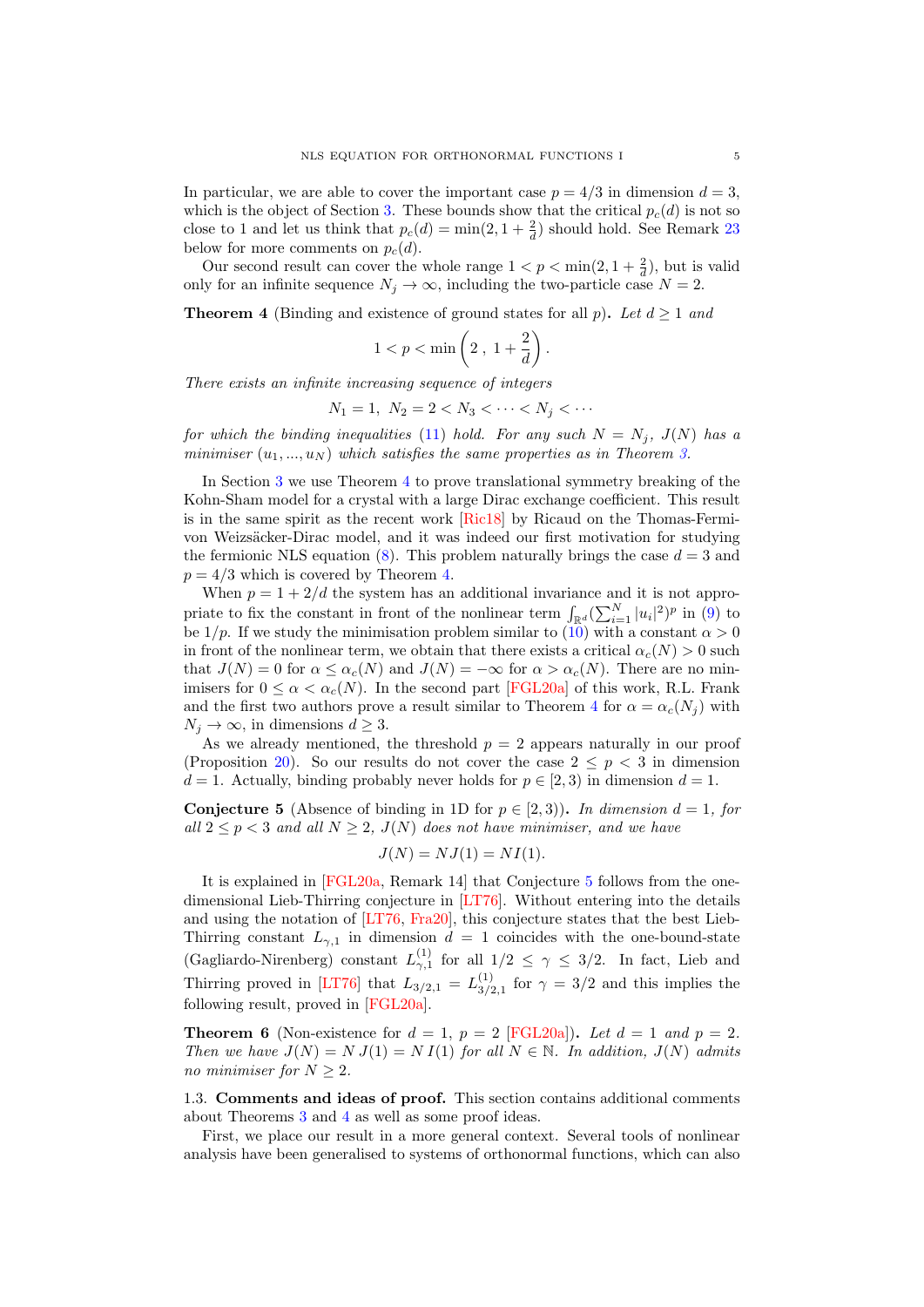be seen as random fields [\[de 15,](#page-37-7) [Cd18\]](#page-36-4). The most celebrated example is the Lieb-Thirring inequality [\[LT75,](#page-38-17) [LT76,](#page-38-16) [LS10,](#page-38-12) [FHJN19\]](#page-37-8) which states that

<span id="page-5-0"></span>
$$
\sum_{n=1}^{N} \int_{\mathbb{R}^d} |\nabla u_n(x)|^2 dx \ge c_{\text{LT}}(d) \int_{\mathbb{R}^d} \left( \sum_{n=1}^{N} |u_n(x)|^2 \right)^{1 + \frac{2}{d}} dx \tag{14}
$$

where the positive constant  $c_{LT}(d) > 0$  is independent of N. This important inequality replaces the Gagliardo-Nirenberg inequality for large orthonormal systems. It will play a role in our analysis of the large- $N$  behaviour of  $J(N)$  later in Section [1.4.](#page-7-1) Other Gagliardo-Nirenberg-type inequalities were considered in [\[Lie83b\]](#page-38-18). More recently, the Strichartz inequality has been extended to orthonormal systems in  $[FLLS14, FS17, BHL+17]$  $[FLLS14, FS17, BHL+17]$  $[FLLS14, FS17, BHL+17]$  $[FLLS14, FS17, BHL+17]$  $[FLLS14, FS17, BHL+17]$  $[FLLS14, FS17, BHL+17]$  and it has played a central role for the existence and the long time behaviour of infinite systems [\[LS15,](#page-38-19) [LS14,](#page-38-20) [CHP17a,](#page-36-6) [CHP17b,](#page-36-7) [Cd18\]](#page-36-4). The fermionic NLS time-dependent equation with  $N = +\infty$  has been studied in [\[CHP17b\]](#page-36-7).

After all these works on systems of orthonormal functions, investigating ground states of the fermionic NLS equation [\(8\)](#page-1-1) seems a natural next step. There are many open questions and we hope that our paper will stimulate more work on the problem.

Next, we briefly explain our strategy of proof for Theorems [3](#page-3-3) and [4](#page-4-1) and discuss the main message stemming from this analysis. Assuming that  $J(N)$  and  $J(M)$ have minimisers, the proof of the binding inequality  $J(N+M) < J(N)+J(M)$  goes by evaluating the nonlinear interaction of these two minimisers placed far away, as is classical in such variational problems. The main difficulty here is that the functions  $u_i$  all decay exponentially fast at infinity so that this interaction is exponentially small. Our main result follows from a careful evaluation of this term. In informal words, our main message is thus that quantum tunnelling can induce binding (hence existence of ground states) in a nonlinear model, provided that the nonlinearity is 'sufficiently strong'. Here 'strong' is precisely the condition that  $p < 2$ . Our simulations presented below in Section [1.4](#page-7-1) and in [\[FGL20b\]](#page-37-11) suggest that this is in fact a **real physical effect** in dimensions  $d = 1, 2$ , not just a mathematical argument. Namely, we have numerically found ground states for  $J(N)$  which are very close to being a combination of N copies of the NLS solution  $Q$  (see Figure [2\)](#page-11-0), with an energy very close to  $N J(1)$ .

To our knowledge, this is the first result of this type for a nonlinear translationinvariant problem. A similar evaluation of exponentially small nonlinear interactions can be for instance found in [\[Alb88,](#page-35-1) [CL92,](#page-36-8) [CL93a,](#page-36-9) [CL93b,](#page-36-10) [BL90,](#page-36-11) [BL97,](#page-36-12) [Dau94,](#page-36-13) [OR20\]](#page-38-21) but for completely different models which are not translation-invariant and have no orthonormal constraint. In [\[FGL20a\]](#page-37-5) our strategy is used to disprove part of the Lieb-Thirring conjecture [\[LT76\]](#page-38-16).

Let us now explain where the condition  $p < 2$  arises in the proof, which can be found in Section [2.4.](#page-21-1) We assume that there are two orthonormal systems  $(u_n)_n^N$ from m section 2.4. We assume that there are two orthonormal systems  $(u_n)_{n=1}$  and  $(v_m)_{m=1}^M$  which are minimisers for  $J(N)$  and  $J(M)$ , respectively. We denote the two densities by  $\rho = \sum_{n=1}^{N} |u_n|^2$  and  $\rho' = \sum_{m=1}^{M} |v_m|^2$ , the decay of which is dictated by the last eigenfunctions  $u_N$  and  $v_M$  which have the smallest eigenvalues  $\mu_N$  and  $\mu'_M$  in absolute value. Next we add to the  $u_n$ 's a translation of the  $v_m$ 's by a large amount R in the direction of  $e_1 = (1, 0, ..., 0)$ . The resulting family of  $N + M$  functions is not orthonormal but it is exponentially close to being so. Orthonormalising it generates an error of the order  $O(e_R^2)$  in the energy, where

$$
e_R := \max_{n,m} \int_{\mathbb{R}^d} |u_n(x)| |v_m(x - Re_1)| dx
$$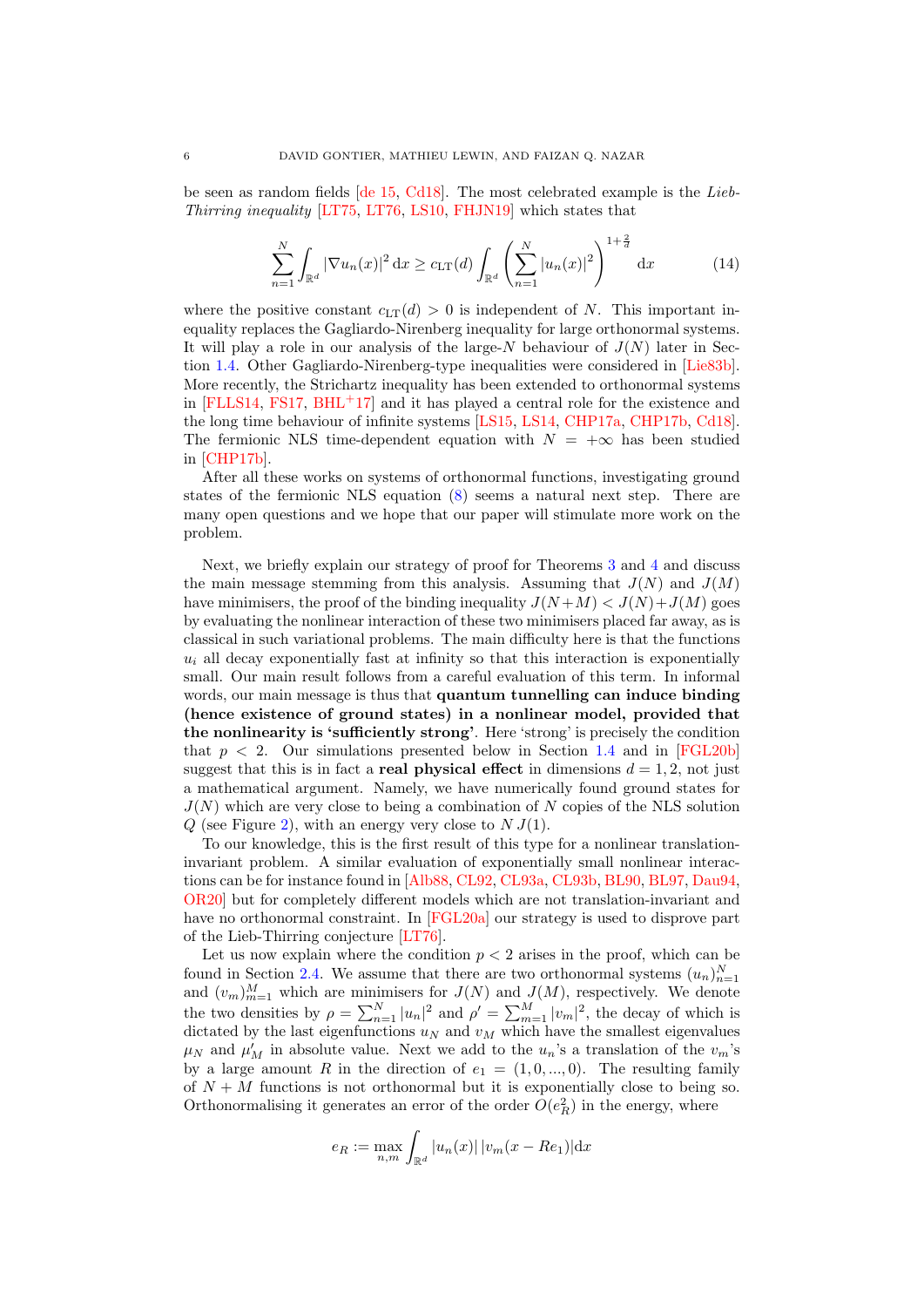is the largest possible overlap between these functions. In the limit  $R \to \infty$ ,  $e_R$ essentially behaves like  $\exp(-\min(|\mu_N|^{\frac{1}{2}}, |\mu'_M|^{\frac{1}{2}})R)$  due to the exponential decay of the eigenfunctions. On the other hand, the nonlinear term is always attractive and a careful evaluation in the intermediate region gives that it is at least of the order

$$
\exp\left(-\frac{\sqrt{|\mu_N|\,|\mu_M'|}}{\sqrt{|\mu_N|} + \sqrt{|\mu_M'|}} pR\right).
$$

Therefore, the nonlinearity wins over the orthonormalisation error under the assumption that

<span id="page-6-0"></span>
$$
1 < p < 1 + \sqrt{\frac{\min(|\mu_N|, |\mu'_M|)}{\max(|\mu_N|, |\mu'_M|)}}\tag{15}
$$

where the right side is always less or equal than 2. This is how the condition  $p < 2$  occurs. The difficulty with [\(15\)](#page-6-0) is that the Lagrange multipliers  $\mu_N$  and  $\mu'_M$ are unknown. To prove Theorem [3,](#page-3-3) we derive universal lower and upper bounds (independent of N) on the last eigenvalue  $\mu_N$ . This gives a critical exponent  $p_c(d)$ below which binding holds. To prove Theorem [4,](#page-4-1) we observe that if  $N = M$ , then we can choose the same minimiser for  $J(N)$  and  $J(M)$  so that  $\mu_N = \mu_M$ . In this simpler case the interaction is attractive whenever  $1 < p < \min(2, 1 + 2/d)$ . So if  $J(N)$  has a minimiser, then

<span id="page-6-1"></span>
$$
J(2N) < 2J(N). \tag{16}
$$

Since there are ground states for  $N = 1$ , we deduce that there are ground states for  $N = 2$ . By a simple pigeon-hole principle, we are then able to deduce that binding holds for an infinite sequence  $N_i \to \infty$ , using only [\(16\)](#page-6-1).

We end this section with two additional comments about Theorem [3](#page-3-3) and [4.](#page-4-1) First, we link our NLS equation for fermionic systems to a kind of Gagliardo-Niremberg-Sobolev inequality for orthonormal functions.

Remark 7 (Gagliardo-Niremberg-Sobolev for orthonormal systems). If we rescale all the  $u_n$  in the manner  $\alpha^{d/2}u_n(\alpha x)$  and optimise over  $\alpha$  we obtain the inequality

<span id="page-6-2"></span>
$$
N^{\frac{2}{d(p-1)}-1} \sum_{n=1}^{N} \int_{\mathbb{R}^d} |\nabla u_n(x)|^2 dx \ge c(d, p, N) \left( \int_{\mathbb{R}^d} \left( \sum_{n=1}^{N} |u_n(x)|^2 \right)^p dx \right)^{\frac{2}{d(p-1)}} \tag{17}
$$

with the best constant

$$
c(d, p, N) = \left(\frac{N}{-J(N)}\right)^{\frac{1+\frac{2}{d}-p}{p-1}} \left(\frac{d}{2p}\right)^{\frac{2}{d(p-1)}} (p-1) \left(1+\frac{2}{d}-p\right)^{\frac{1+\frac{2}{d}-p}{p-1}}.
$$
 (18)

The constant  $c(d, p, N)$  has a finite limit when  $N \to \infty$ , as we will prove in the next section. Our theorems give the existence of optimisers for this inequality (either for small p or for a subsequence  $N_j \to \infty$ ). The (non-sharp) inequality [\(17\)](#page-6-2) easily follows from the Lieb-Thirring inequality, using  $\int_{\mathbb{R}^d} \sum_{n=1}^N |u_n|^2 = N$  together with Hölder's inequality. In the critical case  $p = 1 + \frac{2}{d}$ , the two terms in the energy scale similarly, so one cannot deduce an equality similar to  $(17)$ . See [\[FGL20a\]](#page-37-5) for more about  $(17)$  and its link with Lieb-Thirring inequalities.

Our next remark is about how to interpret our result within the framework of N-particle anti-symmetric wave functions. The idea is that without a two-body interaction term and with a concave nonlinearity depending only on the density, a minimisation problem set on anti-symmetric wave functions can be restricted to Slater determinants.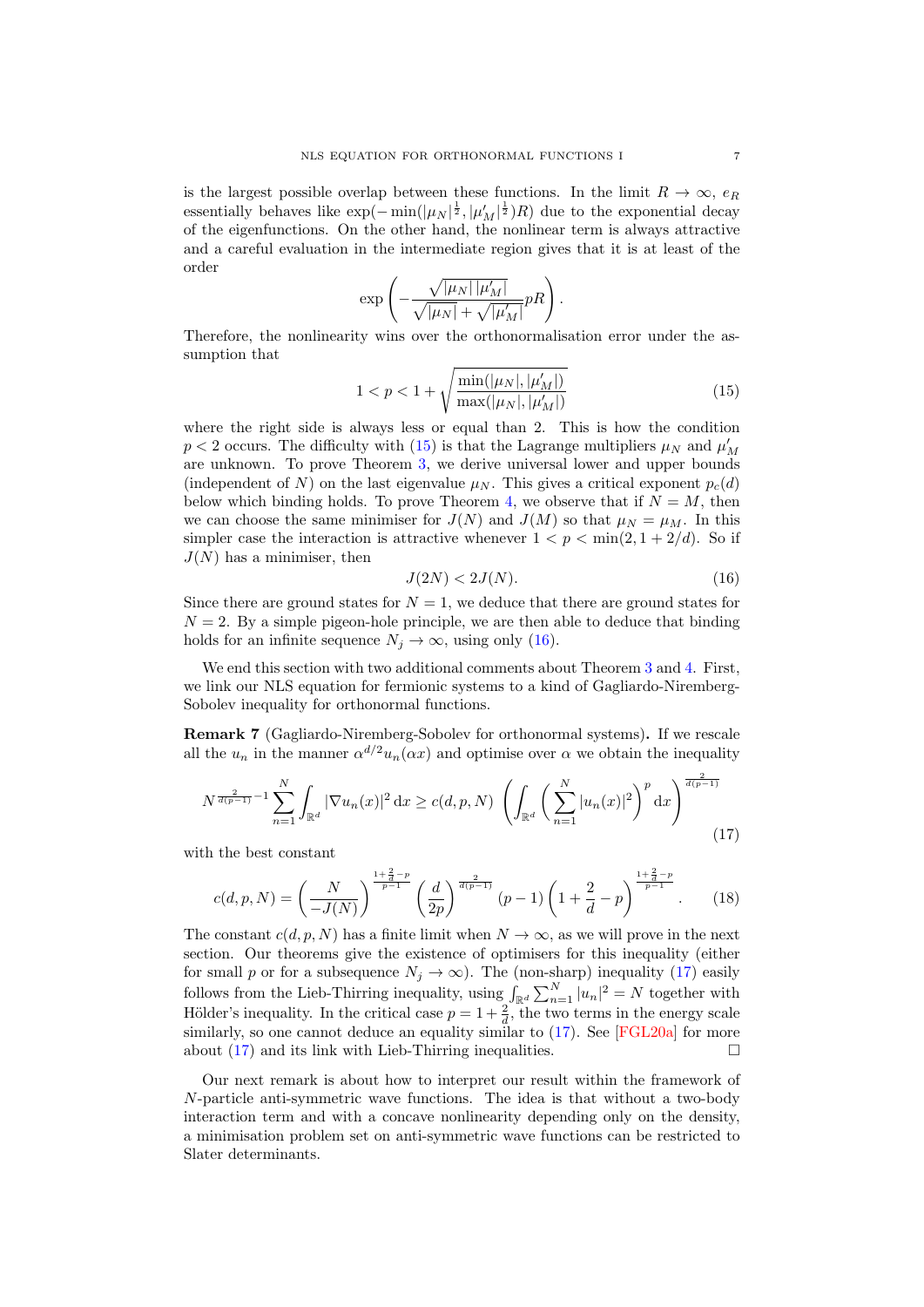<span id="page-7-0"></span>**Remark 8** (Interpretation in terms of N-particles). For a wave function  $\Psi \in$  $L^2((\mathbb{R}^d)^N, \mathbb{C})$  with  $\|\Psi\|_{L^2((\mathbb{R}^d)^N, \mathbb{C})} = 1$ , consider the energy functional

<span id="page-7-2"></span>
$$
\mathcal{E}_{\text{QM}}(\Psi) := \int_{(\mathbb{R}^d)^N} |\nabla \Psi(x_1, ..., x_N)|^2 \, dx_1 \cdots dx_N - \frac{1}{p} \int_{\mathbb{R}^d} \rho_{\Psi}(x)^p \, dx \qquad (19)
$$

where the density  $\rho_{\Psi}$  is defined by

$$
\rho_{\Psi}(x) = \int_{(\mathbb{R}^d)^{N-1}} |\Psi(x, x_2, ..., x_N)|^2 dx_2 \cdots dx_N + \cdots
$$

$$
\cdots + \int_{(\mathbb{R}^d)^{N-1}} |\Psi(x_1, x_2, ..., x)|^2 dx_1 \cdots dx_{N-1}.
$$

Minimisation problems involving functionals of the type [\(19\)](#page-7-2) (posed on the Nparticle space with a nonlinear term depending on  $\rho_{\Psi}$ ) have been studied in [\[Lew11\]](#page-38-14). Here, without further constraints on  $\Psi$ , the minimum of  $\mathcal{E}_{QM}$  on the unit sphere is attained for a symmetric (that is, bosonic) wave function, which forms a Bose-Einstein condensate on the NLS ground state  $Q_N / \sqrt{N}$  defined in [\(5\)](#page-1-3):

$$
\Psi(x_1,\dots,x_N)=\frac{e^{i\theta}}{N^{\frac{N}{2}}}Q_N(x_1)\cdots Q_N(x_n).
$$

This is a simple consequence of the Hoffmann-Ostenhof inequality [\[HH77\]](#page-37-12)

$$
\int_{(\mathbb{R}^d)^N} |\nabla \Psi(x_1, ..., x_N)|^2 \, \mathrm{d}x_1 \cdots \mathrm{d}x_N \ge \int_{\mathbb{R}^d} |\nabla \sqrt{\rho_{\Psi}}(x)|^2 \, \mathrm{d}x
$$

which implies that

$$
\mathcal{E}_{\mathrm{QM}}(\Psi) \geq \mathcal{E}(\sqrt{\rho_\Psi})
$$

where we recall that  $\mathcal E$  is the NLS energy [\(4\)](#page-1-4). In other words, the unconstrained  $N$ -particle problem is the same as the NLS problem for one function  $(5)$ . Note that when  $N \to \infty$  the system collapses since  $Q_N$  is a rescaling of Q by the factor  $N^{-(p-1)/(d+2-dp)}$ .

The situation is different if we restrict the minimisation to anti-symmetric (that is, fermionic) wave functions. From the arguments in [\[Lew11\]](#page-38-14) and in Lemma [11](#page-12-0) below, it follows that minimisers are Slater determinants (also called Hartree-Fock states), that is, of the form

$$
\Psi(x_1, ..., x_N) = \frac{1}{\sqrt{N!}} \det(u_j(x_k))_{1 \le j,k \le N}
$$

where  $u_1, ..., u_N$  form an orthonormal system in  $L^2(\mathbb{R}^d)$ . Slater determinants are the least correlated wave functions compatible with the anti-symmetric constraint. These wave functions satisfy that  $\mathcal{E}_{QM}(\Psi) = \mathcal{E}(u_1,...,u_N)$ , our NLS functional in [\(9\)](#page-2-0). The N-particle interpretation of  $J(N)$  in [\(10\)](#page-3-4) is therefore that it corresponds to minimising  $\mathcal{E}_{\text{QM}}$  over anti-symmetric wave functions. In this light our Definition [1](#page-2-1) of a 'ground state' is justified since the corresponding N-particle wave function Ψ is indeed a minimiser of  $\mathcal{E}_{QM}$ , in the anti-symmetric subspace. On the contrary to the bosonic case, the fermionic model is  $H$ -stable [ $\text{Rue99}$ ] since  $J(N)$  behaves linearly in N in the limit  $N \to \infty$ , as discussed in the next section.

<span id="page-7-1"></span>1.4. The large–N limit. Our main results, Theorems [3](#page-3-3) and [4,](#page-4-1) imply that  $J(N)$ admits a minimiser, for all  $N$  or for a subsequence. It then seems natural to ask what is happening in the limit  $N \to \infty$ . This section contains results and comments in this direction.

Several possible scenarios come to mind. A very natural possibility is that a sequence of minimisers  $\rho_N = \sum_{n=1}^N |u_n|^2$  would converge (e.g. in  $L^{\infty}_{loc}(\mathbb{R}^d)$  after an appropriate translation) to some limit  $\rho_{\infty}$  which is extended over the whole space.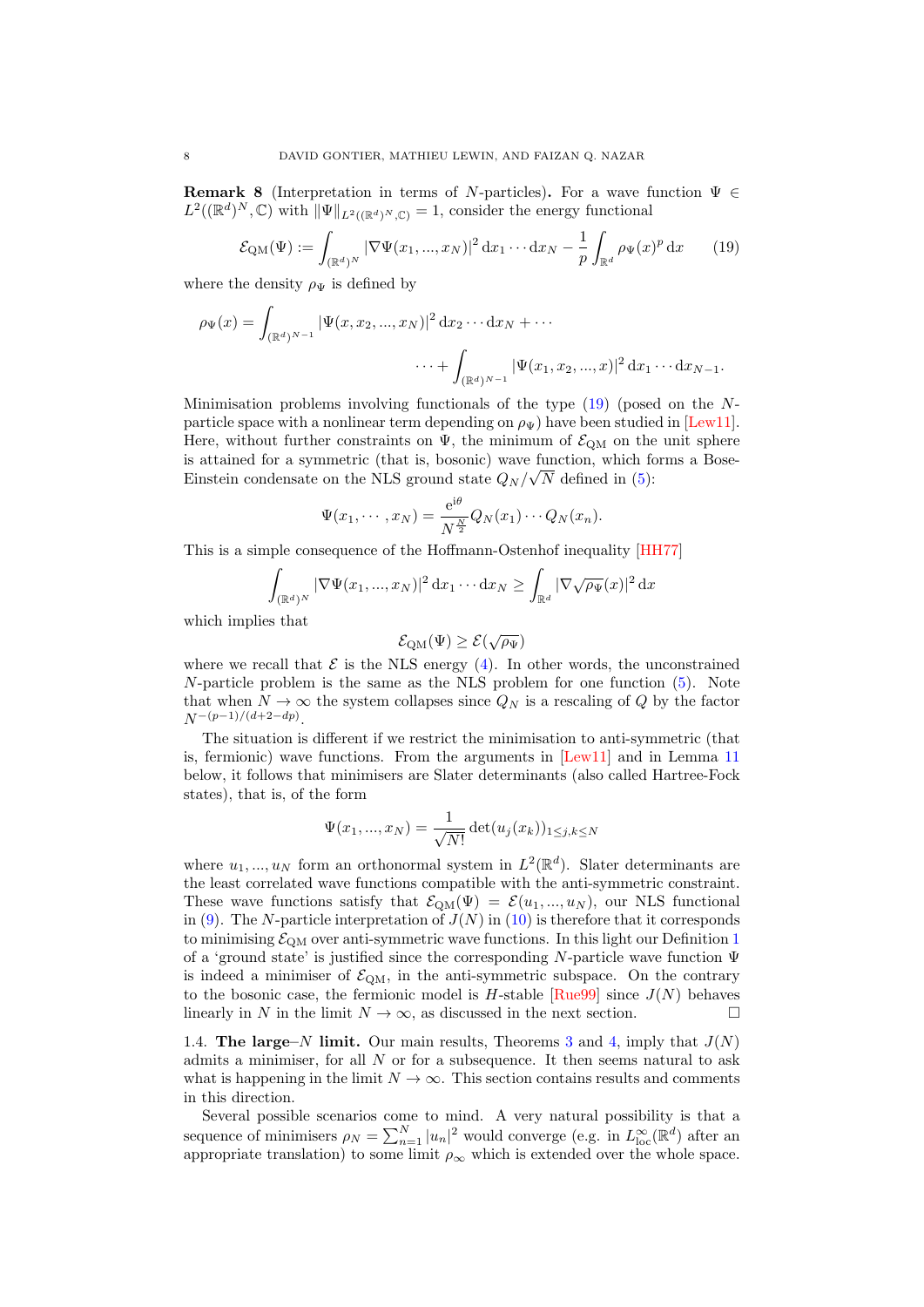This density  $\rho_{\infty}$  could for instance be constant (semi-classical or fluid phase), or a non-trivial periodic function (crystallisation, or solid phase [\[BL15\]](#page-36-14)). We think that these are the only two possibilities and we explain in this section which one we expect depending on the values of p and d. We refer to [\[FGL20a,](#page-37-5) [FGL20b\]](#page-37-11) for a similar discussion in the context of Lieb-Thirring inequality.

1.4.1. The NLS Thomas-Fermi problem. We first introduce the NLS Thomas-Fermi problem [\[Lie83a\]](#page-38-23), which will give the value of  $\rho_{\infty}$  in case it is constant over the whole space. For  $d \ge 1$  and  $1 < p < 1 + \frac{2}{d}$  we introduce the minimisation problem

<span id="page-8-1"></span>
$$
\min_{\substack{\rho \ge 0 \\ \int_{\mathbb{R}^d} \rho = N}} \int_{\mathbb{R}^d} \left( C\rho(x)^{1 + \frac{2}{d}} - \frac{1}{p} \rho(x)^p \right) dx \tag{20}
$$

where  $C > 0$  is a constant to be chosen later. This problem can be solved explicitly. The next statement will be used several times in the paper and it states that the optimisers are for all N exactly equal to some constant  $\rho_*$  depending only on C, d and p, on a set  $\Omega$  of measure  $|\Omega| = N/\rho_*$ .

<span id="page-8-0"></span>**Lemma 9** (Thomas-Fermi has constant optimisers). Let  $d \geq 1$ ,  $1 < p < 1 + \frac{2}{d}$  and  $C > 0$ . We have

$$
\min_{\substack{\rho \ge 0 \\ \int_{\mathbb{R}^d} \rho = N}} \int_{\mathbb{R}^d} \left( C\rho(x)^{1 + \frac{2}{d}} - \frac{1}{p}\rho(x)^p \right) dx = -N \left( 1 + \frac{2}{d} - p \right) \frac{d}{2p} \left( \frac{d(p-1)}{2pC} \right)^{\frac{p-1}{1 + \frac{2}{d} - p}}
$$

with equality if and only if  $\rho(x) = \rho_* 1_\Omega(x)$  for some Borel set  $\Omega$  of measure  $|\Omega| =$  $N/\rho_*$ , where

<span id="page-8-2"></span>
$$
\rho_* = \underset{\rho>0}{\text{argmin}} \left( C\rho^{\frac{2}{d}} - \frac{1}{p}\rho^{p-1} \right) = \left( \frac{d(p-1)}{2pC} \right)^{\frac{1}{1+\frac{1}{d}-p}}.
$$
 (21)

*Proof.* For  $\alpha_* := C \rho_*^{\frac{2}{d}} - \frac{1}{p} \rho_*^{p-1}$ , the map

$$
\rho \in \mathbb{R}_+ \mapsto C \rho^{1+\frac{2}{d}} - \frac{1}{p}\rho^p - \alpha_*\rho
$$

is non-negative over  $\mathbb{R}_+$  and admits exactly the two zeros 0 and  $\rho_*$ . Thus we have

$$
\int_{\mathbb{R}^d} \left( C\rho(x)^{1+\frac{2}{d}} - \frac{1}{p}\rho(x)^p \right) dx - \alpha_* N
$$
\n
$$
= \int_{\mathbb{R}^d} \left( C\rho(x)^{1+\frac{2}{d}} - \frac{1}{p}\rho(x)^p - \alpha_* \rho(x) \right) dx \ge 0
$$

with equality if and only if  $\rho$  takes only the two values 0 and  $\rho_*$ , hence is of the form  $\rho(x) = \rho_* 1_\Omega(x)$ , where  $\Omega$  is a Borel set with  $|\Omega| = N/\rho_*$ . The minimum in the statement is thus equal to  $\alpha_*N$  and its value follows after a computation.  $\square$ 

By Lemma [9](#page-8-0) we see that minimisers of the Thomas-Fermi problem [\(20\)](#page-8-1) are not unique at all, even up to translations, since any Borel set  $\Omega$  is allowed as soon as  $|\Omega| = N/\rho_*$ . In addition, even if minimisers exist, the binding inequalities fail in NLS Thomas-Fermi theory and the energy is perfectly additive.

1.4.2. Limit  $N \to \infty$  and link with the Lieb-Thirring conjecture. Next, we prove that  $J(N)/N$  admits a limit when  $N \to \infty$  and derive upper and lower bounds on its value, in terms of the Thomas-Fermi problem [\(20\)](#page-8-1) for two possible C's. Our main result in this section is the following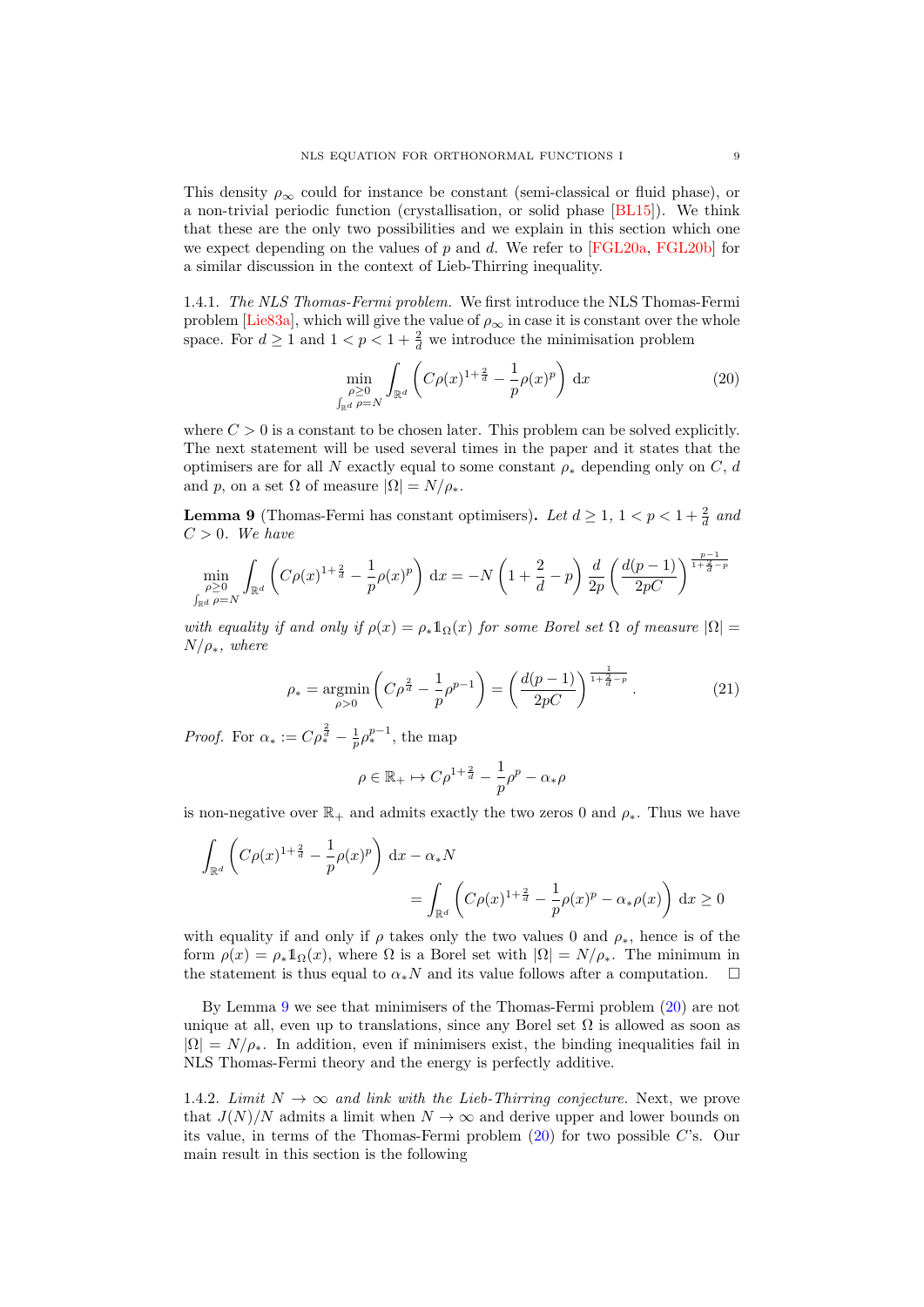<span id="page-9-3"></span>**Theorem 10** (Large–N limit). Let  $d \ge 1$  and  $1 < p < 1 + 2/d$ . The limit

<span id="page-9-1"></span>
$$
e(d, p) := \lim_{N \to \infty} \frac{J(N)}{N} = \inf_{N \ge 1} \frac{J(N)}{N}
$$
 (22)

exists and satisfies

<span id="page-9-0"></span>
$$
e_{\text{LT}}(d, p) \le e(d, p) \le \min\left\{e_{\text{sc}}(d, p), I(1)\right\} < 0\tag{23}
$$

where

<span id="page-9-4"></span>
$$
e_{\text{LT}}(d,p) := -\left(1 + \frac{2}{d} - p\right) \frac{d}{2p} \left(\frac{d(p-1)}{2p \, c_{\text{LT}}(d)}\right)^{\frac{p-1}{1 + \frac{2}{d} - p}} \tag{24}
$$

and

$$
e_{\rm sc}(d, p) := -\left(1 + \frac{2}{d} - p\right) \frac{d}{2p} \left(\frac{d(p-1)}{2p \, c_{\rm sc}(d)}\right)^{\frac{p-1}{1 + \frac{2}{d} - p}}
$$
(25)

are the Thomas-Fermi energies obtained for C respectively equal to the Lieb-Thirring constant  $c_{LT}(d)$  in [\(14\)](#page-5-0) and to the semi-classical constant

<span id="page-9-2"></span>
$$
c_{\rm sc}(d) = \frac{4\pi^2 d}{(d+2)} \left(\frac{d}{|\mathbb{S}^{d-1}|}\right)^{\frac{2}{d}}.
$$
 (26)

This theorem is a corollary of our other results in this paper. Its detailed proof is provided later in Section [2.7.](#page-26-0) The lower bound in [\(23\)](#page-9-0) is an immediate consequence of the Lieb-Thirring inequality  $(14)$ . The existence of the limit  $(22)$  follows from the fact that  $J(N)$  is subadditive. To understand the meaning of the semi-classical number  $e_{sc}(d, p)$ , take for instance the N first eigenfunctions  $u_i$  of the Dirichlet Laplacian in a large domain  $\Omega$  of volume  $|\Omega| = N/\rho_{\infty}$ , for some constant  $\rho_{\infty}$  to be determined. Plugging them in the energy  $\mathcal{E}$ , we obtain an upper bound on  $J(N)$ . By semi-classical analysis, the corresponding density  $\sum_{i=1}^{N} |u_i|^2$  is almost equal to the constant  $\rho_{\infty}$  inside the domain  $\Omega$ . On the other hand the total kinetic energy of the  $u_i$  is approximately given by Weyl's formula  $c_{\rm sc}(d)\rho_{\infty}^{1+\frac{2}{d}}|\Omega|$  with the semi-classical constant in [\(26\)](#page-9-2). Thus, to leading order the energy behaves as

$$
\left(c_{\rm sc}(d)\rho_{\infty}^{1+\frac{2}{d}}-\frac{\rho_{\infty}^p}{p}\right)|\Omega|=\left(c_{\rm sc}(d)\rho_{\infty}^{\frac{2}{d}}-\frac{\rho_{\infty}^{p-1}}{p}\right)N.
$$

From the proof of Lemma [9,](#page-8-0) this is minimized for  $\rho_{\infty} = \rho_*$  in [\(21\)](#page-8-2) with  $C = c_{\rm sc}(d)$ . In other words, whenever  $\rho_N$  converges to a constant, we expect it to be this  $\rho_*$ and the limit  $e(d, p)$  to be equal to  $e_{\rm sc}(d, p)$ .

Note that the behaviour in  $N$  found in  $(22)$  is very different from the 'bosonic' case recalled above in  $(6)$  and Remark [8.](#page-7-0) In the later case,  $I(N)$  behaves superlinearly in N and the exponent depends on  $p$  and  $d$ . On the contrary, for systems of orthonormal functions (fermions),  $J(N)$  behaves linearly for all admissible p and d.

The Lieb-Thirring conjecture [\[LT76,](#page-38-16) [Fra20\]](#page-37-6) states that in dimensions  $d \geq 3$ , one has  $c_{LT}(d) = c_{sc}(d)$ . Should this conjecture be true, the upper and lower bounds would coincide in [\(23\)](#page-9-0) and we would thus deduce that

$$
e(d, p) = e_{\rm sc}(d, p)
$$
 for all  $1 < p < 1 + \frac{2}{d}$  and  $d \ge 3$ . (27)

We therefore expect that the density  $\rho_N$  of a ground state for  $J(N)$  should converge to the constant  $\rho_*$  given by Lemma [9](#page-8-0) with  $C = c_{\rm sc}(d)$ , for all  $1 < p < 1 + 2/d$  in all dimensions  $d > 3$ .

On the contrary, in dimensions  $d = 1, 2$  it is known that  $c_{LT}(d) < c_{sc}(d)$  [\[LT76,](#page-38-16) [Fra20\]](#page-37-6) and the two bounds in [\(23\)](#page-9-0) do not coincide. We expect the limiting density to be a non-trivial periodic function for all  $1 < p < 2$  in dimensions  $d = 1, 2$ . By Theorem [6,](#page-4-0) in dimension  $d = 1$  we think that the period will depend on p and increase when  $p \to 2^-$ , whereas the density converges to  $Q^2$  in each unit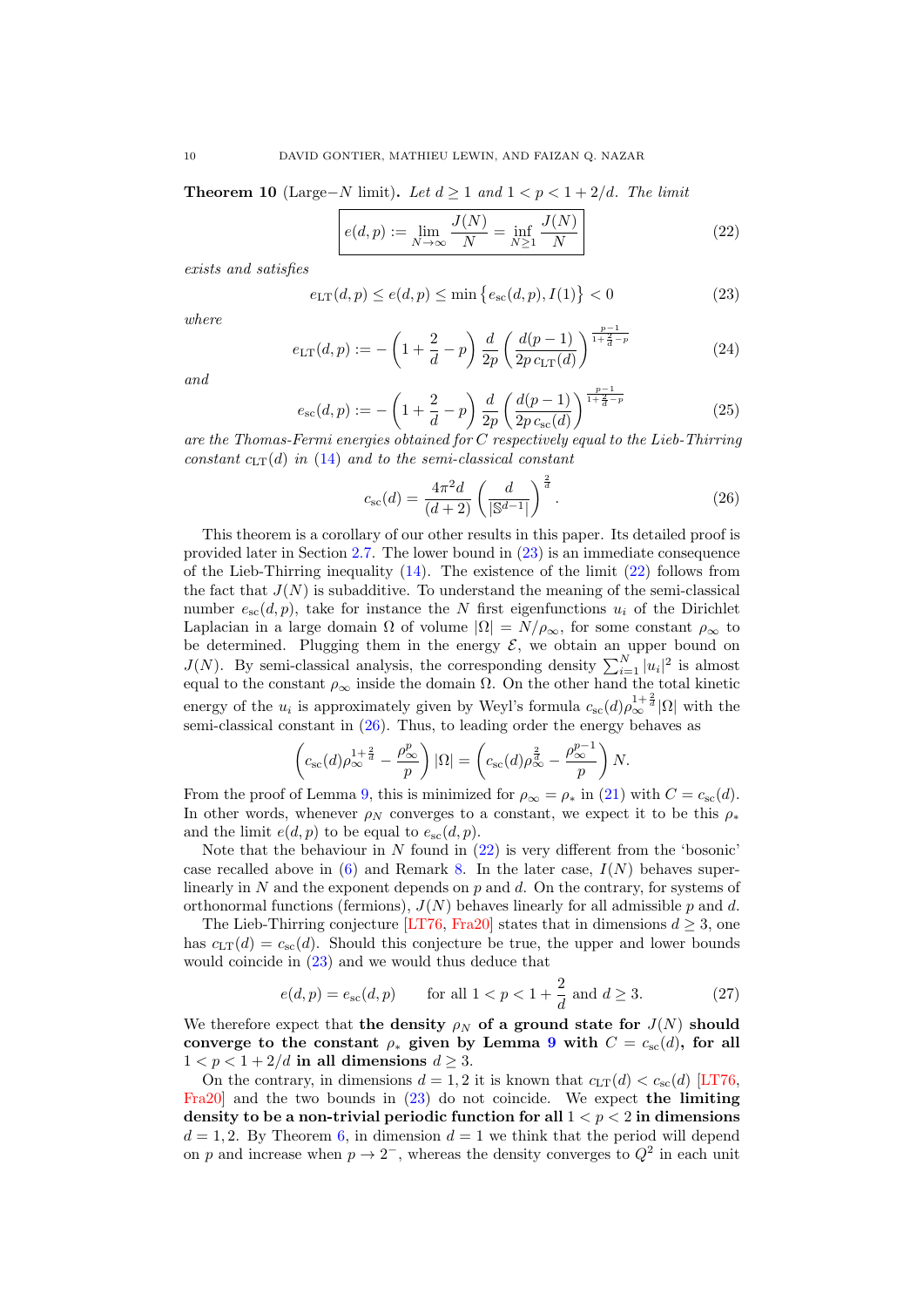cell. In dimension  $d = 1$ , the periodicity of minimisers is confirmed by a numerical simulation<sup>[1](#page-10-0)</sup> reported on in Figure [1.](#page-10-1) Showing such a fact is an interesting open problem [\[BL15\]](#page-36-14). In dimension  $d = 2$ , we could not run the computations for a too large value of N but the numerical results for  $N \leq 7$  presented in Figure [2](#page-11-0) seem to suggest that the particles crystallise on a triangular lattice, as is often the case in two dimensions [\[BL15\]](#page-36-14).

<span id="page-10-1"></span>

FIGURE 1. Numerical computation of the density  $\rho_N = \sum_{i=1}^N |u_i|^2$ of the minimiser for  $J(N)$  in dimension  $d = 1$  with  $N = 15$  and  $p = 1.3$ . The system exhibits a crystallised phase with 15 local maxima.

### 2. Proof of Theorems [3,](#page-3-3) [4](#page-4-1) and [10](#page-9-3)

2.1. Relaxation via density matrices. Here we introduce the relaxation of  $J(N)$ using density matrices, a classical tool in the context of variational problems involving orthonormal functions [\[Lie81,](#page-38-24) [Sol91,](#page-38-25) [Bac92,](#page-36-15) [Bac93,](#page-36-16) [BLLS94,](#page-36-17) [BLS94,](#page-36-18) [FLSS07,](#page-37-13) Lew11. Let  $\gamma = \gamma^* \geq 0$  be a non-negative self-adjoint operator on  $L^2(\mathbb{R}^d)$ , with  $Tr(\gamma) = \lambda > 0$ . Then  $\gamma$  is compact and, by the spectral theorem, it can be diagonalised in the form

$$
\gamma = \sum_{i \ge 1} n_i |u_i\rangle\langle u_i|
$$

for a system  $(u_i)$  of orthonormal functions, with  $n_i \geq 0$  and  $\sum_{i\geq 1} n_i = \lambda$ . Its kinetic energy is defined by (we set  $P_j := -\mathrm{i}\partial_{x_j}$ )

Tr 
$$
(-\Delta \gamma) := \sum_{j=1}^d \text{Tr}(P_j \gamma P_j) = \sum_{j=1}^d \sum_{i \ge 1} n_i ||P_j u_i||_{L^2}^2 = \sum_{i \ge 1} n_i \int_{\mathbb{R}^d} |\nabla u_i(x)|^2 dx,
$$

and we assume it to be finite. The corresponding density is defined by

$$
\rho_{\gamma}(x) := \sum_{i \geq 1} n_i |u_i(x)|^2.
$$

This is a non-negative integrable function with  $\int_{\mathbb{R}^d} \rho_{\gamma}(x) dx = \text{Tr}(\gamma) = \lambda$ . The Lieb-Thirring inequality for operators [\[LT75,](#page-38-17) [LT76,](#page-38-16) [LS10,](#page-38-12) [Fra20\]](#page-37-6) states that  $\rho_{\gamma} \in$  $L^{1+2/d}(\mathbb{R}^d)$ , with

<span id="page-10-2"></span>
$$
\|\gamma\|^{\frac{2}{d}} \operatorname{Tr}(-\Delta \gamma) \ge c_{\mathrm{LT}}(d) \int_{\mathbb{R}^d} \rho_\gamma(x)^{1+\frac{2}{d}} \tag{28}
$$

<span id="page-10-0"></span><sup>&</sup>lt;sup>1</sup>The code is available upon request to the authors.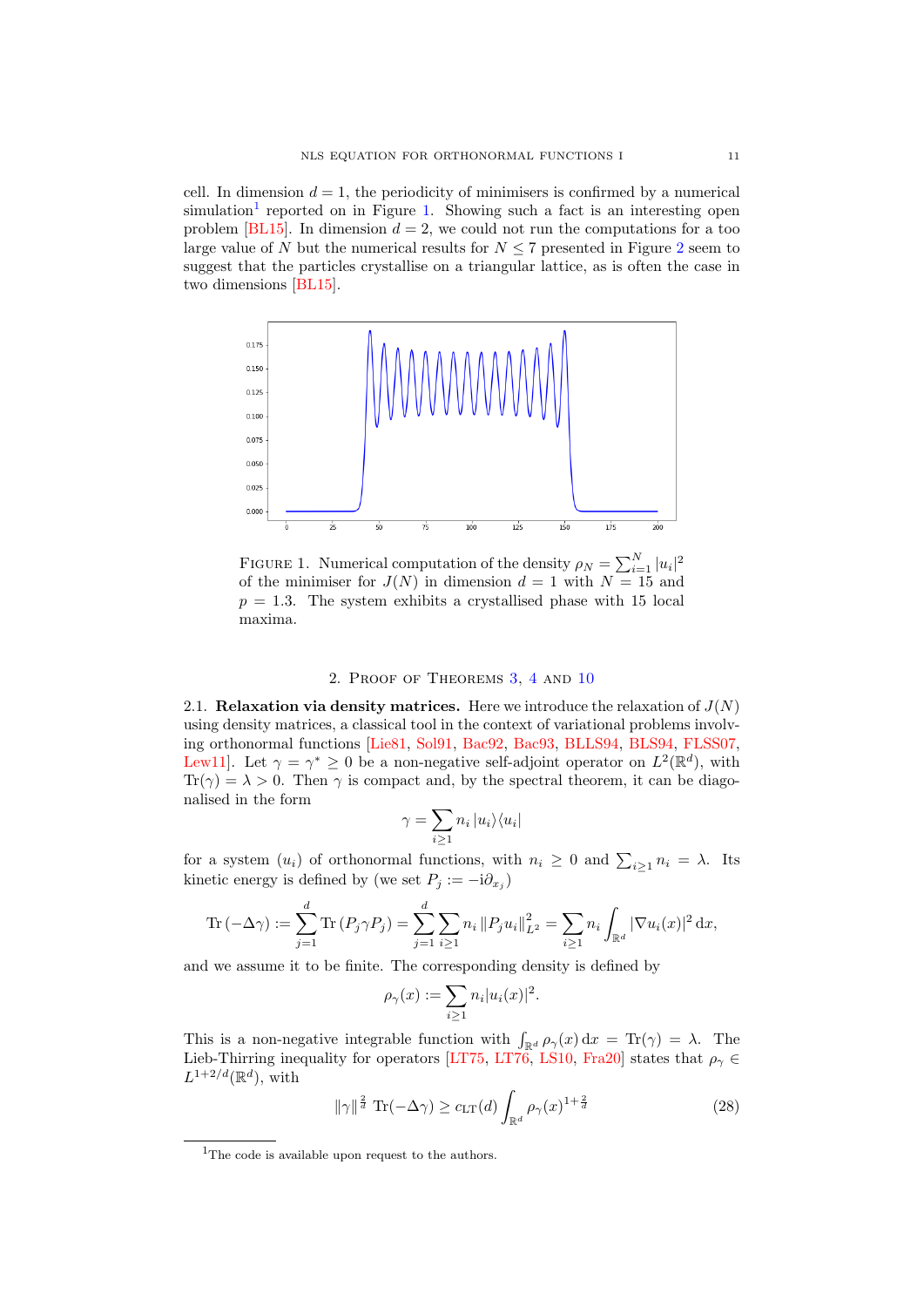<span id="page-11-0"></span>

 $\sum_{i=1}^{N} |u_i(x)|^2$  of the minimiser of  $J(N)$  for N varying between 1 FIGURE 2. Numerical computation of the density  $\rho_N$  = and 7 in dimension  $d = 2$  with  $p = 1.5$ .



FIGURE 3. Plot of  $J(N)/N$  as a function of N in dimension  $d=2$ for  $p = 1.5$ . It is unclear whether  $J(7)/7$  is smaller than  $J(6)/6$ , due to numerical errors.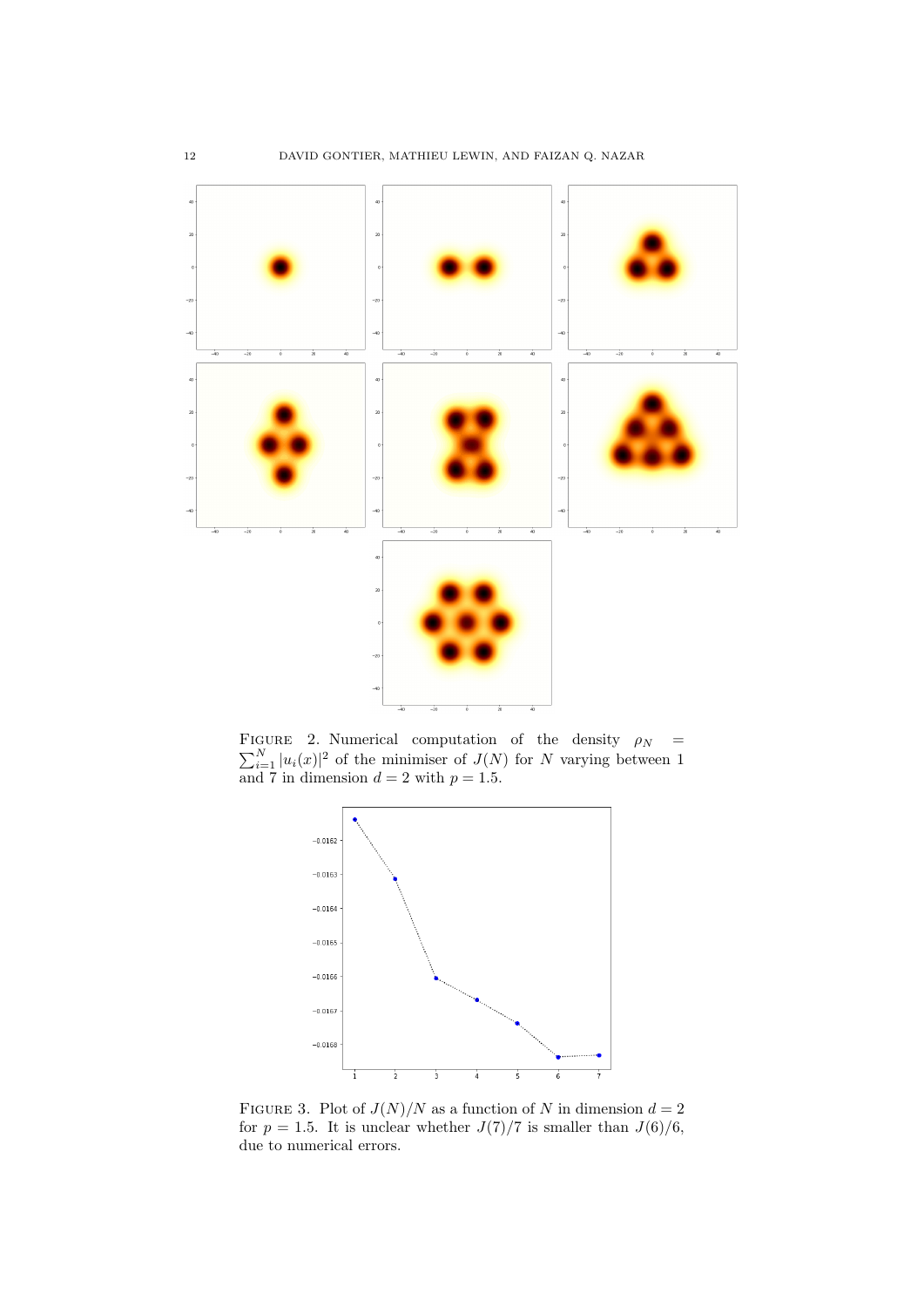where  $\|\gamma\| = \max(n_i)$  is the operator norm of  $\gamma$  on  $L^2(\mathbb{R}^d)$ . When  $\gamma$  is an orthogonal projection,

<span id="page-12-1"></span>
$$
\gamma = \sum_{i=1}^{N} |u_i\rangle\langle u_i|,\tag{29}
$$

this reduces to the inequality mentioned in  $(14)$ . The optimal constant  $c_{LT}(d)$  is in fact the same as in [\(14\)](#page-5-0). On the other hand, the Hoffmann-Ostenhof [\[HH77\]](#page-37-12) inequality states that

<span id="page-12-4"></span>
$$
\text{Tr}(-\Delta \gamma) \ge \int_{\mathbb{R}^d} |\nabla \sqrt{\rho_\gamma}(x)|^2 \, \mathrm{d}x,\tag{30}
$$

which implies, by the Sobolev inequality, that

$$
\rho_{\gamma} \in \begin{cases} (L^1 \cap L^{\infty})(\mathbb{R}) & \text{when } d = 1, \\ L^q(\mathbb{R}^2) & \text{for all } 1 \le q < \infty \text{ when } d = 2, \\ (L^1 \cap L^{\frac{d}{d-2}})(\mathbb{R}^d) & \text{when } d \ge 3. \end{cases}
$$

In what follows, we assume that  $\|\gamma\| \leq 1$ , and we introduce the NLS energy of any such operator  $\gamma$  by

<span id="page-12-5"></span>
$$
\mathcal{E}(\gamma) := \text{Tr}(-\Delta \gamma) - \frac{1}{p} \int_{\mathbb{R}^d} \rho_\gamma(x)^p dx.
$$
 (31)

We use the same notation  $\mathcal E$  as we did for the case of one or N functions, since we think that there cannot be any confusion. When  $\gamma = |u\rangle\langle u|$  is a rank-one operator, we recover the usual NLS energy of one function. When  $\gamma$  is an orthonormal projection as in [\(29\)](#page-12-1) we obtain the energy  $\mathcal{E}(u_1, ..., u_N)$  introduced in [\(9\)](#page-2-0). We introduce the minimisation problem

<span id="page-12-2"></span>
$$
J(\lambda) := \inf \{ \mathcal{E}(\gamma) \; : \; 0 \le \gamma = \gamma^* \le 1, \; \text{Tr}(\gamma) = \lambda, \; \text{Tr}(-\Delta \gamma) < \infty \} \, . \tag{32}
$$

The following well-known result in the spirit of  $[Lie81]$  states that  $J(N)$  coincides with our previously defined problem for orthonormal functions. This is based on the important fact that the energy is concave in  $\gamma$ . In fact, using that the map  $\gamma \mapsto \text{Tr}(-\Delta \gamma)$  is linear we find

$$
\mathcal{E}(t\gamma_0 + (1-t)\gamma_1) = t\mathcal{E}(\gamma_0) + (1-t)\mathcal{E}(\gamma_1) - \frac{1}{p} \int_{\mathbb{R}^d} (t\rho_0 + (1-t)\rho_1)^p - t\rho_0^p - (1-t)\rho_1^p,
$$

where the last integrand is negative by convexity of  $x \mapsto x^p$ . Hence, the map  $\mathcal E$ always attains its minimum on the extreme points of a convex set.

<span id="page-12-0"></span>**Lemma 11.** Let  $d \ge 1$  and  $1 < p < 1 + 2/d$ . The infimum  $J(\lambda)$  defined in [\(32\)](#page-12-2) is finite for every  $\lambda > 0$ . Let N be the smallest integer such that  $N \geq \lambda$ . Then we have

$$
J(\lambda) = \inf \left\{ \mathcal{E}(\gamma) \; : \; \gamma = \sum_{i=1}^{N-1} |u_i\rangle\langle u_i| + (\lambda - N + 1)|u_N\rangle\langle u_N|, \right. (u_1, ..., u_N) \in H^1(\mathbb{R}^d)^N \text{ is orthonormal in } L^2(\mathbb{R}^d) \right\}.
$$
 (33)

In particular,

- <span id="page-12-3"></span>(i) for every integer  $N \in \mathbb{N}$ ,  $J(N)$  coincides with [\(10\)](#page-3-4),
- (ii) for every  $0 \leq \lambda \leq 1$ , we have  $J(\lambda) = I(\lambda)$ , given by the NLS formula [\(6\)](#page-1-2).

Note that Equation [\(33\)](#page-12-3) is in fact true for all  $p > 1$ , even in the case  $J(\lambda) = -\infty$ .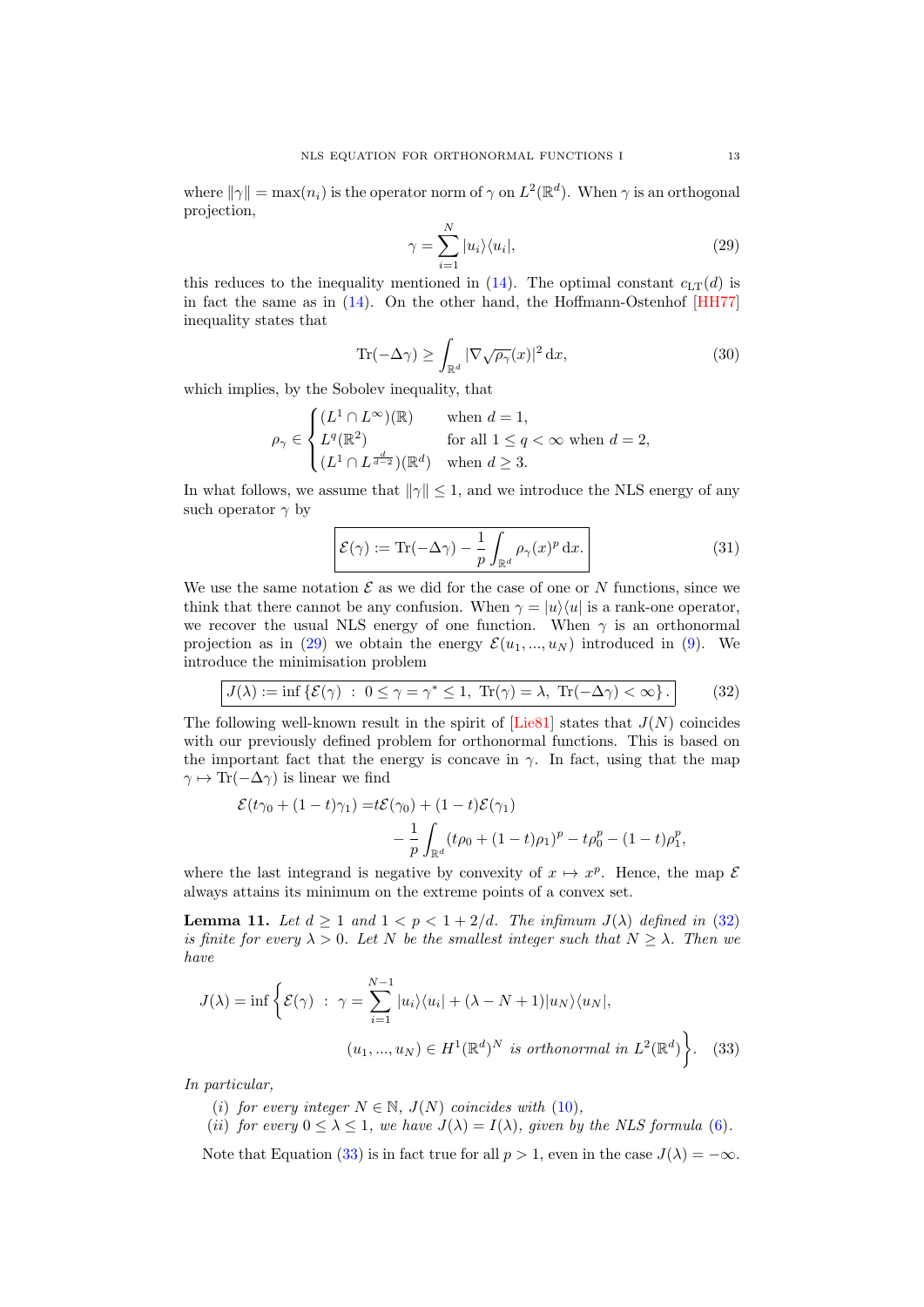Proof. From the Lieb-Thirring inequality [\(28\)](#page-10-2) and Lemma [9](#page-8-0) we have

<span id="page-13-0"></span>
$$
J(\lambda) \ge \inf_{\substack{\rho \ge 0 \\ \int_{\mathbb{R}^d} \rho = \lambda}} \int_{\mathbb{R}^d} \left( c_{\text{LT}}(d) \rho(x)^{1 + \frac{2}{d}} - \frac{1}{p} \rho(x)^p \right) dx = e_{\text{LT}}(d, p) \lambda, \tag{34}
$$

where  $e_{LT}(d, p)$  is given by [\(24\)](#page-9-4). In particular,  $J(\lambda)$  is finite for all  $\lambda > 0$ .

Let us prove that we can restrict the minimisation problem to finite rank operators. Let  $\gamma = \sum_{i \geq 1} n_i |u_i\rangle\langle u_i|$  be any admissible operator of infinite rank. Upon relabelling of the indices, we may assume  $0 < n_1 < 1$ . Set  $0 < \varepsilon < 1 - n_1$ , and  $K_0 \in \mathbb{N}$  so that  $\sum_{i \geq K_0+1} n_i < \varepsilon$ . Then, for all  $K \geq K_0$ , the operator

$$
\gamma_K := \left(n_1 + \sum_{i \ge K+1} n_i\right) |u_1\rangle\langle u_1| + \sum_{i=2}^K n_i |u_i\rangle\langle u_i|
$$

is also admissible and converges to  $\gamma$  when  $K \to \infty$ , in the trace norm. We even have

$$
\text{Tr}(-\Delta)\gamma_K = \left(n_1 + \sum_{i \geq K+1} n_i\right) \int_{\mathbb{R}^d} |\nabla u_1|^2 + \sum_{i=2}^K n_i \int_{\mathbb{R}^d} |\nabla u_i|^2 \underset{K \to \infty}{\longrightarrow} \text{Tr}(-\Delta \gamma).
$$

The trace-class convergence implies  $\rho_K \to \rho$  in  $L^1(\mathbb{R}^d)$  and since  $\rho_K$  is bounded in  $L^{1+2/d}(\mathbb{R}^d)$  by the Lieb-Thirring inequality [\(28\)](#page-10-2), we have  $\rho_K \to \rho$  in  $L^p(\mathbb{R}^d)$ . Hence  $\mathcal{E}(\gamma_K) \to \mathcal{E}(\gamma)$  and the infimum can be restricted to finite-rank operators, as claimed.

Let now  $\gamma = \sum_{i\geq 1} n_i |u_i\rangle\langle u_i|$  be any finite-rank admissible operator with  $0 \leq$  $n_i \leq 1$  and  $\sum_{i \geq 1} n_i = \lambda$ , and assume that there are two  $n_i$ , say  $n_1$  and  $n_2$ , which belong to the open interval  $(0, 1)$ . Consider the new operator obtained by varying these two occupation numbers

$$
\tilde{\gamma}_t := \gamma + t \Big( |u_1\rangle\langle u_1| - |u_2\rangle\langle u_2| \Big),
$$

which is admissible as soon as  $\max(-n_1, n_2 - 1) \le t \le \min(1 - n_1, n_2)$ . As we have explained before the lemma, the energy of  $\tilde{\gamma}_t$  is concave in t, hence the minimum over  $t$  must be attained at the boundary of the interval, where one of the two occupation numbers of  $\tilde{\gamma}_t$  is equal to either 0 or 1. The new operator  $\tilde{\gamma}_t$  has an energy which is lower than or equal to that of  $\gamma$  and it has at least one occupation number in the open interval  $(0, 1)$  less. Arguing by induction we can therefore find an operator  $\gamma'$  of the form in [\(33\)](#page-12-3) so that  $\mathcal{E}(\gamma') \leq \mathcal{E}(\gamma)$ . So the minimisation problem can be restricted to such  $\gamma$ 's.

If  $\lambda = N$  is an integer, the minimisation set contains only orthogonal projections, and we recover the minimisation problem introduced in [\(10\)](#page-3-4). If  $0 < \lambda \leq 1$  then we can take  $\gamma = \lambda |u\rangle\langle u|$ . Its energy equals the NLS energy of  $\sqrt{\lambda}u$ . Therefore the optimum is for  $u = Q_{\lambda}/\sqrt{\lambda}$  and the minimal energy is equal to  $I(\lambda)$ . If  $\lambda = 0$  then the set is reduced to  $\gamma = 0$  and we find  $J(0) = 0$ .

2.2. Binding inequalities and existence of a minimiser. Here are some standard observations.

<span id="page-13-1"></span>**Lemma 12** (Properties of  $J(\lambda)$ . Let  $d > 1$  and  $1 < p < 1 + 2/d$ . Then  $(i)$  (lower bound) We have

$$
e_{\text{LT}}(d, p) \lambda \leq J(\lambda) < 0
$$

for all  $\lambda > 0$ , where  $e_{LT}(d, p)$  is the constant in [\(24\)](#page-9-4).

(ii) (sub-additivity) For all  $0 \leq \lambda' \leq \lambda$ , we have

$$
J(\lambda) \leq J(\lambda') + J(\lambda - \lambda').
$$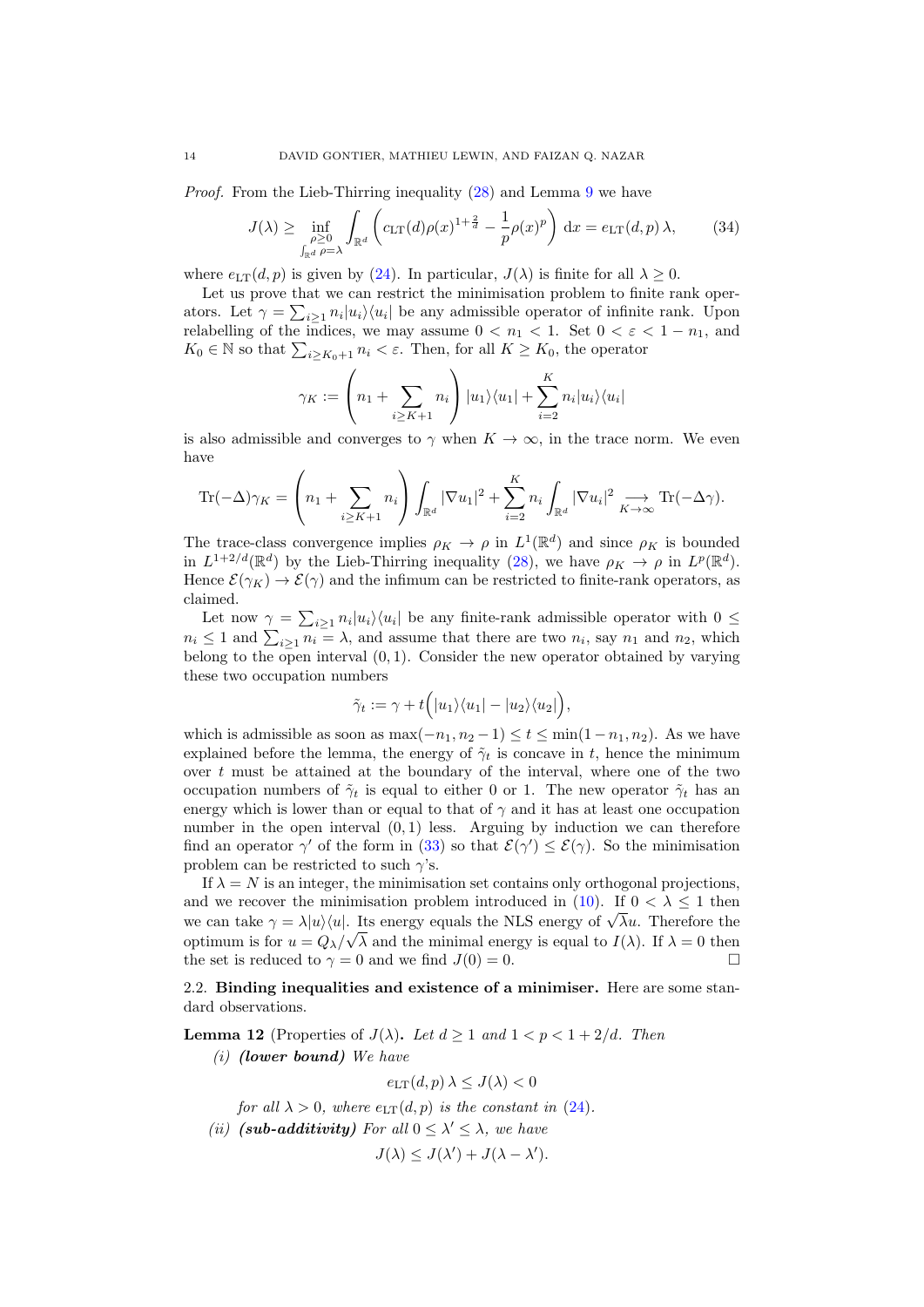- (iii) (monotonicity and continuity) The function  $\lambda \in \mathbb{R}_+ \mapsto J(\lambda)$  is decreasing and Lipschitz, hence continuous.
- (iv) (concavity) It is concave on each interval  $(N-1, N)$  with  $N \in \mathbb{N}^*$ .

*Proof.* We have already seen the inequality of (i) in [\(34\)](#page-13-0). We now show that  $J(\lambda)$  is negative for  $\lambda > 0$ . Let  $\gamma$  be any admissible operator for  $J(\lambda)$  and set  $\gamma_a = U_a \gamma U_a^*$ where  $U_a$  is the dilation unitary operator by the scaling factor  $a$ , that is, in terms of operator kernels  $\gamma_a(x, y) := a^d \gamma(ax, ay)$ . We then have  $0 \leq \gamma_a \leq 1$ ,  $\text{Tr}(\gamma_a) = \lambda$ , and

<span id="page-14-0"></span>
$$
\mathcal{E}(\gamma_a) = a^2 \text{Tr}(-\Delta \gamma) - \frac{a^{d(p-1)}}{p} \int_{\mathbb{R}^d} \rho_\gamma^p,\tag{35}
$$

which is negative for a small enough since  $d(p-1) < 2$ .

We turn to the proof of  $(ii)$ . Take any two operators of the special form in  $(33)$ 

$$
\gamma_1 = \sum_{i=1}^{N-1} |u_i\rangle\langle u_i| + (\lambda' - N + 1)|u_N\rangle\langle u_N|,
$$

and

$$
\gamma_2 = \sum_{j=1}^{M-1} |v_j\rangle\langle v_j| + (\lambda - \lambda' - M + 1)|v_M\rangle\langle v_M|
$$

with respectively  $\lambda'$  and  $\lambda - \lambda'$  particles. We then place  $\gamma_2$  far away, at a distance  $R \gg 1$  along the first axis  $e_1 = (1, 0, ..., 0)$ . This can be done by first translating all the functions  $v_j$  into  $v_j(\cdot - Re_1)$  but then we have to orthonormalise the functions  $u_1, \dots, u_N, v_1(\cdot-Re_1), \dots, v_M(\cdot-Re_1)$ . Although we could have chosen the  $u_j$  and  $v_i$  with compact support by a density argument, we use here a different reasoning which will be useful later on. We consider the Gram matrix  $S_R$  of the family  $u_1, \dots, u_N, v_1(\cdot - Re_1), \dots, v_M(\cdot - Re_1)$ , namely

$$
S_R = \begin{pmatrix} I_N & E^R \\ (E^R)^* & I_M \end{pmatrix}, \qquad E^R_{ij} = \langle u_i, v_j(\cdot - Re_1) \rangle.
$$

Since  $S_R$  is a Gram matrix, it is hermitian and positive. For R large enough, it is invertible, and we can set

$$
\begin{pmatrix} u_1^{(R)} & \cdots & u_N^{(R)} & v_1^{(R)} & \cdots & v_M^{(R)} \end{pmatrix} :=
$$
  
\n
$$
\begin{pmatrix} u_1 & \cdots & u_N & v_1(\cdot - Re_1) & \cdots & v_M(\cdot - Re_1) \end{pmatrix} (S_R)^{-\frac{1}{2}}.
$$

This family forms an  $(N + M)$ –orthonormal system. This follows from the classical fact that if  $\Phi := (\phi_1, \dots, \phi_L)$  is an independent family of L vectors, then the  $L \times L$ matrix S with coefficients  $S_{ij} := \langle \phi_i, \phi_j \rangle$  is hermitian positive definite, and the family  $\Psi := (\psi_1, \cdots, \psi_L)$  defined by

$$
\Psi := \Phi S^{-1/2}
$$
, that is  $\psi_i := \sum_{k=1}^L \phi_k (S^{-1/2})_{ki}$ 

is orthonormal, since

$$
\langle \psi_i, \psi_j \rangle = \sum_{k,l=1}^L (S^{-1/2})_{ik} (S^{-1/2})_{lj} \underbrace{\langle \phi_k, \phi_l \rangle}_{=S_{kl}} = \left( S^{-1/2} S S^{-1/2} \right)_{ij} = \delta_{ij}.
$$

We then introduce the admissible operator

$$
\gamma^{(R)} = \sum_{i=1}^N |u_i^{(R)}\rangle \langle u_i^{(R)}| + (\lambda' - N)|u_N^{(R)}\rangle \langle u_N^{(R)}| + \sum_{j=1}^M |v_j^{(R)}\rangle \langle v_j^{(R)}| + (\lambda - \lambda' - M)|v_M^{(R)}\rangle \langle v_M^{(R)}|
$$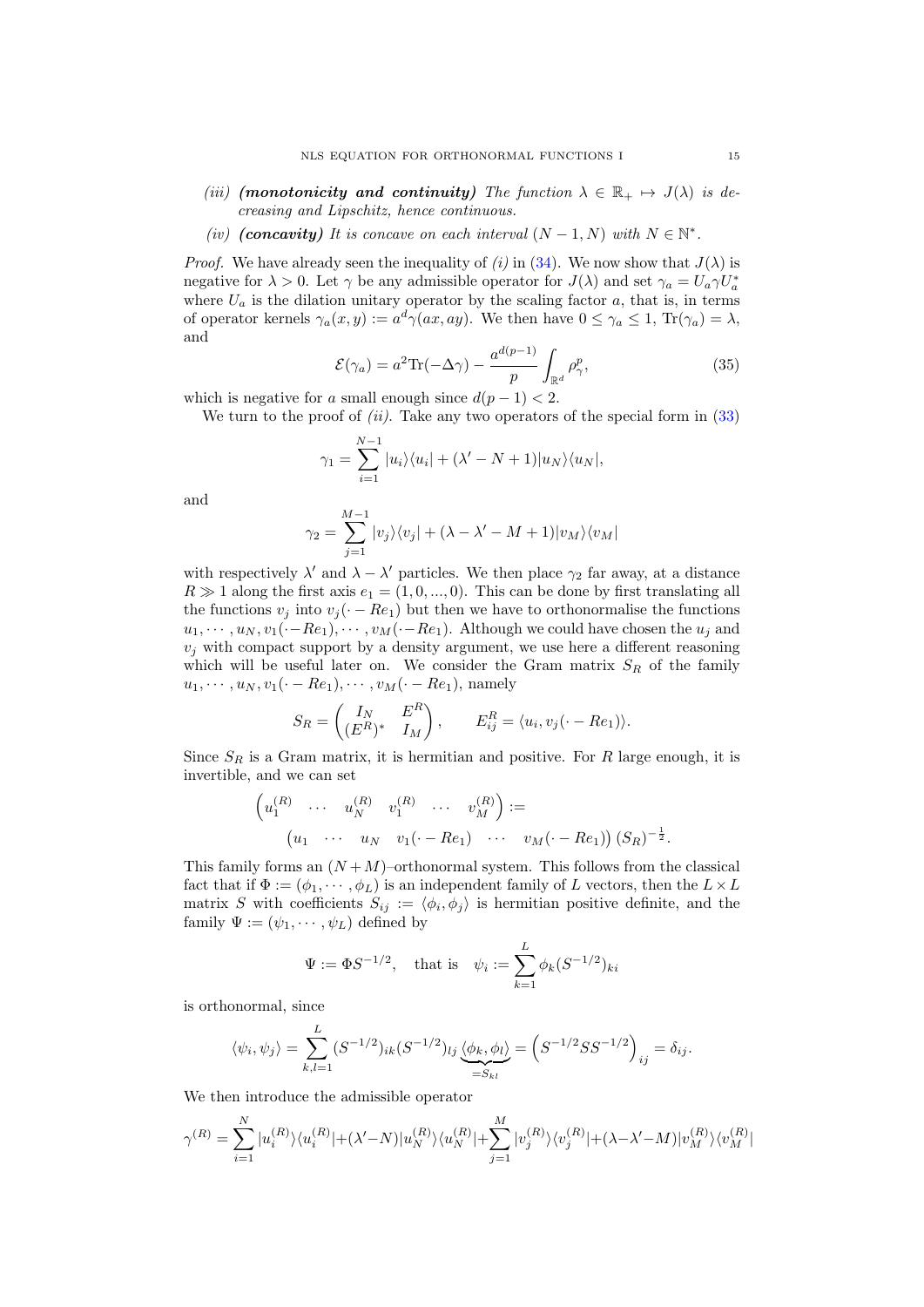which has the required trace  $\text{Tr}(\gamma^{(R)}) = \lambda$ . Since the matrix  $S_R$  tends to  $I_{N+M}$ when  $R \to \infty$ , we have

$$
\|u_i^{(R)} - u_i\|_{H^1(\mathbb{R}^d)} \to 0, \qquad \|v_j^{(R)} - v_j(\cdot - Re_1)\|_{H^1(\mathbb{R}^d)} \to 0.
$$

This already proves that

$$
\operatorname{Tr}(-\Delta \gamma^{(R)}) - \operatorname{Tr}(-\Delta \gamma_1) - \operatorname{Tr}(-\Delta \gamma_2) \xrightarrow[R \to \infty]{} 0.
$$

Similarly, we have  $\rho^{(R)} - \rho_1 - \rho_2(\cdot - Re_1) \to 0$  in  $L^1(\mathbb{R}^d)$  and since the three functions are bounded in  $L^{1+2/d}(\mathbb{R}^d)$ , we deduce by Hölder's inequality that the same holds in  $L^p(\mathbb{R}^d)$ . For the nonlinear term, we thus have

$$
\lim_{R \to \infty} \int_{\mathbb{R}^d} (\rho^{(R)})^p = \lim_{R \to \infty} \int_{\mathbb{R}^d} (\rho_1 + \rho_2(\cdot - Re_1))^p = \int_{\mathbb{R}^d} \rho_1^p + \rho_2^p,
$$

where the last equality can be proved using the density of  $C_c^{\infty}(\mathbb{R}^d)$  in  $L^p(\mathbb{R}^d)$ . This proves that

$$
\lim_{|R|\to\infty} \mathcal{E}(\gamma^{(R)}) = \mathcal{E}(\gamma_1) + \mathcal{E}(\gamma_2).
$$

Hence  $J(\lambda) \leq \mathcal{E}(\gamma_1) + \mathcal{E}(\gamma_2)$ . After optimising over  $\gamma_1$  and  $\gamma_2$  using [\(33\)](#page-12-3) we conclude that  $J(\lambda) \leq J(\lambda') + J(\lambda - \lambda')$ .

The monotonicity in *(iii)* follows from the fact that  $J(\lambda - \lambda') < 0$  by *(i)*, hence  $J(\lambda) < J(\lambda')$  for  $0 < \lambda' < \lambda$ .

Let  $\lambda, \lambda' \geq 0$  and let us prove that  $|J(\lambda) - J(\lambda')| \leq C|\lambda - \lambda'|$ , that is, J is Lipschitz. If either  $\lambda$  or  $\lambda'$  vanishes, this is (i). Hence, without loss of generality we may assume that  $0 < \lambda' \leq \lambda$ . Then from the monotonicity of J we have  $J(\lambda) \leq J(\lambda') < 0$ . To get a bound in the other direction we take any trial state  $\gamma$ with trace  $\text{Tr}(\gamma) = \lambda$  and let  $\gamma' = \frac{\lambda'}{\lambda}$  $\frac{\lambda'}{\lambda}\gamma$ . We have

$$
J(\lambda') \leq \mathcal{E}(\gamma') = \mathcal{E}\left(\frac{\lambda'}{\lambda}\gamma\right) = \mathcal{E}(\gamma) - \frac{\lambda - \lambda'}{\lambda}\text{Tr}(-\Delta\gamma) + \frac{1}{p}\left(1 - \left(\frac{\lambda'}{\lambda}\right)^p\right)\int_{\mathbb{R}^d} \rho_\gamma^p.
$$

Using  $(1 - (1 - x)^p) \le px$  we deduce that

$$
J(\lambda') \le \mathcal{E}(\gamma) - \frac{\lambda - \lambda'}{\lambda} \left( \text{Tr}(-\Delta \gamma) - \int_{\mathbb{R}^d} \rho_\gamma^p \right). \tag{36}
$$

The last term takes the same form as our original problem but with no  $1/p$  in front of the nonlinear term. Using the same argument as in  $(i)$  based on the Lieb-Thirring inequality [\(28\)](#page-10-2) we have

$$
\inf_{\mathrm{Tr}(\gamma)=\lambda} \left( \mathrm{Tr}(-\Delta \gamma) - \int_{\mathbb{R}^d} \rho_\gamma^p \right) \geq -C\lambda.
$$

We have thus shown that

$$
J(\lambda') \leq \mathcal{E}(\gamma) + C(\lambda - \lambda'),
$$

for a constant  $C$  depending only on  $p$  and  $d$ . Thus we obtain

$$
J(\lambda) \leq J(\lambda') \leq J(\lambda) + C(\lambda - \lambda')
$$

after optimising over  $\gamma$ .

Finally we prove concavity on each interval  $(N-1, N)$  with  $N \in \mathbb{N}$ . Let  $N-1 \leq$  $\lambda_1 < \lambda < \lambda_2 \leq N$ , and let  $t \in (0,1)$  be such that  $\lambda = t\lambda_1 + (1-t)\lambda_2$ . For any admissible  $\gamma$  of the form in [\(33\)](#page-12-3) with Tr( $\gamma$ ) =  $\lambda$ , we can write  $\gamma = t\gamma_1 + (1 - t)\gamma_2$ with

$$
\gamma_{1,2} = \sum_{i=1}^{N-1} |u_i\rangle\langle u_i| + (\lambda_{1,2} - N + 1)|u_N\rangle\langle u_N|.
$$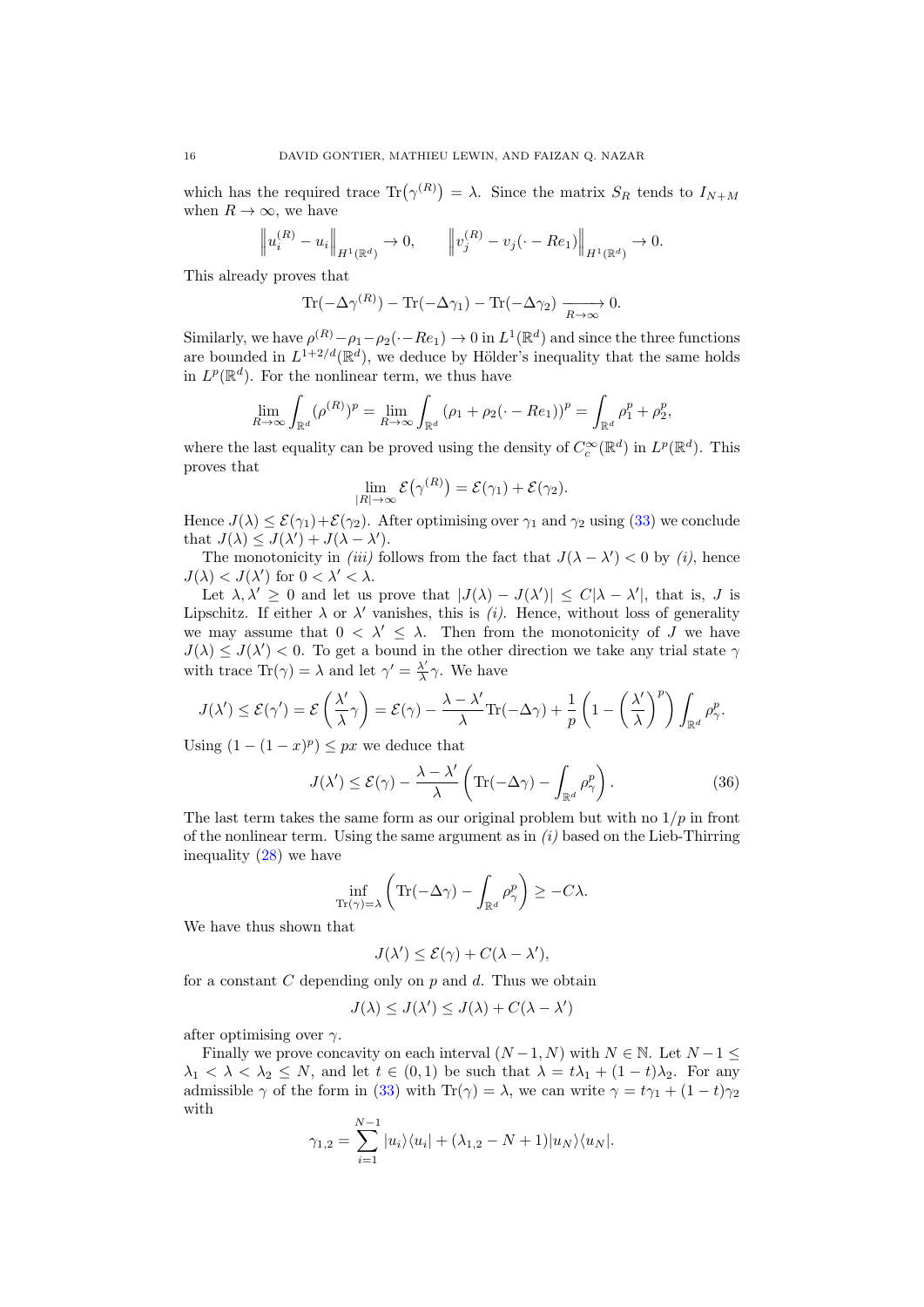<span id="page-16-2"></span>

FIGURE 4. Numerical computation of the functions  $\lambda \mapsto J(\lambda)$ (left) and  $\lambda \mapsto J(\lambda)/\lambda$  (right) in dimension  $d = 1$  with  $p = 1.3$ . The function has the behaviour described in Remark [13.](#page-16-1)

Since  $\mathcal E$  is concave, this implies  $\mathcal E(\gamma) \geq t\mathcal E(\gamma_1) + (1-t)\mathcal E(\gamma_2) \geq tJ(\lambda_1) + (1-t)J(\lambda_2)$ . Minimising over  $\gamma$  yields the desired concavity.

<span id="page-16-1"></span>**Remark 13** (Concavity on  $\mathbb{R}_+$ ). The concavity over  $\mathbb{R}_+$  is not expected to hold in general. Intuitively, for  $\lambda \in (N-1,N)$  the derivative  $J'(\lambda)$  should be equal to the last (partially) filled eigenvalue  $\mu$ <sub>N</sub> (see [\(43\)](#page-18-0) below for a one-sided estimate). However at  $\lambda = N \in \mathbb{N}$  we expect that  $J'(N) = \mu_N$  whereas  $J'(N)_+ = \mu_{N+1}$  which respectively correspond to the last filled eigenvalue when we decrease the mass or to the next eigenvalue to be filled when we increase it. Since  $\mu_{N+1} \geq \mu_N$ , J is not expected to be concave except when  $\mu_N = \mu_{N+1}$ .

A numerical computation in dimension  $d = 1$  in Figure [4](#page-16-2) below confirms that J is not concave over  $\mathbb{R}_+$ . Also  $\lambda \mapsto J(\lambda)/\lambda$  is not decreasing, except when restricted to integers.

The next theorem follows from using the concentration-compactness technique for operators [\[Fri03,](#page-37-14) [FLSS07,](#page-37-13) [Lew11,](#page-38-14) [LL10\]](#page-38-26) and from the concavity of  $J(\lambda)$  on each  $(N-1, N)$ . It also follows from a profile decomposition similar to that used in [\[HKY19\]](#page-37-4). We will not write the proof in this paper, since the result is in fact also contained in [\[Lew11,](#page-38-14) Thm. 27] (with  $W = 0$  there) using Remark [8](#page-7-0) about the link with the N-particle problem.

<span id="page-16-0"></span>**Theorem 14** (Existence under the binding condition). Let  $d \geq 1$  and  $1 < p <$  $1 + 2/d$ . Let  $N \in \mathbb{N}$  be such that the following binding inequalities hold:

<span id="page-16-3"></span>
$$
\forall k = 1, \cdots, N - 1, \quad J(N) < J(k) + J(N - k). \tag{37}
$$

Then, the problem  $J(N)$  has a minimiser.

In usual concentration compactness theory, one requires the continuous binding inequality

$$
\forall 0 < \lambda' < N, \quad J(N) < J(\lambda') + J(N - \lambda').
$$

These inequalities automatically follow from the integer case [\(37\)](#page-16-3) because the function  $\lambda' \mapsto J(\lambda') + J(N - \lambda')$  is concave over each interval  $(k, k + 1)$  (Lemma [12\)](#page-13-1), hence its minimum is attained either at  $\lambda' = k$  or at  $\lambda' = k + 1$ .

<span id="page-16-4"></span>**Remark 15** (Non-integer case). Let  $N \in \mathbb{N}$  and  $\alpha \in (0,1)$  be such that

 $\forall k = 1, \cdots, N, \quad J(N + \alpha) < J(k) + J(N - k + \alpha).$ 

By the concentration-compactness method one can conclude that  $J(N + \alpha)$  has a minimiser. Note that  $k = N$  is included in the above conditions.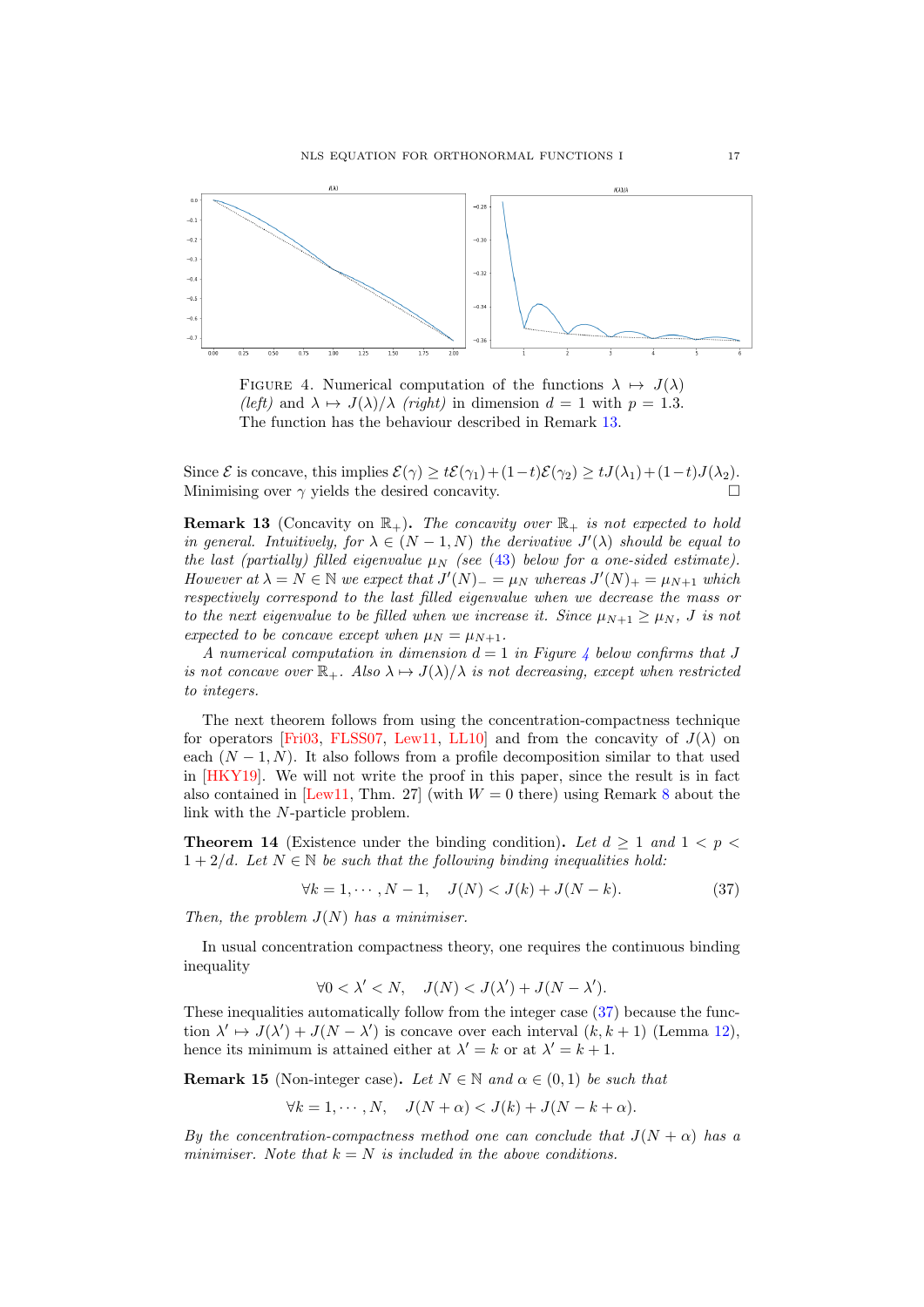2.3. Properties of minimisers. Here we state some general properties of minimisers, assuming they exist.

<span id="page-17-0"></span>**Proposition 16** (Euler-Lagrange equations). Let  $d \geq 1$  and  $1 < p < 1 + 2/d$ . If  $J(\lambda)$  admits minimisers then it possesses one which is of the form in [\(33\)](#page-12-3), with (orthonormal) real-valued eigenfunctions:

<span id="page-17-1"></span>
$$
\gamma = \sum_{i=1}^{N-1} |u_i\rangle\langle u_i| + (\lambda - N + 1)|u_N\rangle\langle u_N|,
$$
\n(38)

where N is the smallest integer such that  $N \geq \lambda$ . The  $u_i$  are the N first eigenfunctions of the operator  $-\Delta - \rho_{\gamma}^{p-1}$ , counted with multiplicity.

<span id="page-17-5"></span>
$$
\left(-\Delta - \rho_{\gamma}^{p-1}\right)u_i = \mu_i u_i, \qquad i = 1, ..., N
$$
\n(39)

with  $\mu_1 < \mu_2 \leq \cdots \leq \mu_N < 0$ . In particular,  $-\Delta - \rho_{\gamma}^{p-1}$  has at least N negative eigenvalues. The functions  $u_i$  are real-analytic and tend to zero at infinity. Finally, we have the estimate

<span id="page-17-4"></span>
$$
\frac{2p - d(p-1)}{2 - d(p-1)} \frac{J(\lambda)}{\lambda} \le \mu_N \le J(1)(\lambda - N + 1)^{\frac{2}{d} \frac{p-1}{1 + \frac{2}{d} - p}} < 0 \tag{40}
$$

on the last filled eigenvalue.

Equation [\(38\)](#page-17-1) can also be written in the compact operator form

 $\gamma = \mathbb{1}(H_{\gamma} < \mu_N) + \delta, \quad \text{with} \quad H_{\gamma} := -\Delta + \rho_{\gamma}^{p-1},$ 

where  $\delta$  is a self-adjoint operator on Ker( $H_{\gamma} - \mu_N$ ), which is the sum of a projector plus a rank-one operator.

In the proof of the proposition, we are going to use the following remark which follows from the concavity of  $\mathcal{E}$ .

<span id="page-17-3"></span>**Lemma 17** (A general inequality). Let  $d \ge 1$  and  $1 < p < 1 + 2/d$ . Let  $0 \le \gamma =$  $\gamma^* \leq 1$  and  $0 \leq \gamma' = (\gamma')^* \leq 1$  be two admissible operators. Then we have

<span id="page-17-2"></span>
$$
\mathcal{E}(\gamma') \le \mathcal{E}(\gamma) + \text{Tr}\, H_{\gamma}(\gamma' - \gamma) \tag{41}
$$

where

$$
H_{\gamma} := -\Delta - \rho_{\gamma}^{p-1}
$$

is self-adjoint on  $H^2(\mathbb{R}^d)$  and the trace in [\(41\)](#page-17-2) is understood in the quadratic form sense.

Proof of Lemma [17.](#page-17-3) The proof of [\(41\)](#page-17-2) follows from the equality

$$
\mathcal{E}(\gamma') = \mathcal{E}(\gamma) + \text{Tr}(-\Delta - \rho_{\gamma}^{p-1})(\gamma' - \gamma) - \frac{1}{p} \int_{\mathbb{R}^d} \left( \rho_{\gamma'}^p - \rho_{\gamma}^p - p\rho_{\gamma'}^{p-1}(\rho_{\gamma'} - \rho_{\gamma}) \right),
$$

and the fact that the last integrand is non-negative by the convexity of  $x \mapsto x^p$ .

Let us prove that  $H_{\gamma}$  is self-adjoint. From [\(30\)](#page-12-4) we have  $\rho_{\gamma} \in L^p(\mathbb{R}^d)$  for  $1 < p <$  $\infty$  in dimensions  $d = 1, 2$  and for  $1 < p < 1 + 2/(d - 2)$  in dimensions  $d \geq 3$ . In particular,  $\rho^{p-1}_{\gamma} \in L^r(\mathbb{R}^d)$  for all  $1/(p-1) < r < \infty$  in dimensions  $d = 1, 2$  and for

$$
\frac{1}{p-1} < r < \frac{1 + \frac{2}{d-2}}{p-1}, \qquad \text{where} \quad \frac{1 + \frac{2}{d-2}}{p-1} > \frac{d}{2} \left( 1 + \frac{2}{d-2} \right) > \max \left( 2, \frac{d}{2} \right)
$$

in dimensions  $d \geq 3$ . From the Rellich-Kato and Weyl theorems [\[RS78\]](#page-38-7), this shows that the operator  $H_{\gamma} = -\Delta - \rho_{\gamma}^{p-1}$  is self-adjoint on  $H^2(\mathbb{R}^d)$  and that its essential spectrum equals  $[0, \infty)$ .

With Lemma [17](#page-17-3) at hand we can write the

Proof of Proposition [16.](#page-17-0) We split the proof into several steps.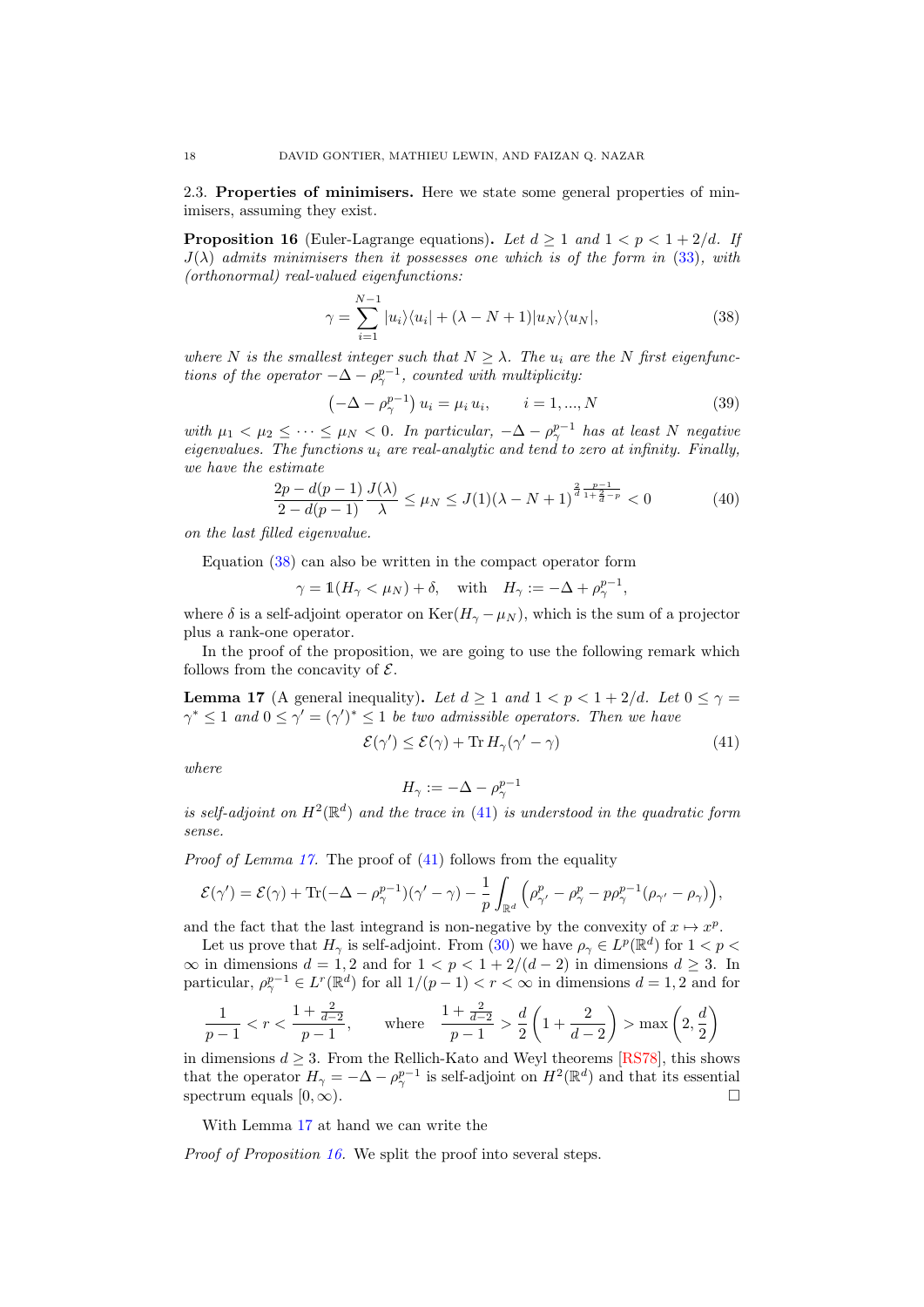Step 1: Equation. Let  $\gamma$  be a minimiser for  $J(\lambda)$ . Defining the complex conjugate  $\overline{\gamma} := \sum_i n_i |\overline{u_i}\rangle\langle\overline{u_i}|$  which has the same density  $\rho_{\overline{\gamma}} = \rho_{\gamma}$ , we notice that

$$
\mathcal{E}(\gamma) = \mathcal{E}\left(\frac{\gamma + \overline{\gamma}}{2}\right),\,
$$

so we may assume that  $\overline{\gamma} = \gamma$ . The eigenfunctions of  $\gamma$  can then be chosen real.

Let  $\gamma'$  be any other admissible operator of trace  $\lambda = \text{Tr}(\gamma')$ . Using [\(41\)](#page-17-2) and the fact that  $\mathcal{E}(\gamma') \geq \mathcal{E}(\gamma)$  we deduce that

$$
ext{Tr } H_{\gamma}(\gamma' - \gamma) \ge 0.
$$

In other words,  $\gamma$  also solves the linear minimisation problem

<span id="page-18-1"></span>
$$
\inf_{\mathrm{Tr}(\gamma')=\lambda} \mathrm{Tr}\big(H_{\gamma}\gamma'\big). \tag{42}
$$

Minimisers of the linear problem [\(42\)](#page-18-1) exist only when  $H_{\gamma}$  has at least N non-positive eigenvalues, and are all of the form

$$
\gamma' = \mathbb{1}_{(-\infty,\mu_N)}\big(H_\gamma\big) + \delta
$$

with  $0 \leq \delta = \delta^* \leq 1_{\{\mu_N\}}(H_\gamma)$  and  $\delta \neq 0$ . This is called the *aufbau principle* in quantum chemistry. The eigenvalues are filled starting from the bottom and only the last eigenvalue can be partially filled. Our minimiser  $\gamma$  must therefore be of this form. Note that  $H_{\gamma}$  is real since  $\rho_{\gamma}$  is a real function, therefore  $1_{(-\infty,\mu_N)}(H_{\gamma})$ is real as well. We conclude that  $\delta = \overline{\delta}$ . It remains to show that  $\delta$  is a projection plus a rank-one operator. In the next step we prove that  $\mu_N < 0$ , which already implies that  $\delta$  must be finite rank.

Step 2: Estimates on  $\mu_N$ . We first show that  $\mu_N < 0 = \min \sigma_{\text{ess}}(H_\gamma)$ . We consider  $\gamma' = \gamma - t |u_N\rangle\langle u_N|$ , which is admissible for  $0 \le t \le (\lambda - N + 1) \le 1$ . From [\(41\)](#page-17-2) we have<sup>[2](#page-18-2)</sup>

<span id="page-18-0"></span>
$$
J(\lambda - t) \le \mathcal{E}(\gamma') \le \mathcal{E}(\gamma) - \mu_N t = J(\lambda) - \mu_N t.
$$
 (43)

Using  $J(\lambda - t) \geq J(\lambda) - J(t)$  and the explicit formula for  $J(t) = I(t)$  in [\(6\)](#page-1-2) we obtain the inequality

$$
\mu_N \le \frac{J(\lambda - N + 1)}{\lambda - N + 1} = J(1)(\lambda - N + 1)^{\frac{2}{d} \frac{p-1}{1 + \frac{2}{d} - p}} < 0.
$$

Next we derive the lower bound  $(40)$  on  $\mu<sub>N</sub>$ . To this end we use the virial (also called Pohozaev) identity. Let  $\gamma_a$  be the rescaled operator as in [\(35\)](#page-14-0). Then the function

$$
a \mapsto \mathcal{E}(\gamma_a) = a^2 \text{Tr}(-\Delta \gamma) - \frac{a^{d(p-1)}}{p} \int_{\mathbb{R}^d} \rho_\gamma^p
$$

must attain its minimum at  $a = 1$ . Writing that the derivative vanishes at this point we find the virial identity

$$
\text{Tr}(-\Delta\gamma)=\frac{d(p-1)}{2p}\int_{\mathbb{R}^d}\rho_\gamma^p.
$$

This gives

$$
J(\lambda) = \mathcal{E}(\gamma) = \frac{d(p-1)-2}{2p} \int_{\mathbb{R}^d} \rho_\gamma^p \quad \text{and} \quad \text{Tr}(H_\gamma \gamma) = \frac{d(p-1)-2p}{2p} \int_{\mathbb{R}^d} \rho_\gamma^p,
$$

so that

$$
\frac{2p - d(p-1)}{2 - d(p-1)}J(\lambda) = \text{Tr}(H_{\gamma}\gamma) = \sum_{i=1}^{N-1} \mu_i + (\lambda - N + 1)\mu_N \le \lambda \mu_N,
$$
 (44)

<span id="page-18-2"></span><sup>2</sup>This inequality also implies  $J'(\lambda)$ <sub>-</sub> = lim<sub>t→0</sub>+  $\frac{J(\lambda-t)-J(\lambda)}{-t} \geq \mu_N$ , see Remark [13.](#page-16-1)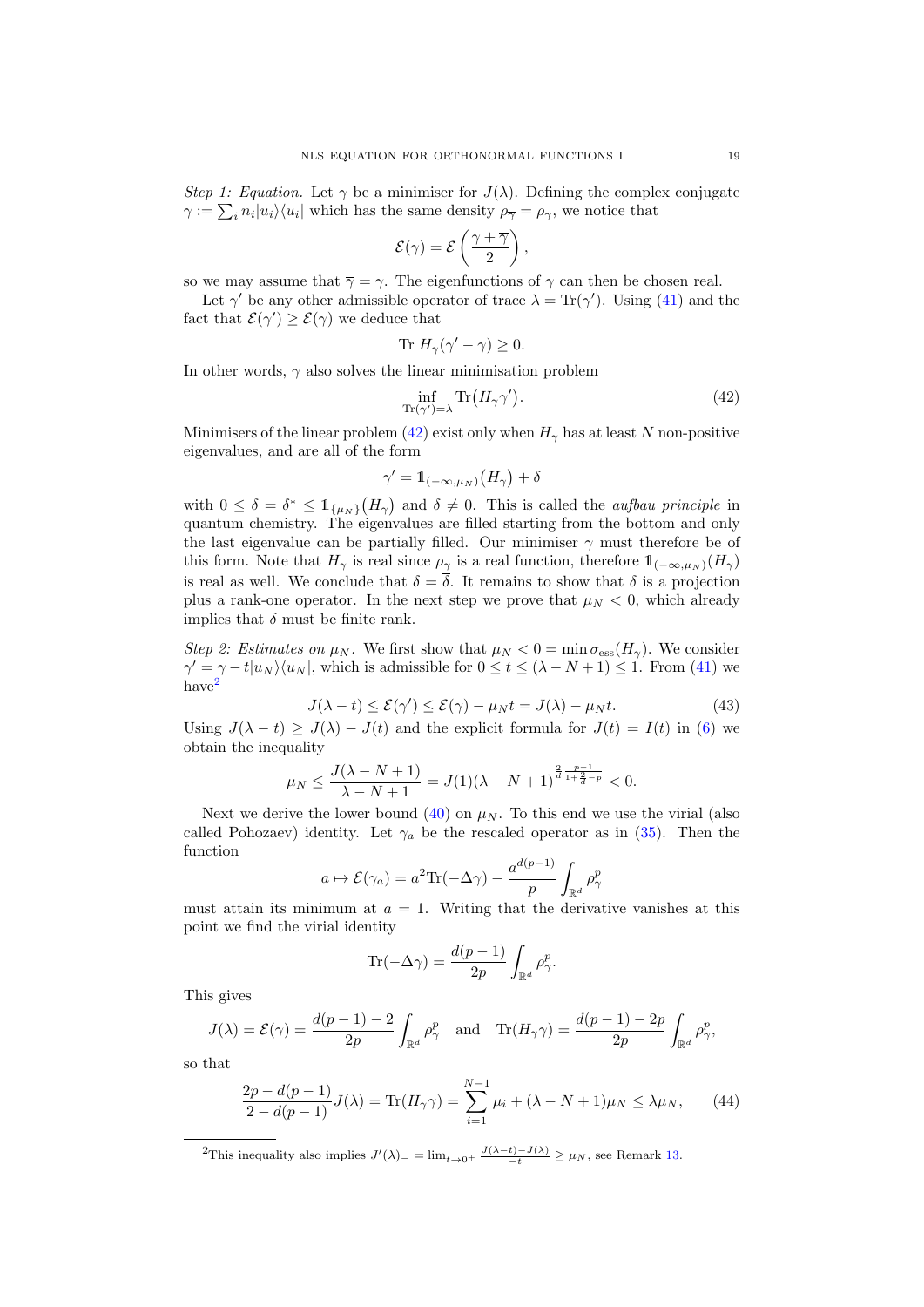where the last inequality comes from the fact that  $\mu_i \leq \mu_N$  for all i. We obtain as claimed

$$
\mu_N \ge \frac{2p - d(p-1)}{2 - d(p-1)} \frac{J(\lambda)}{\lambda}.
$$

Step 3: Regularity and decay. Note that the first eigenfunction  $u_1$  of  $H_\gamma$  is always positive and non-degenerate. Therefore  $\rho_{\gamma} > 0$ . Since we now have a system of finitely many coupled Partial Differential Equations, the real-analyticity of the  $u_i$ 's follows from classical results [\[Mor58,](#page-38-27) [Kat96\]](#page-37-15).

Next we show that the functions  $u_i$  tend to 0 at infinity. In dimension  $d \leq 3$ , this follows from the fact that  $u_i \in H^2(\mathbb{R}^d)$  as we have seen in Lemma [17.](#page-17-3) In dimensions  $d \geq 4$  we need to employ a simple boot-strap argument. Assuming that  $u_i \in L^r(\mathbb{R}^d)$  for all  $i = 1, ..., N$ , we infer that  $\rho \in L^{r/2}(\mathbb{R}^d)$  and then  $(-\Delta + |\mu_i|)u_i =$  $\rho^{p-1}u_i \in L^{\frac{r}{2p-1}}(\mathbb{R}^d)$ . When  $r < d(2p-1)/2$ , the Sobolev embedding shows that  $u_i \in L^{f(r)}(\mathbb{R}^d)$  with  $f(r) = dr/(2dp - d - 2r)$ . This function f has the two fixed points  $r = 0$  and  $r = d(p - 1) < 2$ , the latter being unstable. Starting from any  $r_0 > 2$  we obtain after iterating f finitely many times an  $r > d(2p-1)/2$ . The Sobolev-Morrey embeddings now prove that the  $u_i$  are continuous and tend to 0 at infinity.

Step 4. Form of  $\delta$ . To prove that  $\delta = \overline{\delta}$  is a finite rank projection plus a rank-one operator, we assume by contradiction that  $\delta$  has two eigenvalues  $\delta_1, \delta_2 \in (0, 1)$  with corresponding orthonormal real-valued eigenfunctions  $u_i, u_j$  and we vary the corresponding eigenvalues linearly like  $\delta_1 + t$ ,  $\delta_2 - t$ , as we did in the proof of Lemma [11.](#page-12-0) The energy is concave in t, hence must be constant since  $\gamma$  is a minimiser. The nonlinear term is even strictly concave, unless  $|u_i| = |u_j|$ . Since these are real-analytic real-valued functions, it would imply  $u_i = \pm u_i$  everywhere, a contradiction. Therefore, at most one eigenvalue of  $\delta$  can be in  $(0, 1)$  and this concludes the proof of Proposition [16.](#page-17-0)

**Remark 18.** The upper bounds on  $\mu_N$  in [\(40\)](#page-17-4) deteriorates when  $\lambda \to (N-1)^+$ . We were not able to bound  $J'(N)_+$ , as it probably requires the evaluation of  $\mu_{N+1}(\lambda)$ , which may vanish as  $\lambda \to N^+$ .

Using the Euler-Lagrange equation  $(39)$ , we can prove that the functions  $u_i$  (and therefore the density  $\rho$ ) are exponentially decaying. Actually, we may provide lower bounds as well. This is not obvious, because the functions  $u_i$  have non trivial nodal sets for  $i \geq 2$ . Only  $u_1$  is positive everywhere. Following [\[BM77,](#page-36-19) [HOHOS85\]](#page-37-16), we introduce, for  $f \in L^q_{loc}(\mathbb{R}^d, \mathbb{C})$ , the q-spherical average

$$
[f]_q(x) := \left(\frac{1}{|\mathbb{S}^{d-1}|} \int_{\mathbb{S}^{d-1}} |f(|x|\omega)|^q \,d\sigma(\omega)\right)^{\frac{1}{q}} = \left(\int_{\text{SO}(d)} |f(\mathcal{R}x)|^q \,d\mathcal{R}\right)^{\frac{1}{q}}.\tag{45}
$$

In the second integral we use the normalised Haar measure on  $SO(d)$ .

<span id="page-19-0"></span>**Lemma 19** (Decay of minimisers at infinity). Let  $d \geq 1$  and  $1 < p < 1 + 2/d$ . Let  $\gamma$  be a real minimiser of  $J(\lambda)$  of the form [\(33\)](#page-12-3), with density  $\rho = \rho_{\gamma}$ . Then we have the bounds √ √

<span id="page-19-1"></span>
$$
\frac{1}{C} \frac{e^{-2\sqrt{|\mu_N||x|}}}{1+|x|^{d-1}} \leq [\rho]_1(x) \quad \text{and} \quad \rho(x) + |\nabla \rho(x)| \leq C \frac{e^{-2\sqrt{|\mu_N||x|}}}{1+|x|^{d-1}} \tag{46}
$$

for some constant  $C > 0$ . Similarly, for the eigenfunctions  $u_i$  of  $-\Delta - \rho^{p-1}$  with eigenvalue  $\mu_i$  as in [\(39\)](#page-17-5), we have

<span id="page-19-2"></span>
$$
\frac{1}{C_i} \frac{e^{-\sqrt{|\mu_i||x|}}}{1+|x|^{\frac{d-1}{2}}} \le [u_i]_2(x) \quad \text{and} \quad |u_i(x)| + |\nabla u_i(x)| \le C_i \frac{e^{-\sqrt{|\mu_i||x|}}}{1+|x|^{\frac{d-1}{2}}}.
$$
 (47)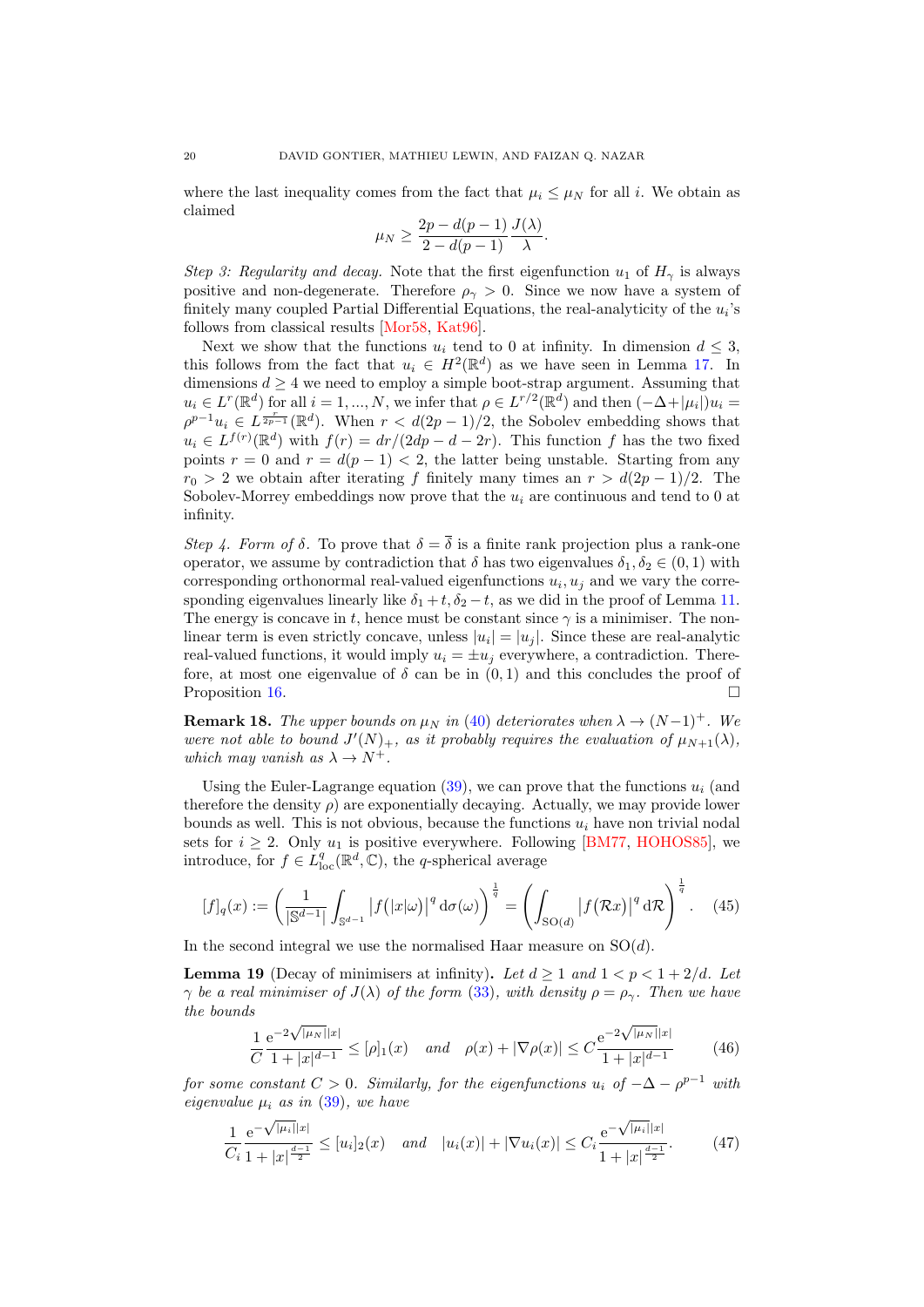The slowest exponential is the one corresponding to the Nth eigenvalue  $\mu_N$  and it is the leading term in the density  $\rho$ .

*Proof of Lemma [19.](#page-19-0)* First we derive a non-optimal exponential bound on  $\rho$ . We have

$$
-\Delta \rho = 2 \sum_{i=1}^{N} (u_i(-\Delta u_i) - |\nabla u_i|^2) = 2 \sum_{i=1}^{N} (\mu_i |u_i|^2 + \rho^{p-1} |u_i|^2 - |\nabla u_i|^2)
$$
  

$$
\leq 2(\mu_N + \rho^{p-1})\rho,
$$

where we used the fact that  $\mu_i \leq \mu_N < 0$  in the last inequality. Since  $\rho$  goes to 0 at infinity and  $p > 1$ , there exists a large enough  $R > 0$  such that  $\rho^{p-1}(x) < \frac{1}{2}|\mu_N|$ for all  $|x| \geq R$ . In particular, we have

$$
(-\Delta + |\mu_N|) \rho(x) \le 0, \quad \forall |x| \ge R.
$$

Let  $Y_m(x) := \sqrt{m} |x|^{1-d/2} K_{\frac{d-2}{2}}(m|x|) > 0$  be the Yukawa potential, solution to  $(-\Delta + m^2)Y_m = 0$  on  $\mathbb{R}^d \setminus \{0\}$ . Here  $K_\alpha$  is the modified Bessel function of the second kind. From the asymptotic behavior of  $K_{\alpha}$  [\[AS64,](#page-36-20) 9.7.2] we have

<span id="page-20-1"></span>
$$
Y_m(x) \underset{|x| \to \infty}{\sim} \sqrt{\frac{\pi}{2}} \frac{\mathrm{e}^{-m|x|}}{|x|^{\frac{d-1}{2}}}.\tag{48}
$$

On the sphere  $R\mathbb{S}^{d-1}$  of radius R, the function  $\rho$  is bounded, so we have  $\rho(x) \leq$  $CY_m(x)$  for some  $C > 0$  with  $m = \sqrt{|\mu_N|}$ . Since

$$
(-\Delta + |\mu_N|)(\rho - CY_m) = (-\Delta + |\mu_N|)\rho \le 0 \quad \text{on } \mathbb{R}^d \setminus B_R,
$$

we deduce from the maximum principle [\[LL01,](#page-38-6) Chapter 9.4] that  $\rho(x) \le CY_m(x)$ on  $\mathbb{R}^d \setminus B_R$ . The function  $\rho$  is bounded on  $B_R$  and therefore we have proved the pointwise upper bound

<span id="page-20-0"></span>
$$
\forall x \in \mathbb{R}^d, \quad \rho(x) \le C' \frac{e^{-\sqrt{|\mu_N||x|}}}{1+|x|^{\frac{d-1}{2}}}.
$$
\n(49)

Compared with [\(46\)](#page-19-1), we see that a factor 2 is missing in the exponential. However we have learned that the potential  $-\rho^{p-1}$  is exponentially decaying at infinity and for proving  $(47)$  we can now rely on existing results for the eigenfunctions  $u_i$  of the linear Schrödinger operator  $-\Delta - \rho^{p-1}$ .

The upper bound in [\(47\)](#page-19-2) is well known but we give a detailed proof for completeness. Let for instance  $F_i(x) := \sqrt{m_i} |x|^{1-\frac{d}{2}} K_{\frac{d-2}{2}+\varepsilon}(m_i|x|)$  with  $m_i = \sqrt{|\mu_i|}$ which solves, this time,

$$
\left(-\Delta + |\mu_i| + \frac{\varepsilon(d-2+\varepsilon)}{|x|^2}\right) F_i = 0 \qquad \text{on } \mathbb{R}^d \setminus \{0\}
$$
 (50)

see for instance [\[DR17\]](#page-37-17). We choose  $\varepsilon$  small enough so that the inverse-square potential is attractive:  $\varepsilon(d-2+\varepsilon) < 0$ . In other words, we take  $\varepsilon > 0$  in dimension  $d = 1$  and  $\varepsilon < 0$  in dimension  $d \geq 3$ . The function  $F_i$  is then positive on  $\mathbb{R}^d \setminus \{0\}$ . In dimension  $d = 2$  we have to take  $\varepsilon \in i\mathbb{R}$  and the resulting radial function  $F_i$  vanishes infinitely many times close to the origin but it is positive for  $|x| \geq |\varepsilon|$  [\[FS70\]](#page-37-18). In all cases we have again √

$$
F_i(x) \underset{|x| \to \infty}{\sim} \sqrt{\frac{\pi}{2}} \frac{e^{-\sqrt{|\mu_i||x|}}}{|x|^{\frac{d-1}{2}}}
$$

by [\[AS64,](#page-36-20) 9.7.2]. Using Kato's inequality [\[RS75,](#page-38-28) Theorem X.27] and the exponential decay of  $\rho^{p-1}$  we find

$$
\left(-\Delta + \frac{\varepsilon(d-2+\varepsilon)}{|x|^2} + |\mu_i|\right)|u_i| \le 0 \qquad \text{on } \mathbb{R}^d \setminus B_R
$$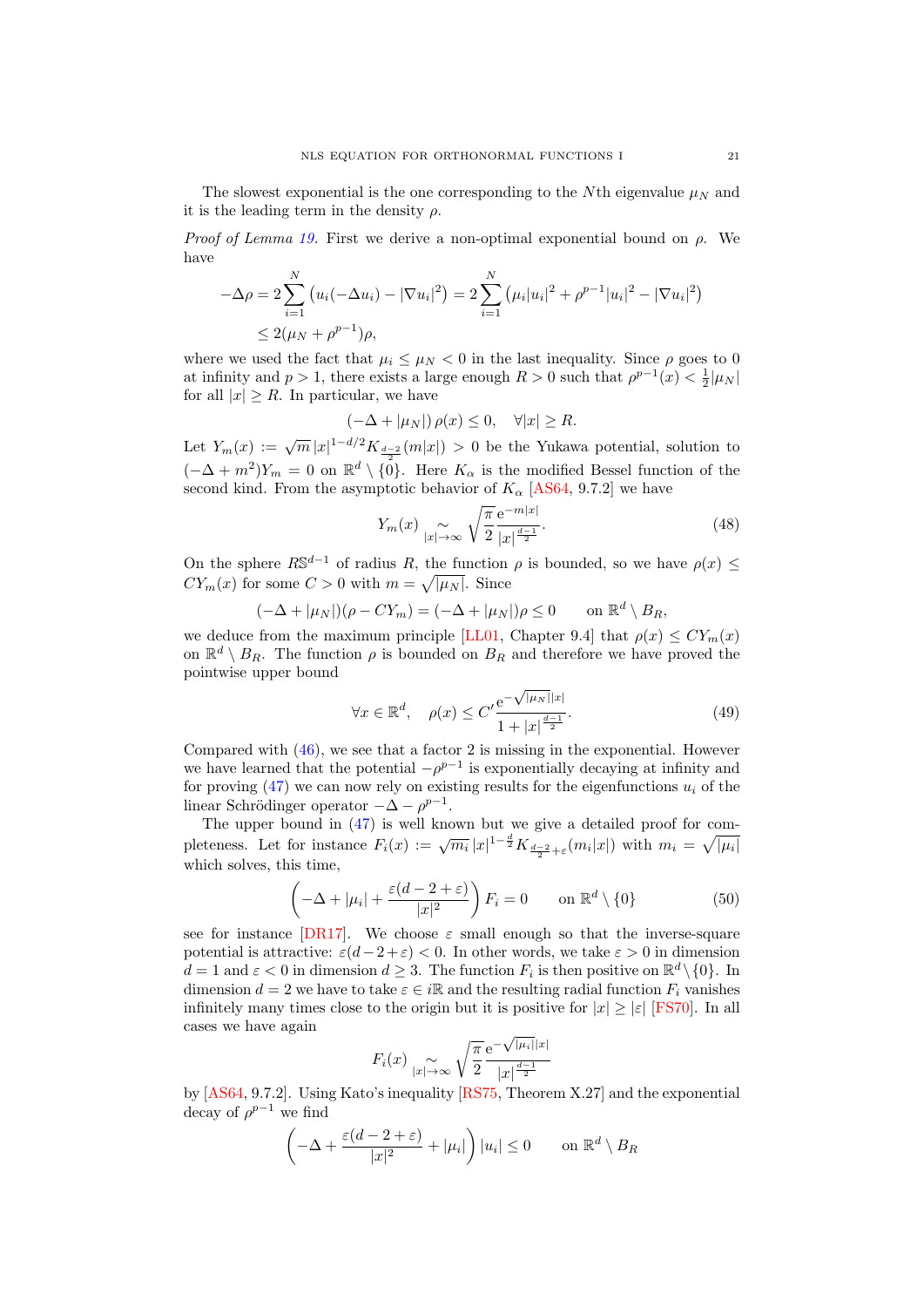for R large enough. The maximum principle then gives as before  $|u_i| \leq CF_i$  on  $\mathbb{R}^d \setminus B_R$ , and thus the upper bound on  $|u_i|$  in [\(47\)](#page-19-2). For the estimate on  $\nabla u_i$ , we can use that

$$
u_i = (-\Delta + |\mu_i|)^{-1} (\rho^{p-1} u_i) = C Y_{m_i} * (\rho^{p-1} u_i)
$$

with  $m_i := \sqrt{|\mu_i|}$ , so that

$$
|\nabla u_i| \le C|\nabla Y_{m_i}| * (\rho^{p-1}|u_i|).
$$

The function  $|\nabla Y_{m_i}|$  is integrable in a neighborhood of the origin and it behaves like  $\sqrt{|\mu_i|} Y_{m_i}$  at infinity, due to the fact that

<span id="page-21-4"></span>
$$
K'_{\alpha}(r) \underset{r \to \infty}{\sim} -K_{\alpha}(r), \tag{51}
$$

see [\[AS64,](#page-36-20) 9.7.4]. Thus, using our bound on  $|u_i|$  and the exponential bound [\(49\)](#page-20-0) for  $\rho^{p-1}$ , we find

$$
|\nabla u_i| \le C(|\nabla Y_{m_i}| \mathbb{1}_{B_1} + Y_{m_i}) \cdot (\rho^{p-1}|u_i|) \le C(|\nabla Y_{m_i}| \mathbb{1}_{B_1}) \cdot Y_{M_i} + CY_{m_i} \cdot Y_{M_i}
$$
  
with  $M_i := (p-1)_i / |u_i| + i / |u_i| > m_i$ . The first term on the right behave

with  $M_i := (p-1)\sqrt{|\mu_N|} + \sqrt{|\mu_i|} > m_i$ . The first term on the right behaves like  $Y_{M_i} = o(Y_{m_i})$  at infinity, since  $|\nabla Y_{m_i}| \mathbb{1}_{B_1}$  is integrable and has compact support. For the second term we remark that the Fourier transform of  $Y_{m_i} * Y_{M_i}$  is proportional to

$$
\frac{1}{(|k|^2 + m_i^2)(|k|^2 + M_i^2)} = \frac{1}{M_i^2 - m_i^2} \left( \frac{1}{|k|^2 + m_i^2} - \frac{1}{|k|^2 + M_i^2} \right)
$$

and henc

<span id="page-21-3"></span>
$$
Y_{m_i} * Y_{M_i} = C \frac{Y_{m_i} - Y_{M_i}}{M_i^2 - m_i^2} \le \frac{C}{M_i^2 - m_i^2} Y_{m_i}.
$$
\n(52)

The pointwise bound on  $|\nabla u_i|$  in [\(47\)](#page-19-2) follows from the behaviour [\(48\)](#page-20-1) of  $Y_{m_i}$  at infinity and the fact that  $u_i$  is  $C^{\infty}$ , hence  $|\nabla u_i|$  is bounded on compact sets.

For the lower bound in [\(47\)](#page-19-2) this is more complicated and we just apply [\[HOHOS85,](#page-37-16) Corollary 2.2]. This result exactly states that if  $u_i \in H^1(\mathbb{R}^d)$  is solution to  $(-\Delta + V)u_i = \mu_i u_i$  with  $\mu_i < 0$  and  $|V| \leq C|x|^{-1-\varepsilon}$  for some  $\varepsilon > 0$  at infinity, then the lower bound in [\(47\)](#page-19-2) holds. Thus we have proved all the estimates in [\(47\)](#page-19-2).

Finally, we come back to [\(46\)](#page-19-1) and notice that

$$
\rho(x) = \sum_{i=1}^{N} u_i(x)^2, \qquad [\rho]_1(x) = \sum_{i=1}^{N} [u_i]_2(x)^2 \ge [u_N]_2(x)^2.
$$

Since  $0 < |\mu_N| \leq |\mu_{N-1}| \leq \cdots < |\mu_1|$ , the leading term in the first sum is the exponential involving  $|\mu_N|$  and [\(46\)](#page-19-1) follows.

<span id="page-21-1"></span>2.4. Proof of binding. We now focus on the proof of the binding inequality  $J(\lambda + \lambda') < J(\lambda) + J(\lambda')$ . The usual proof is to consider minimisers for  $J(\lambda)$ and  $J(\lambda')$ , and to construct from them a good candidate for  $J(\lambda + \lambda')$  by putting these two minimisers far from each other. In our case, all quantities are exponentially decaying, which makes the evaluation of the interaction quite delicate. The following is the heart of the paper.

<span id="page-21-0"></span>**Proposition 20** (Exponentially small binding). Let  $d \geq 1$ ,  $1 < p < 1 + 2/d$ and  $\lambda, \lambda' > 0$ . Assume  $J(\lambda)$  and  $J(\lambda')$  admits the respective minimisers  $\gamma$  and  $\gamma'$ , satisfying the properties in Proposition [16.](#page-17-0) Let  $\mu = \mu_N$  and  $\mu' = \mu'_M$  be the associated last filled eigenvalue of  $H_{\gamma}$  and  $H_{\gamma'}$ . Then, under the additional condition

<span id="page-21-2"></span>
$$
1 < p < 1 + \sqrt{\frac{\min\{|\mu|, |\mu'|\}}{\max\{|\mu|, |\mu'|\}}},\tag{53}
$$

we have the binding inequality  $J(\lambda + \lambda') < J(\lambda) + J(\lambda')$ .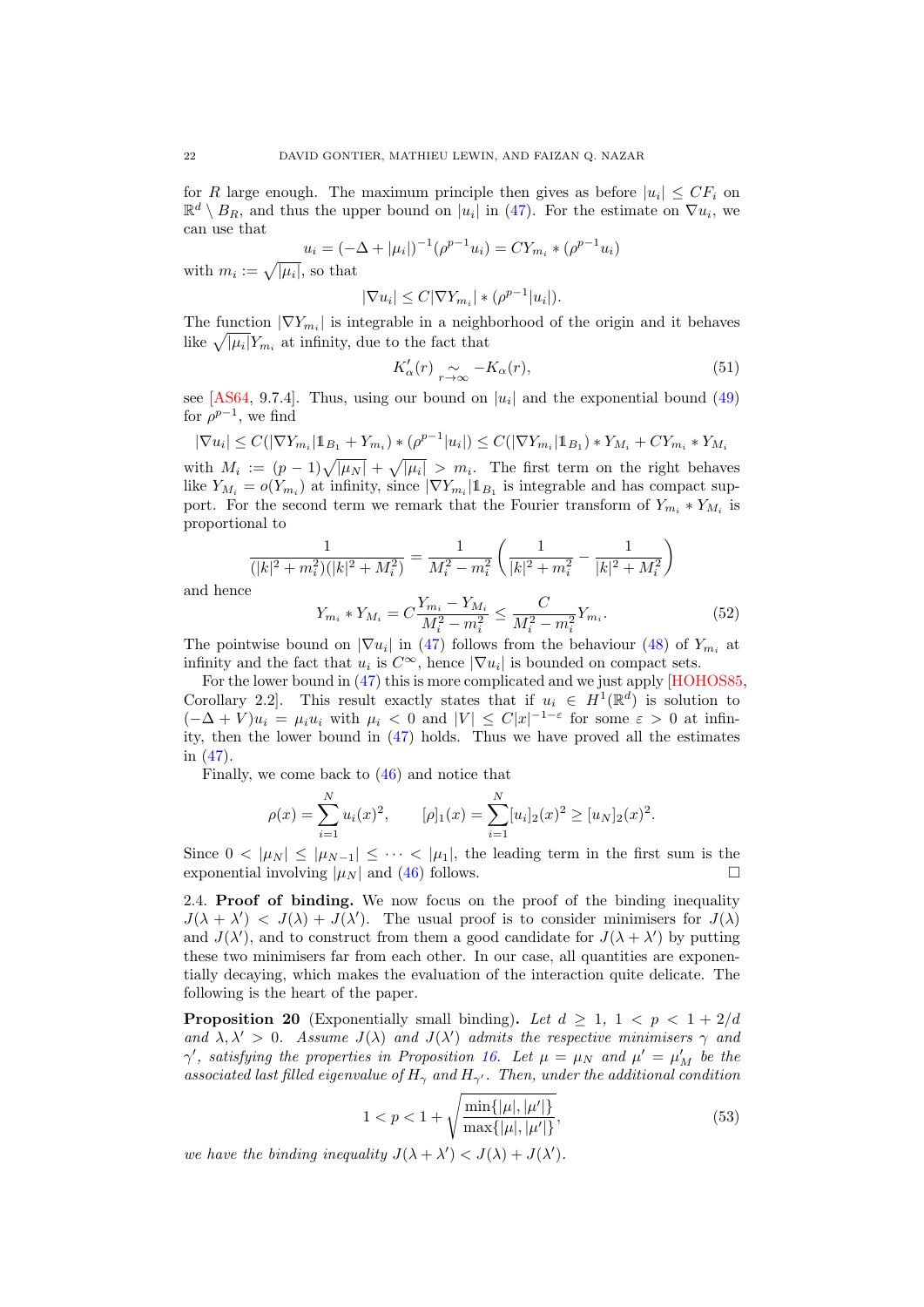*Proof.* We only write the proof in the integer case  $\lambda = N \in \mathbb{N}$  and  $\lambda' = M \in \mathbb{N}$ for clarity. The arguments are exactly the same in the non-integer case, but the notation is a bit more heavy due to the additional rank-one operator.

Let  $\tilde{\gamma} := \sum_{i=1}^N |\tilde{u}_i\rangle\langle\tilde{u}_i|$  and  $\tilde{\gamma}' := \sum_{j=1}^M |\tilde{v}_j\rangle\langle\tilde{v}_j|$  be two real minimisers for  $J(N)$ and  $J(M)$  respectively. Recall that our problem is invariant under rotations. Thus we can introduce  $u_i(x) = \tilde{u}_i(\mathcal{R}x)$  and  $v_i(x) = \tilde{v}_i(\mathcal{R}x)$  for some  $\mathcal{R}, \mathcal{R}' \in SO(d)$ and deduce that these are minimisers of  $J(N)$  and  $J(M)$  as well. We will need to choose  $\mathcal R$  and  $\mathcal R'$  appropriately. For clarity, we prefer to postpone this discussion to Lemma [21](#page-23-0) below. Note that the functions  $u_i, v_j$  satisfy the exponential bounds [\(47\)](#page-19-2) uniformly in  $\mathcal{R}, \mathcal{R}'$  since those are invariant under rotations.

Next, we place the second system far away. For  $R > 0$ , we set  $v_{j,R}(x) :=$  $v_j(x - Re_1)$  where  $e_1 = (1, 0, ..., 0)$ , and we introduce the Gram matrix

$$
S_R := \begin{pmatrix} \mathbb{I}_N & E^R \\ (E^R)^* & \mathbb{I}_M \end{pmatrix}, \quad \text{with} \quad E_{ij}^R := \langle u_i, v_{j,R} \rangle = \int_{\mathbb{R}^d} u_i(x) v_j(x - Re_1) \mathrm{d}x,
$$

as we did in the proof of Lemma [12.](#page-13-1) Since the functions  $u_i$  and  $v_j$  are real-valued and exponentially decaying,  $E^R$  is real and goes to 0 exponentially fast. So the Gram matrix  $S_R$  is real symmetric positive definite for R large enough. As before, the frame

$$
\begin{pmatrix} \psi_{1,R} & \cdots & \psi_{N+M,R} \end{pmatrix} := \begin{pmatrix} u_1 & \cdots & u_N & v_{1,R} & \cdots & v_{M,R} \end{pmatrix} (S_R)^{-\frac{1}{2}}
$$

is orthonormal. Our trial state is the orthogonal projection onto this frame, given by

$$
\gamma_R = \sum_{i=1}^N |\psi_{i,R}\rangle \langle \psi_{i,R}| + \sum_{k=1}^M |\psi_{N+k,R}\rangle \langle \psi_{N+k,R}|
$$
  
= 
$$
\sum_{i,j=1}^N (S_R^{-1})_{ij} |u_i\rangle \langle u_j| + \sum_{k,\ell=1}^M (S_R^{-1})_{N+k,N+\ell} |v_{k,R}\rangle \langle v_{\ell,R}|
$$
  
+ 
$$
\sum_{i=1}^N \sum_{k=1}^M ((S_R^{-1})_{i,N+k} |u_i\rangle \langle v_{k,R}| + (S_R^{-1})_{N+k,i} |v_{k,R}\rangle \langle u_i|).
$$

To compute  $\mathcal{E}(\gamma_R)$ , we consider the Taylor expansion with respect to the largest overlap

$$
e_R := \max_{i,j} \int_{\mathbb{R}^d} |u_i(x)| \, |v_j(x - Re_1)| \, dx.
$$

Note that  $||E^R|| \le e_R$ . We compute all quantities to the order  $O(e_R^2)$ . First, from  $(1 + E)^{-1} = 1 - E + O(E^2)$ , we have

$$
(S_R)^{-1} = \begin{pmatrix} \mathbb{I}_N & 0 \\ 0 & \mathbb{I}_M \end{pmatrix} - \begin{pmatrix} 0 & E^R \\ (E^R)^* & 0 \end{pmatrix} + O(e_R^2).
$$

This gives, to first order and with  $\gamma'_R(x,y) = \gamma'(x - Re_1, y - Re_1)$  the translation of  $\gamma'$ ,

<span id="page-22-0"></span>
$$
\gamma_R = \gamma + \gamma'_R - \sum_{i=1}^N \sum_{j=1}^M E_{ij}^R \left( |u_i\rangle\langle v_{j,R}| + |v_{j,R}\rangle\langle u_i| \right) + O_{\|\cdot\|_{1,1}}(e_R^2)
$$
(54)

where  $\|\gamma\|_{1,1} = \text{Tr}\|$  $1-\overline{\Delta \gamma}$  $\boxed{1-\Delta}$  is the Sobolev-type trace norm. Let us evaluate the different terms in the energy. For the kinetic energy, we obtain (recall that everything is real-valued and that  $N$  and  $M$  are finite)

$$
\text{Tr}(-\Delta\gamma_R) - \text{Tr}(-\Delta\gamma) - \text{Tr}(-\Delta\gamma') = -2\left(\sum_{i=1}^N \sum_{j=1}^M E_{ij}^R \int_{\mathbb{R}^d} \nabla u_i \cdot \nabla v_{j,R}\right) + O(e_R^2).
$$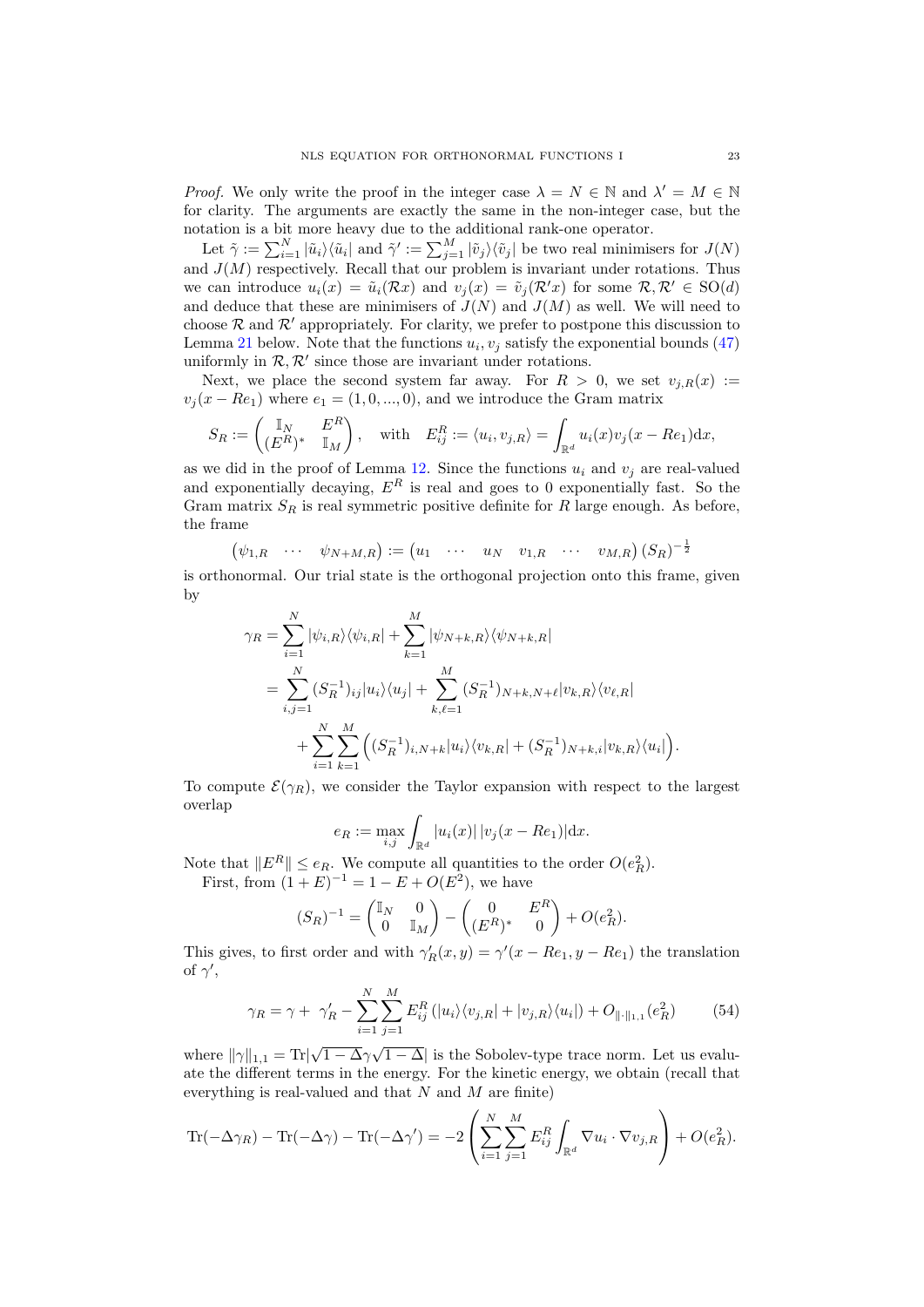Using the Euler-Lagrange equations [\(8\)](#page-1-1), we see that

$$
(-\Delta - \rho^{p-1})u_i = \mu_i u_i
$$
 and  $(-\Delta - (\rho'_R)^{p-1})v_{j,R} = \mu'_j v_{j,R}$ ,

with  $\rho = \rho_{\gamma}$  and  $\rho'_{R} = \rho_{\gamma'}(\cdot - Re_1)$ . This gives for instance

$$
\int_{\mathbb{R}^d} \nabla u_i \cdot \nabla v_{j,R} = \mu_i E_{ij}^R + \int_{\mathbb{R}^d} \rho^{p-1} u_i v_{j,R}.
$$

Since  $\rho$  is bounded, together with the definition of  $e_R$ , we deduce that

Tr( $-\Delta\gamma_R$ ) – Tr( $-\Delta\gamma$ ) – Tr( $-\Delta\gamma'$ ) =  $O(e_R^2)$ .

We now compute the difference for the term  $\int \rho^p$ . We first find an expression for  $\rho_R$ , the density of  $\gamma_R$ . From [\(54\)](#page-22-0), we get

$$
\rho_R = \rho + \rho'_R - 2 \sum_{i=1}^N \sum_{j=1}^M E_{ij}^R u_i v_{j,R} + O_{L^p(\mathbb{R}^d)}(e_R^2).
$$

This gives

$$
\int_{\mathbb{R}^d} \rho_R^p = \int_{\mathbb{R}^d} (\rho + \rho'_R)^p - 2p \int_{\mathbb{R}^d} (\rho + \rho'_R)^{p-1} \sum_{i=1}^N \sum_{j=1}^M E_{ij}^R u_i v_{j,R} + O(e_R^2).
$$

Again, using that  $\rho$  and  $\rho'_R$  are bounded functions, the last integral is of order  $O(e_R^2)$ . Altogether, this proves that

$$
J(N + M) - J(N) - J(M) \leq \mathcal{E}(\gamma_R) - J(N) - J(M)
$$
  
= 
$$
-\frac{1}{p} \int_{\mathbb{R}^d} \left( (\rho + \rho'_R)^p - \rho^p - (\rho'_R)^p \right) + O(e_R^2).
$$

The orthonormalisation procedure generates an error of the order  $O(e_R^2)$  in the energy. The first term of the second line is the nonlinear interaction and it is always negative, from the concavity of  $x \mapsto -x^p$ . The question is whether it wins over the error term  $O(e_R^2)$ . This is the topic of the next result. We recall that our functions  $u_i$  and  $v_j$  depend on the two rotations  $\mathcal R$  and  $\mathcal R'$  which we have introduced at the beginning of the proof and which we choose now, in terms of R.

<span id="page-23-0"></span>**Lemma 21.** Let  $\varepsilon := \sqrt{|\mu_N|}$  and  $\varepsilon' := \sqrt{|\mu_M|}$  and assume, without loss of generality, that  $\varepsilon' \leq \varepsilon$ . Then, there is  $C \geq 0$  so that for all R large enough

<span id="page-23-1"></span>
$$
e_R \le C R^{\frac{3-d}{2}} e^{-\varepsilon' R},\tag{55}
$$

uniformly in  $\mathcal{R}, \mathcal{R}' \in SO(d)$ . On the other hand, for every R large enough there exists  $\mathcal{R}, \mathcal{R}' \in SO(d)$  such that

<span id="page-23-2"></span>
$$
I_R := \int_{\mathbb{R}^d} \left( (\rho + \rho'_R)^p - \rho^p - (\rho'_R)^p \right) \ge C R^{-p(d-1)} e^{-2p \frac{\varepsilon \varepsilon'}{\varepsilon + \varepsilon'} R}.
$$
 (56)

In particular, if  $1 < p < 1 + \frac{\varepsilon'}{\varepsilon}$  $\frac{\varepsilon'}{\varepsilon}$ , then  $e_R^2 = o(I_R)$ .

The polynomial factors  $R^{\frac{3-d}{2}}$  and  $R^{-p(d-1)}$  in [\(55\)](#page-23-1) and [\(56\)](#page-23-2) are not necessarily optimal but will suffice for our argument. Before we provide the proof of Lemma [21,](#page-23-0) we remark that it immediately gives the strict inequality

$$
J(N+M) - J(N) - J(M) < 0
$$

after taking R large enough, whenever  $1 < p < 1 + \frac{\varepsilon^2}{\varepsilon}$  $\frac{\varepsilon'}{\varepsilon}$ . This condition is equivalent to the one in [\(53\)](#page-21-2). It thus only remains to provide the proof of Lemma [21.](#page-23-0)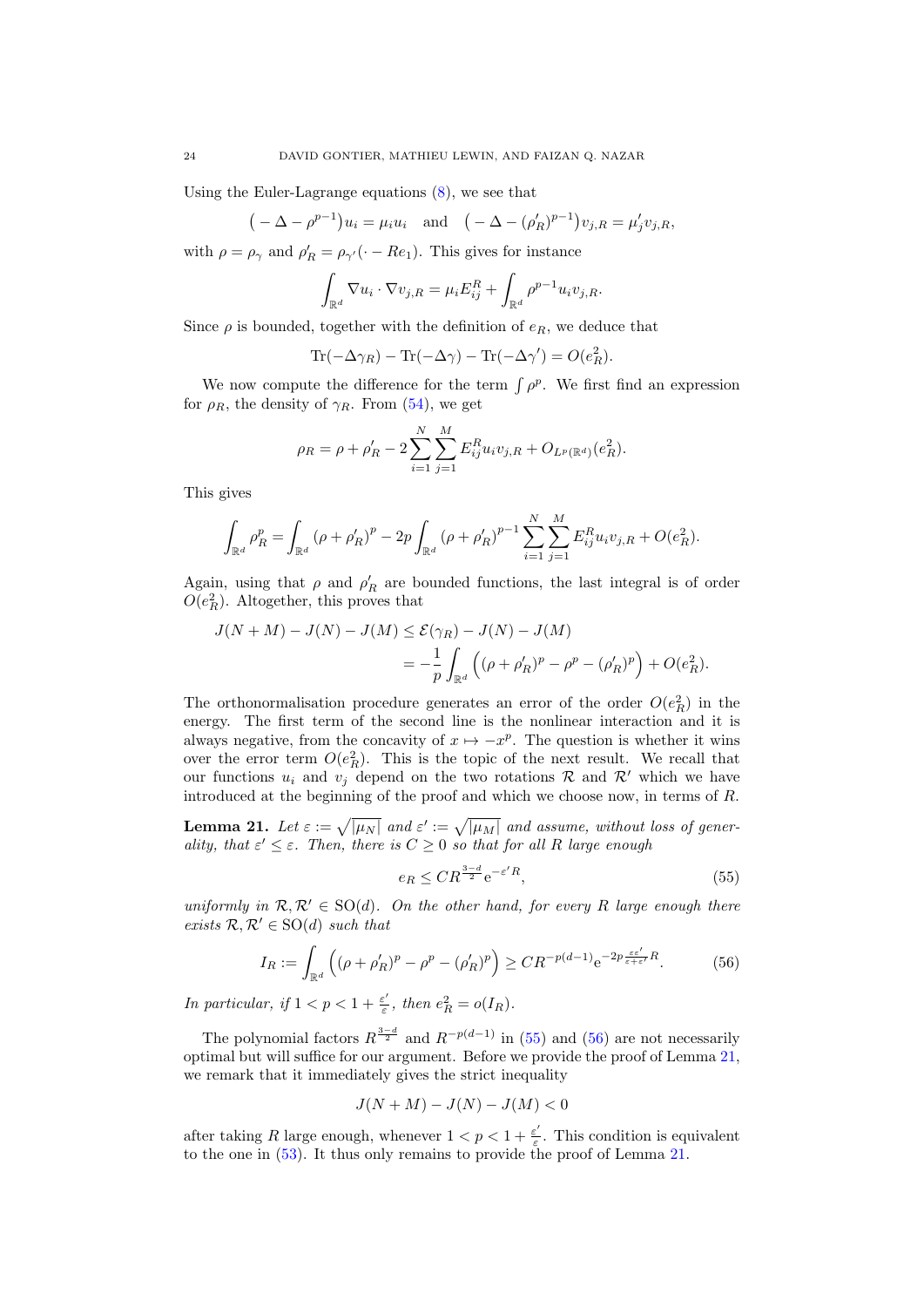*Proof of Lemma [21.](#page-23-0)* Let us first bound  $e_R$ . By Lemma [19](#page-19-0) we have  $|u_i| \leq CY_{m_i}$ and  $|v_j| \leq C Y_{m'_j}$  with  $m_i = \sqrt{|\mu_i|}$  and  $m'_j = \sqrt{|\mu'_j|}$ . Thus we find

$$
\int_{\mathbb{R}^d} |u_i||v_{j,R}| \leq CY_{m_i} * Y_{m'_j}(Re_1) \leq CY_{\varepsilon} * Y_{\varepsilon'}(Re_1).
$$

When  $\varepsilon' < \varepsilon$  we have  $Y_{\varepsilon} * Y_{\varepsilon'} \leq C(\varepsilon - \varepsilon')^{-1} Y_{\varepsilon'}$  by [\(52\)](#page-21-3). When  $\varepsilon' = \varepsilon$  we can use that  $Y_{\varepsilon} * Y_{\varepsilon} = C \varepsilon^{-1} \partial_m Y_m |_{m=\varepsilon}$  which behaves at infinity like  $r Y_{\varepsilon}(r)$ , by [\(51\)](#page-21-4). This gives the bound [\(55\)](#page-23-1).

Let us now bound  $I_R$  from below. Recall that  $\rho(x) = \tilde{\rho}(\mathcal{R}x)$  and  $\rho'(x) =$  $\tilde{\rho}'(\mathcal{R}^{\prime}x)$  From Lemma [19,](#page-19-0) the spherical average of  $\tilde{\rho}$  is bounded below in terms of  $(1+|x|)^{1-d}e^{-2\varepsilon|x|}$ . This means that for any large enough r, there exists at least one  $x_r$  on the sphere of radius r such that  $\tilde{\rho}(x_r) \geq c r^{1-d} e^{-2\varepsilon r}$ . The same lemma provides the pointwise upper bound  $|\nabla \tilde{\rho}(x)| \leq Cr^{1-d}e^{-2\varepsilon r}$  and this implies that

$$
\tilde{\rho}(x) \ge \frac{c \,\mathrm{e}^{-2\varepsilon r}}{2r^{d-1}}
$$

on the ball  $B(x_r, \eta)$  with  $\eta = c/(2C)$ . The same property holds for  $\tilde{\rho}'$  at a point  $x'_r$ . We choose the rotations R and R' to align the points  $x_r$  and  $x'_{r'}$  with the radii  $r + r' = R$  chosen to obtain the largest possible interaction. More precisely, we introduce the point

$$
x^* = \frac{\varepsilon'}{\varepsilon + \varepsilon'} Re_1
$$

where  $|x|^{1-d}e^{-2\varepsilon|x|}$  and  $|x-Re_1|^{1-d}e^{-2\varepsilon|x-Re_1|}$  are of the same order  $R^{1-d}e^{-2\frac{\varepsilon\varepsilon'}{\varepsilon+\varepsilon'}R}$ . We then take  $\mathcal{R}, \mathcal{R}'$  such that

$$
x_r = \mathcal{R}x^*,
$$
  $x'_{r'} = \mathcal{R}'(x^* - Re_1),$   $r = \frac{\varepsilon'}{\varepsilon + \varepsilon'}R,$   $r' = \frac{\varepsilon}{\varepsilon + \varepsilon'}R.$ 

We obtain

$$
\rho(x) \ge c' R^{1-d} e^{-2\frac{\varepsilon \varepsilon'}{\varepsilon + \varepsilon'}R}, \qquad \rho'_R(x) \ge c' R^{1-d} e^{-2\frac{\varepsilon \varepsilon'}{\varepsilon + \varepsilon'}R},
$$

for all  $x \in B(x^*, \eta)$ , with

$$
c' = \frac{c}{2} \left( \frac{\varepsilon}{\varepsilon + \varepsilon'} \right)^{1-d}.
$$

Since the function  $(x, y) \mapsto (x + y)^p - x^p - y^p$  is increasing in x and in y separately for  $p > 1$ , we deduce that

$$
\left[\left(\rho+\rho'_R\right)^p-\rho^p-(\rho'_R)^p\right](x)\geq (c')^p(2^p-1)R^{p(1-d)}e^{-2p\frac{\varepsilon\varepsilon'}{\varepsilon+\varepsilon'}R},
$$

for all  $x \in B(x^*, \eta)$ . From the positivity of the integrand on  $\mathbb{R}^d$  we thus obtain

$$
I_R \ge \int_{B(x^*, \eta)} \left[ (\rho + \rho'_R)^p - \rho^p - (\rho'_R)^p \right] \ge |B(0, \eta)| (c')^p (2^p - 1) R^{p(1-d)} e^{-2p \frac{\varepsilon \varepsilon'}{\varepsilon + \varepsilon'} R}
$$

which is the claimed lower bound  $(56)$ .

$$
\overline{a}
$$

This concludes the proof of Proposition [20.](#page-21-0)

One immediate consequence of Proposition [20](#page-21-0) is the case  $\lambda = \lambda'$ , where the condition [\(53\)](#page-21-2) is always satisfied whenever  $p < 2$ . Since  $J(1) = I(1)$  always has a minimiser, we also conclude that  $J(2)$  always has one, for  $p < 2$ .

<span id="page-24-0"></span>Corollary 22. Let  $d \geq 1$  and  $1 < p < \min\{2, 1 + 2/d\}$ . Then, if  $J(\lambda)$  has a minimiser, we have  $J(2\lambda) < 2J(\lambda)$ . In particular,  $J(2) < 2J(1)$  and  $J(2)$  has a minimiser.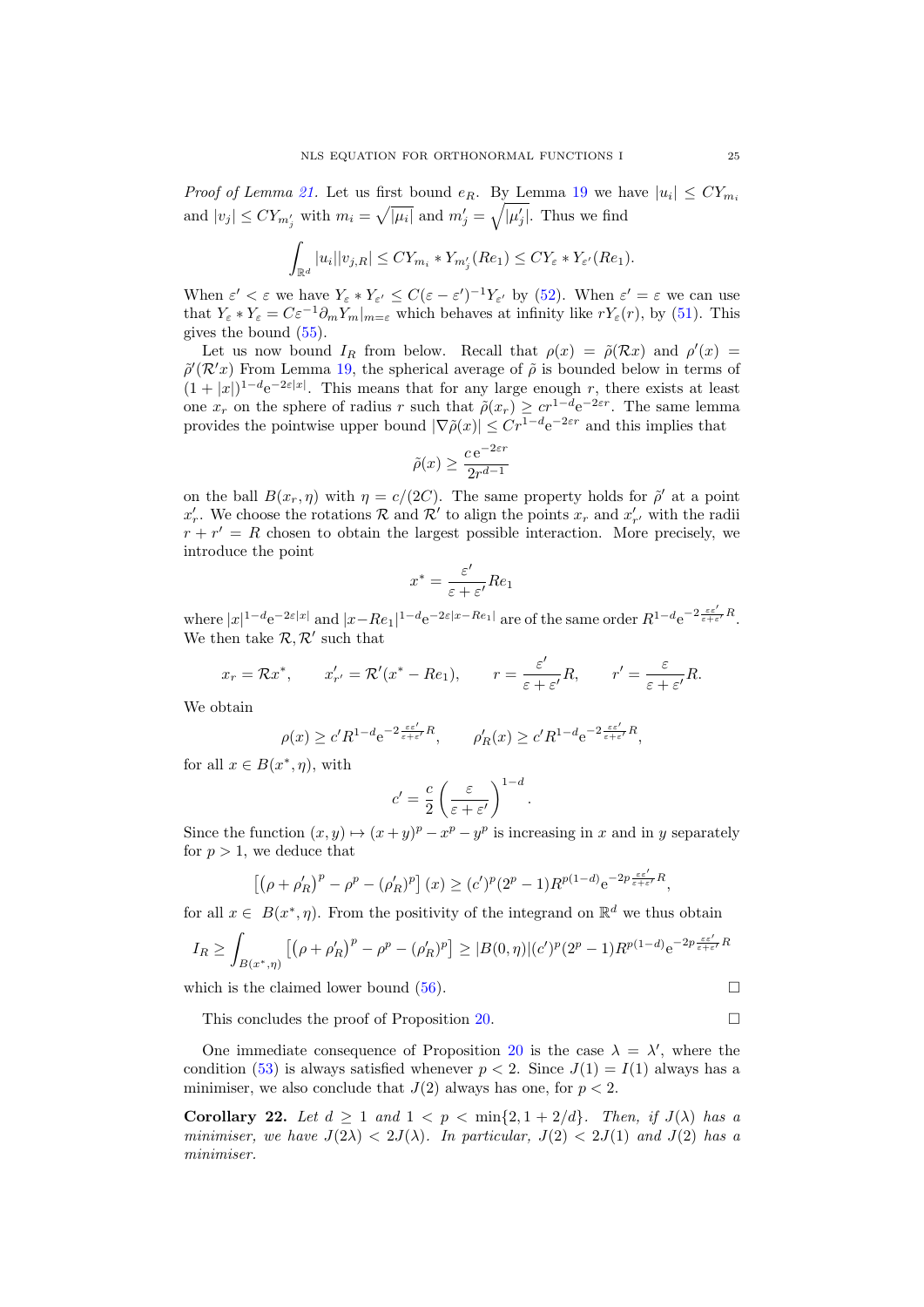<span id="page-25-0"></span>2.5. Proof of Theorem [3.](#page-3-3) Assume that  $J(N)$  and  $J(M)$  have minimisers. Let  $\mu_N$  and  $\mu'_M$  be the corresponding last filled eigenvalues. From [\(40\)](#page-17-4) in the integer case  $\lambda = N$ , and the fact that  $0 > J(N)/N \ge e_{LT}(d, p)$  by *(i)* in Lemma [12,](#page-13-1) we have

$$
\sqrt{\frac{\min\{|\mu_N|, |\mu'_M|\}}{\max\{|\mu_N|, |\mu'_M|\}}}\ge \sqrt{\frac{|I(d, p, 1)|}{|e_{\text{LT}}(d, p)|}}\sqrt{\frac{2 - d(p - 1)}{2p - d(p - 1)}}.\tag{57}
$$

Let  $p_c(d) \in (1,2)$  be the first zero of the function

$$
p \mapsto 1 + \sqrt{\frac{|I(d, p, 1)|}{|e_{\text{LT}}(d, p)|}} \sqrt{\frac{2 - d(p - 1)}{2p - d(p - 1)}} - p.
$$

Using that  $e_{LT}(d, p)$  and  $I(d, p, 1)$  have a finite limit when  $p \to 1^+$  we deduce that  $p_c(d) > 1$ . Hence, if  $J(N)$  and  $J(M)$  have minimisers and if  $1 < p < p_c(d)$ , then  $J(N+M) < J(N) + J(M)$  by Proposition [20.](#page-21-0)

Since we already know that  $J(1) = I(1)$  has a minimiser, we can deduce by induction on N that binding holds and that  $J(N)$  has a minimiser for all N, when  $1 < p < p<sub>c</sub>(d)$ . This concludes the proof of Theorem [3.](#page-3-3)

<span id="page-25-1"></span>**Remark 23** (Numerical evaluation of  $p_c(d)$ ). Any lower bound on  $|I(d, p, 1)|$  and on the Lieb-Thirring constant  $c_{LT}(d)$  appearing in the definition [\(24\)](#page-9-4) of  $e_{LT}(d, p)$ yields a lower bound on  $p_c(d)$ . The NLS energy  $I(d, p, 1)$  can easily be computed numerically to a high precision since this amounts to solving an ordinary differential equation for the radial function  $Q$ . Using a Runge-Kunta solver for  $Q$  and the recent lower bound

<span id="page-25-3"></span>
$$
c_{\rm LT}(d) \ge (0.471851)^{\frac{1}{d}} c_{\rm sc}(d) \tag{58}
$$

from [\[FHJN19,](#page-37-8) Prop. 10] (see also [\[Fra20,](#page-37-6) Thm. 5]), we obtained the lower bounds mentioned in [\(13\)](#page-3-5) for  $p_c(d)$  in dimensions  $d = 1, 2, 3$ . Should  $c_{LT}(3)$  be equal to its conjectured value  $c_{\rm sc}(3)$ , we would obtain the slightly better bound  $p_c(3) \geq 1.494$ .

An exact upper bound on  $I(d, p, 1)$  can be obtained using Gaussian functions as trial states:

<span id="page-25-2"></span>
$$
I(d, p, 1) \le -\frac{d}{2} \left( 1 + \frac{2}{d} - p \right) \left( \frac{p-1}{\pi} \right)^{\frac{d(p-1)}{2+d-dp}} p^{-\frac{2+d}{2+d-dp}}.
$$
 (59)

This happens to be very precise in the regime of interest. In fact, using [\(59\)](#page-25-2) and [\(58\)](#page-25-3), we already obtain

$$
p_c(d) > \begin{cases} 1.612 & \text{for } d = 1, \\ 1.526 & \text{for } d = 2, \\ 1.440 & \text{for } d = 3. \end{cases}
$$
 (60)

We can therefore safely claim that  $4/3 < p_c(3)$ .

2.6. **Proof of Theorem [4.](#page-4-1)** We now prove that  $J(N)$  has a minimiser for an infinity of integers  $N \in \mathbb{N}$ . Let us call  $\mathcal{N} \subset \mathbb{N}$  the set of all the integers n which satisfies the binding inequalities  $J(n) < J(k) + J(n - k)$  for all  $k = 1, ..., n - 1$ . In particular,  $J(n)$  has a minimiser for all  $n \in \mathcal{N}$ . For  $1 < p < \min(2, 1 + 2/d)$  we already know that  $1, 2 \in \mathcal{N}$ . Our goal is to show that  $\mathcal N$  is not finite.

If  $N \notin \mathcal{N}$ , then there is  $1 \leq k \leq N-1$  so that  $J(N) = J(k) + J(N-k)$ . If  $k \notin \mathcal{N}$  or  $N - k \notin \mathcal{N}$ , we can further decompose  $J(k)$  or  $J(N - k)$ , and so on, until we obtain a decomposition of the form

<span id="page-25-4"></span>
$$
J(N) = \sum_{n \in \mathcal{N}} k_n J(n), \quad N = \sum_{n \in \mathcal{N}} k_n n, \quad k_n \in \mathbb{N}.
$$
 (61)

We claim that  $k_n \in \{0,1\}$  and prove this by contradiction. Let  $n_0 \in \mathcal{N}$  be so that  $k_{n_0} \geq 2$  in the previous decomposition. Then, since  $n_0 \in \mathcal{N}$ , we have by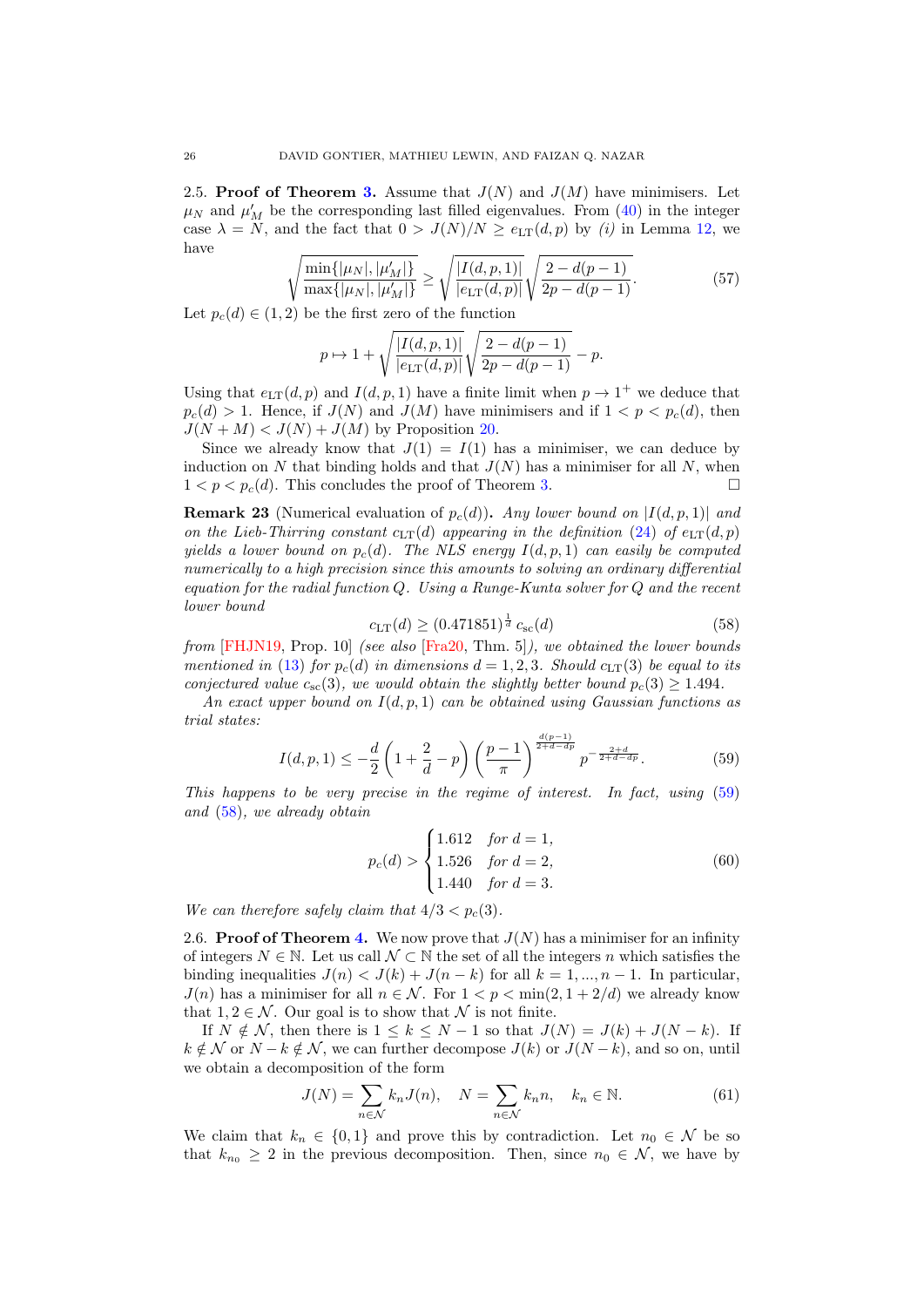Proposition [20](#page-21-0) that  $J(2n_0) < 2J(n_0)$ . Together with the weak-binding inequality, this would imply

$$
J(k_{n_0}n_0) \le (k_{n_0} - 2)J(n_0) + J(2n_0) < k_{n_0}J(n_0).
$$

In other words, if two of more "bubbles" have the same number of particles, it is energetically favourable for these bubbles to merge. This gives

$$
J(N) = J\left(\sum_{\substack{n \in \mathcal{N} \\ n \neq n_0}} k_n n + k_{n_0} n_0\right) < \sum_{\substack{n \in \mathcal{N} \\ n \neq n_0}} k_n J(n) + k_{n_0} J(n_0) = \sum_{n \in \mathcal{N}} k_n J(N),
$$

which is in contradiction with [\(61\)](#page-25-4). So the coefficients  $k_n$  in (61) must all be equal to 0 or 1. Now  $N$  cannot be finite otherwise we would not be able to write all the  $N \notin \mathcal{N}$  as in [\(61\)](#page-25-4) with  $k_n \in \{0,1\}$ . This concludes the proof that  $\mathcal{N}$  is infinite.  $\Box$ 

<span id="page-26-0"></span>2.7. Proof of Theorem [10](#page-9-3) on the large– $N$  limit. Using the Lieb-Thirring inequality  $(14)$ , we have already seen in  $(i)$  in Lemma [12](#page-13-1) that

$$
J(N) \ge e_{\text{LT}}(d, p) N, \qquad \forall N \in \mathbb{N}.
$$

In particular, we see that  $J(N)/N$  is bounded from below.

In Lemma [12](#page-13-1) we have also shown in (ii) that  $J(N) \leq J(N-K)+J(K)$  for every integer  $K = 1, ..., N - 1$ . We deduce first that  $J(N)/N < J(1) = I(1) < 0$  which appears in the upper bound [\(23\)](#page-9-0). The first inequality is in fact strict when  $p < 2$ . by Corollary [22.](#page-24-0) Since the function  $N \mapsto J(N)$  is subadditive and bounded from below by a constant times N we conclude that  $J(N)/N$  converges to its infimum  $e(d, p)$  as in [\(22\)](#page-9-1), by Fekete's subadditive lemma [\[Fek23\]](#page-37-19).

It remains to prove the upper bound on  $e(d, p)$  in terms of the semi-classical constant  $c_{sc}(d)$ . Instead of using the Dirichlet eigenfunctions of a large domain  $\Omega$ , as we mentioned after Theorem [10,](#page-9-3) we rather localise the periodic eigenfunctions in a cube (plane waves), which gives more explicit formulas. Let  $C_L$  be the cube of side length L centered at the origin and let  $\chi \in C_c^{\infty}(\mathbb{R}^d, \mathbb{R}_+)$  be such that  $\int_{\mathbb{R}^d} \chi = 1$ . Denote

$$
u_k(x) = L^{-\frac{d}{2}} \sqrt{\mathbb{1}_{C_L} * \chi} e^{-ik \cdot x}
$$

for  $k \in (2\pi/L)\mathbb{Z}^d$ . It turns out that these functions are orthonormal, since

$$
\langle u_k, u_{k'} \rangle = L^{-d} \int_{\mathbb{R}^d} \mathbb{1}_{C_L} * \chi \, e^{i(k - k') \cdot x} \, dx = (2\pi)^{\frac{d}{2}} \widehat{\mathbb{1}_{C_L} * \chi(k - k')} = 0
$$

due to the fact that  $\widehat{\mathcal{1}_{C_L}}(\ell) = 0$  for  $\ell \in (2\pi/L)\mathbb{Z}^d \setminus \{0\}$ . A computation gives that the kinetic energy of each such function is equal to

$$
\int_{\mathbb{R}^d} |\nabla u_k(x)|^2 = |k|^2 + \frac{1}{L^d} \int_{\mathbb{R}^d} |\nabla \sqrt{\mathbb{1}_{C_L} * \chi}(x)|^2 dx.
$$

The second term is a  $O(1/L)$  since the function  $\mathbb{1}_{C_L} * \chi$  is equal to 1 inside  $C_L$ , at a distance of order one to its boundary, and vanishes outside at a similar distance. We take  $N \approx |C_L| \rho_* = L^d \rho_*$  such functions, each with a different k, with  $\rho_*$  given by [\(21\)](#page-8-2) in Lemma [9](#page-8-0) and  $C = c_{\rm sc}(d)$ . We find the energy

$$
\mathcal{E}(u_{k_1},...,u_{k_N}) = \sum_{j=1}^N k_j^2 - \frac{N^p}{pL^{dp}} \underbrace{\int_{\mathbb{R}^d} (\mathbb{1}_{C_L} * \chi)^p}_{=L^d + O(L^{d-1})} + O\left(\frac{N}{L}\right).
$$

The first term is minimum when we take for the  $k_j$  all the points of  $(2\pi/L)\mathbb{Z}^d$  in a ball of fixed radius  $R$ , where  $R$  is chosen so that there are  $N$  points, that is,  $R \approx \frac{1}{(2\pi)} \left( \frac{d\rho_*}{|\mathbb{S}^{d-1}|} \right)^{1/d}$ . Taking the limit  $L \to \infty$  gives the upper bound in [\(23\)](#page-9-0).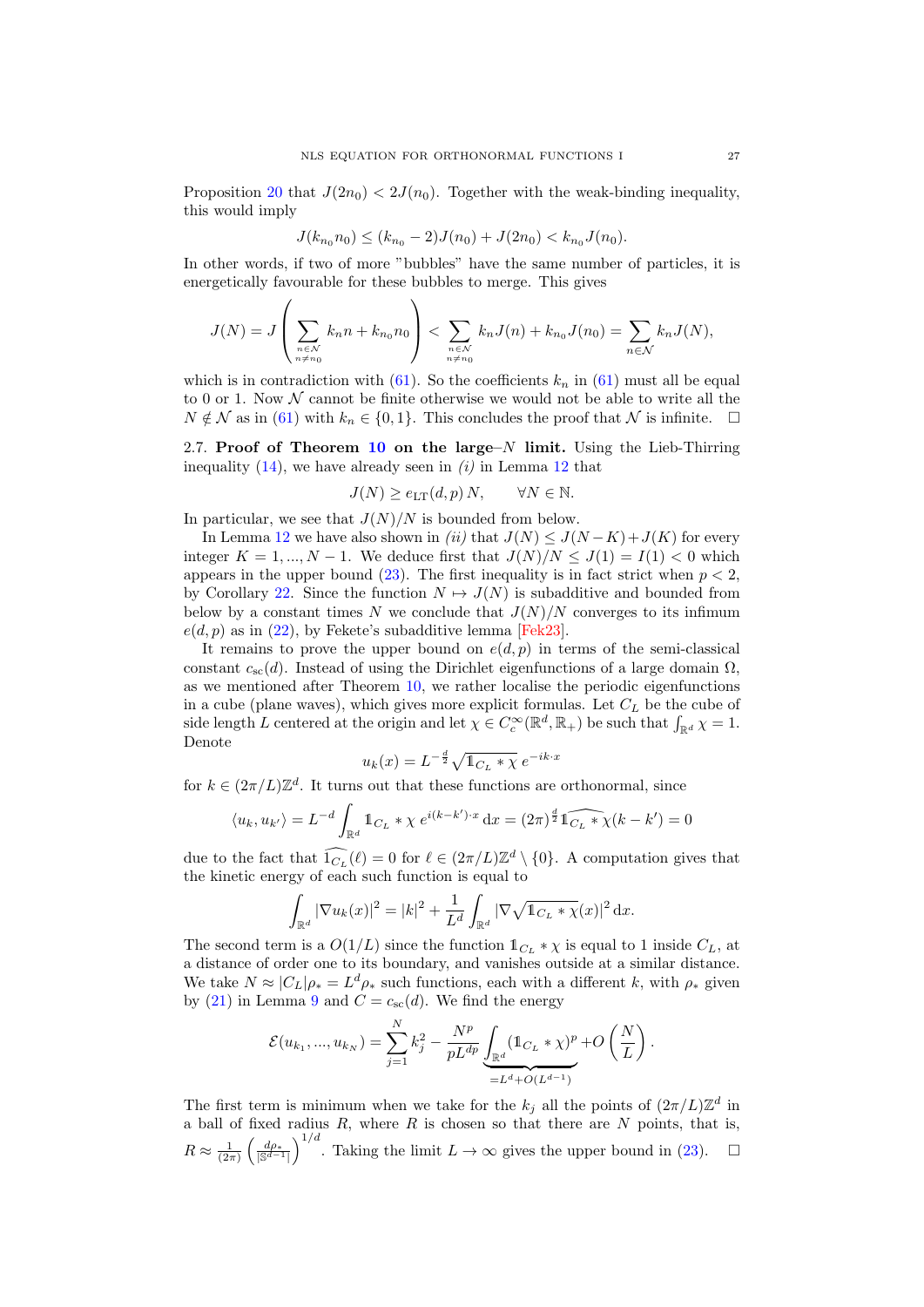Using that  $J$  is Lipschitz by *(iii)* in Lemma [12,](#page-13-1) we infer

$$
\left| \frac{J(N+\alpha)}{N+\alpha} - \frac{J(N)}{N} \right| \le \frac{|J(N+\alpha) - J(N)|}{N+\alpha} + \frac{\alpha |J(N)|}{N(N+\alpha)}
$$

$$
\le \frac{\alpha}{N+\alpha} (C + e(d, p)) \underset{N \to \infty}{\longrightarrow} 0,
$$

for any  $\alpha \in [0,1]$ . This proves that  $J(\lambda)/\lambda$  has the same limit as when it is restricted to integers:

$$
\lim_{\lambda \to \infty} \frac{J(\lambda)}{\lambda} = e(d, p). \tag{62}
$$

Using similar arguments as in the proof of Theorem  $4$ , we can then prove that  $J(\lambda)/\lambda$  is always strictly above its limit, independently of whether it admits a minimiser or not.

<span id="page-27-1"></span>Corollary 24. Let  $d \geq 1$  and  $1 < p < \min\{2, 1 + \frac{2}{d}\}\$ . For all  $\lambda > 0$  and all  $m \in \mathbb{N} \setminus \{1\}$  we have  $J(m\lambda) < mJ(\lambda)$ . In particular, we have

$$
\frac{J(\lambda)}{\lambda} > e(d, p) \tag{63}
$$

for all  $\lambda > 0$ .

*Proof.* If  $J(\lambda)$  has a minimiser, this was already proved in Corollary [22.](#page-24-0) This covers in particular the case  $0 \leq \lambda \leq 1$ . If  $J(\lambda)$  does not have a minimiser, then, according to Remark [15,](#page-16-4) there is an integer  $1 \leq k \leq \lambda$  so that  $J(\lambda) = J(k) + J(\lambda - k)$ . By further decomposing  $J(k)$ , we can therefore write as in [\(61\)](#page-25-4),

$$
J(\lambda) = \sum_{n \in \mathcal{N}} k_n J(n) + J(\lambda - k), \quad \lambda = \sum_{n \in \mathcal{N}} k_n n + (\lambda - k), \quad k_n \in \{0, 1\},
$$

and at least one  $k_n$  has value 1. So we have, as before

$$
mJ(\lambda) = \sum_{n \in \mathcal{N}} m k_n J(n) + m J(\lambda - k) > \sum_{n \in \mathcal{N}} k_n J(mn) + J(m(\lambda - k)) \ge J(m\lambda).
$$

This concludes the proof of Corollary [24.](#page-27-1)  $\Box$ 

## <span id="page-27-0"></span>3. Application: Symmetry breaking for a crystal in the Kohn-Sham model with large Dirac exchange

In this section we explain how the previous results can be used to prove symmetry breaking for an infinite periodic system, within a simple Kohn-Sham model with a Dirac (a.k.a. Slater) term. The results of this section are similar to a recent work by Ricaud [\[Ric18\]](#page-38-15) on the Thomas-Fermi-von Weisäcker-Dirac model, so some technical details will be omitted for shortness. The main difference is that we deal with operators instead of functions. Our results can be generalised to other contexts, such as the symmetry breaking in the dissociation of the hydrogen molecule considered in  $[HHL+19]$  $[HHL+19]$ .

3.1. Notation and main results. Everywhere in this section we fix the dimension  $d=3$ . Let R be a lattice of  $\mathbb{R}^3$ , with unit cell denoted by K and dual lattice by  $\mathcal{R}^*$ . We consider the infinite system obtained by placing one point nucleus of charge  $Z = N$  at each site of this lattice,<sup>[3](#page-27-2)</sup> together with an infinite sea of quantum electrons in a periodic state. We assume that the system is locally neutral, which means that the number of electrons per unit volume must be equal to  $N|\mathbb{K}|^{-1}$ . Our goal is to determine whether these electrons will have the same periodicity  $\mathcal R$  as the lattice of the nuclei or whether it is more favourable energetically to place them with a

<span id="page-27-2"></span><sup>&</sup>lt;sup>3</sup>More generally we could place several nuclei of charges  $z_1, ..., z_M$  in each unit cell, so that the total charge is  $\sum_{m=1}^{M} z_m = N$ .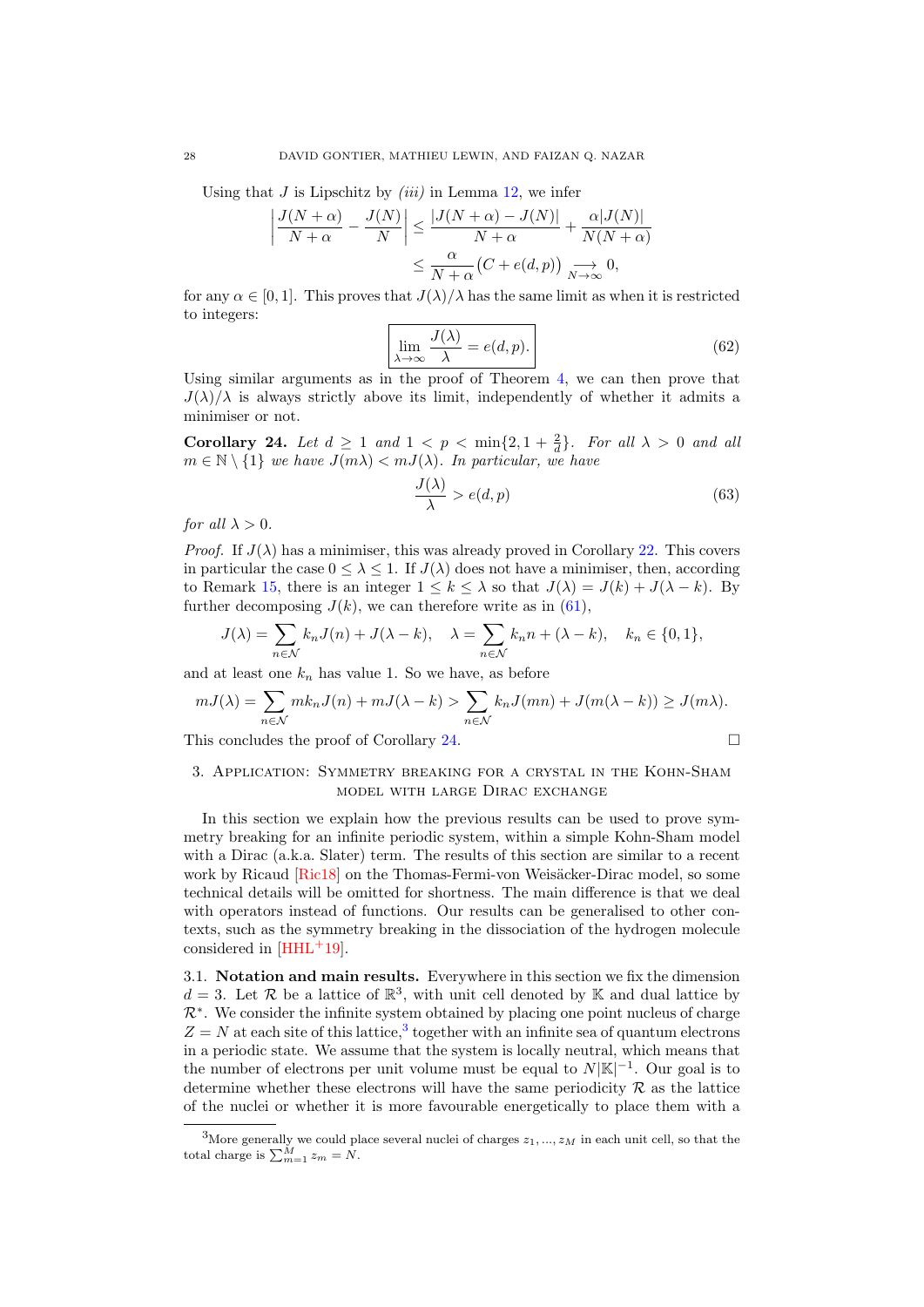different period. In the latter case we say that there is *spatial symmetry breaking*. More specifically, we will study whether the  $(\ell \mathcal{R})$ -periodic electronic ground state is R-periodic or not, for  $\ell > 2$ .

We recall that an R-periodic density matrix  $\gamma$  is a self-adjoint operator  $0 \leq \gamma =$  $\gamma^* \leq 1$  on  $L^2(\mathbb{R}^3)$  (we neglect the spin for simplicity) which commutes with all the translations of the lattice  $\mathcal{R}$ :

$$
\forall R \in \mathcal{R}, \qquad \tau_R \gamma = \gamma \tau_R.
$$

Here  $\tau_R$  is the unitary operator on  $L^2(\mathbb{R}^3)$  defined by  $(\tau_R f)(x) := f(x - R)$ . We restrict ourselves to density matrices which have a finite trace and a finite kinetic restrict ourselves to density matrices which have a finite trace and a finite kinetic<br>energy per unit volume, which means that  $\gamma$  and  $\sqrt{-\Delta}\gamma\sqrt{-\Delta}$  are locally traceclass. The density of  $\gamma$  is the unique R-periodic function  $\rho_{\gamma} \in L^1_{loc}(\mathbb{R}^3, \mathbb{R}_+)$  such that

$$
\text{Tr}(\chi\gamma\chi) = \int_{\mathbb{R}^3} \chi(x)^2 \rho_\gamma(x) \, \mathrm{d}x
$$

for every  $\chi \in L^{\infty}(\mathbb{R}^3)$  of compact support. Any such density matrix  $\gamma$  represents an infinite periodic system of electrons. The number of electrons in each unit cell is defined by

$$
\underline{\text{Tr}}_{\mathcal{R}}(\gamma) := \text{Tr} \left( \mathbb{1}_{\mathbb{K}} \gamma \mathbb{1}_{\mathbb{K}} \right) = \int_{\mathbb{K}} \rho_{\gamma}(x) \, \mathrm{d}x.
$$

In this section we work with electronic density matrices which are  $(\ell \mathcal{R})$ -periodic for some  $\ell \geq 1$ . All the previous definitions are easily extended to the case  $\ell \geq 2$ . Our main goal is to determine whether an  $(\ell \mathcal{R})$ -periodic minimiser is necessarily  $\mathcal{R}$ -periodic or not. In what follows, we enforce neutrality of the system. So, in any supercell of the type  $\ell\mathbb{K}$ , we impose

<span id="page-28-0"></span>
$$
\underline{\text{Tr}}_{\ell\mathcal{R}}(\gamma) = \int_{\ell\mathbb{K}} \rho_{\gamma} = \ell^3 N.
$$

The functional to minimise is the Kohn-Sham energy per unit cell which is defined by

$$
\mathcal{E}_{c,\ell}^{\text{KS}}(\gamma) := \underline{\text{Tr}}_{\ell\mathcal{R}} \left( -\Delta\gamma \right) - N \int_{\ell\mathbb{K}} G_{\mathcal{R}}(x) \rho_{\gamma}(x) \, \mathrm{d}x + \frac{1}{2} D_{\ell\mathcal{R}}(\rho_{\gamma}, \rho_{\gamma}) - \frac{3c}{4} \int_{\ell\mathbb{K}} \rho_{\gamma}(x)^{\frac{4}{3}} \, \mathrm{d}x \tag{64}
$$

for any  $(\ell \mathcal{R})$ -periodic density matrix  $\gamma$ . The first term is the kinetic energy per unit cell  $\ell$ K, interpreted in the sense of quadratic forms. The second term is the interaction between the  $(\ell \mathcal{R})$ -periodic electrons and the lattice R of the nuclei of charge  $Z = N$ . The function  $G_{\mathcal{R}}$  is the R-periodic Green's function, solution to the periodic Laplace equation

<span id="page-28-1"></span>
$$
-\Delta G_{\mathcal{R}} = 4\pi \left( \sum_{R \in \mathcal{R}} \delta_R - |\mathbb{K}|^{-1} \right) \quad \text{and} \quad \int_{\mathbb{K}} G_{\mathcal{R}} = 0. \tag{65}
$$

In other words,  $NG_{\mathcal{R}}$  is the Coulomb potential of the infinite lattice of nuclei, screened by a uniform background. The third term in [\(64\)](#page-28-0) is the Coulomb interaction between the electrons in the Hartree approximation and it reads

$$
D_{\ell\mathcal{R}}(f,g) := \int_{\ell\mathbb{K}} \int_{\ell\mathbb{K}} G_{\ell\mathcal{R}}(x-y)f(x)g(y) \mathrm{d}x \, \mathrm{d}y
$$

where  $G_{\ell \mathcal{R}}$  is defined similarly as in [\(65\)](#page-28-1) with R replaced by  $\ell \mathcal{R}$  and K replaced by  $\ell$ K. Finally, the last term of  $(64)$  is the Dirac or Slater term. This term is an approximation of the exchange-correlation energy of  $\gamma$ , in terms of the density  $\rho_{\gamma}$ only. The parameter  $c \geq 0$  usually has a fixed value given by physical considerations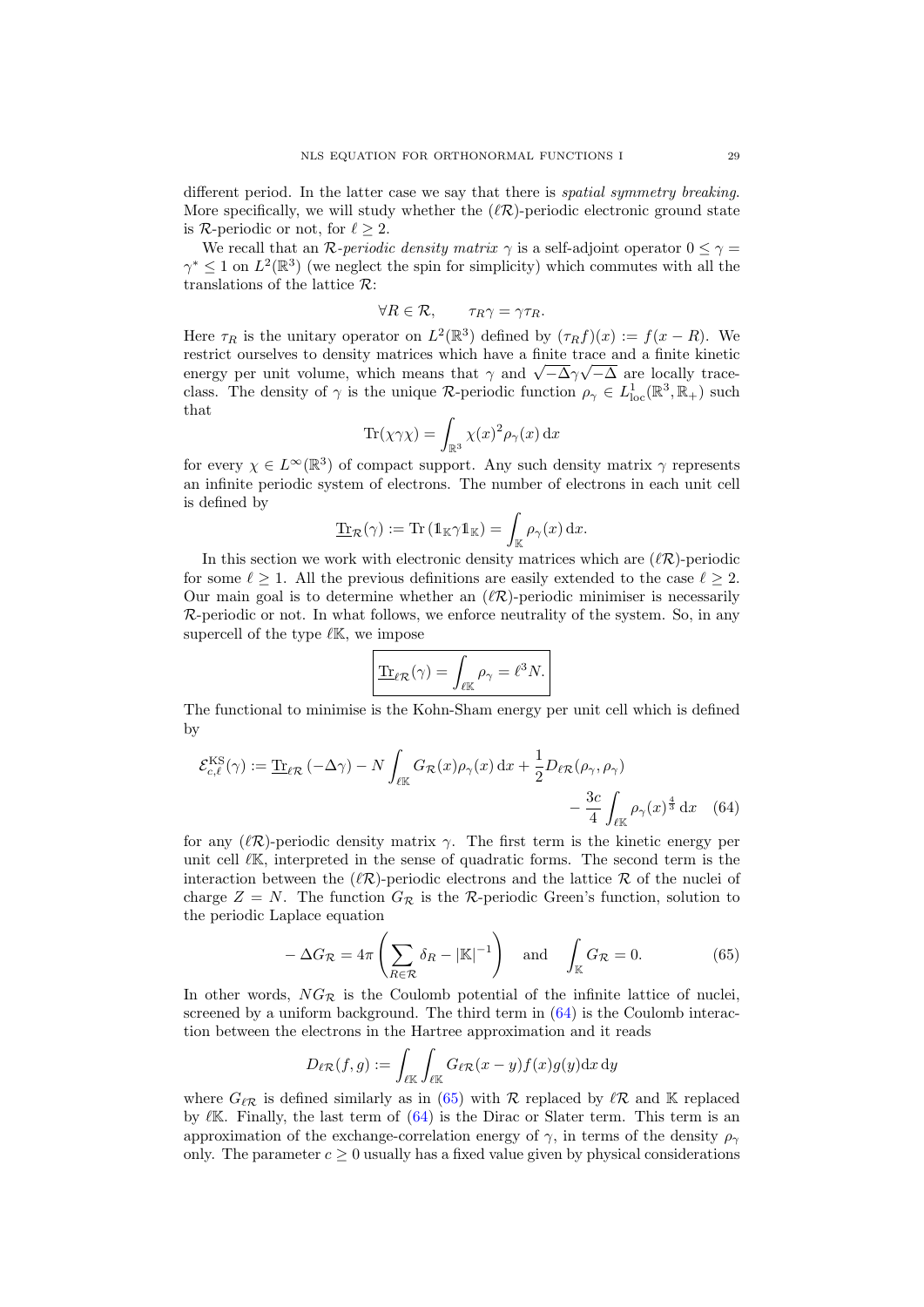(for the exchange part of the energy the constant is  $c \approx 1.24$  without spin [\[LS10,](#page-38-12) Sec. 6.2... Here, we change the value of c, and compare the resulting energies for different values of the periodicity  $\ell$  of the electrons.

The minimisation problem to be considered reads

$$
E^{\text{KS}}(c,\ell) := \min\left\{ \mathcal{E}_{c,\ell}^{\text{KS}}(\gamma), \ \gamma \ (\ell \mathcal{R}) \text{-periodic density matrix}, \ \int_{\ell \mathbb{K}} \rho_{\gamma} = \ell^3 N \right\}. \tag{66}
$$

The existence of minimisers easily follows from the direct method of the calculus of variations, since the problem is posed on the compact set  $\ell \mathbb{K}$  [\[CLL01,](#page-36-21) [CDL08a\]](#page-36-22). An  $\mathcal{R}$ -periodic state is of course  $(\ell \mathcal{R})$ -periodic and its Kohn-Sham energy is found to be equal to  $\mathcal{E}_{c,\ell}^{\text{KS}}(\gamma) = \ell^3 \mathcal{E}_{c,1}^{\text{KS}}(\gamma)$ . In particular we deduce that

$$
E^{\text{KS}}(c,\ell) \leq \ell^3 E^{\text{KS}}(c,1)
$$

for every  $\ell \in \mathbb{N}$  and every  $c \geq 0$ .

Definition 25 (Symmetry breaking). We say that there is spatial symmetry breaking for the Dirac-Kohn-Sham model with parameter  $c \geq 0$  if there exists  $\ell \in \mathbb{N} \setminus \{1\}$ such that

$$
\left| \frac{E^{\text{KS}}(c,\ell)}{\ell^3} < E^{\text{KS}}(c,1).
$$

The definition means that an  $\ell$ -periodic minimiser has a lower energy per unit volume than the 1-periodic state. It does not mean that the electrons will necessarily be in this  $\ell$ -periodic state. But at least we can deduce that they will not be 1-periodic.

The case  $c = 0$  is studied at length in [\[CLL01\]](#page-36-21) and in [\[CDL08a,](#page-36-22) App. A]. In this situation the energy  $\gamma \mapsto \mathcal{E}_{0,\ell}^{KS}(\gamma)$  is convex and the problem  $E^{KS}(0,\ell)$  admits a unique minimiser  $\gamma_{0,\ell}$  for every  $\ell \geq 1$ . This state solves the nonlinear equation

<span id="page-29-0"></span>
$$
\gamma_{0,\ell} = 1 \left( -\Delta - NG_{\mathcal{R}} + \rho_{\gamma_{0,\ell}} * G_{\ell \mathcal{R}} \leq \varepsilon_{0,\ell} \right) \tag{67}
$$

where  $\varepsilon_{0,\ell}$  is a Lagrange multiplier chosen to enforce the constraint that  $\gamma_{0,\ell}$  has  $N\ell^3$  electrons per unit cell. In addition, it is unique in the sense that any  $(\ell \mathcal{R})$ -periodic solution to equation [\(67\)](#page-29-0) for some  $\varepsilon_{0,\ell}$  with the right number of electrons  $N \ell^3$  must be equal to  $\gamma_{\ell}$ . Since the R-periodic state  $\gamma_{0,1}$  with  $\ell = 1$  is a solution for all  $\ell \geq 2$ , it follows that

$$
\gamma_{0,\ell} = \gamma_{0,1}
$$
 and  $\varepsilon_{0,\ell} = \varepsilon_{0,1}$ , for all  $\ell \in \mathbb{N}$ , when  $c = 0$ 

and therefore that

$$
E^{\text{KS}}(0,\ell) = \ell^3 E^{\text{KS}}(0,1), \qquad \text{for all } \ell \in \mathbb{N}, \text{ when } c = 0.
$$

No symmetry breaking occurs for  $c = 0$ . For latter purposes, we mention that the system is called an *insulator* when  $\varepsilon_{0,1}$  can be chosen in a spectral gap of the operator  $-\Delta - NG_{\mathcal{R}} + \rho_{\gamma_{0,1}} * G_{\mathcal{R}}$  in [\(67\)](#page-29-0) and that it is a *metal* otherwise. Which of the two cases occurs depends on the shape of the lattice  $R$  and on the number of particles N per unit cell.

The Dirac term is not convex when  $c > 0$ . It is natural to expect that symmetry will not be broken for  $c$  small enough whereas it could be broken for large  $c$ . This is confirmed by the following result.

<span id="page-29-1"></span>**Theorem 26** (Occurrence of symmetry breaking). Let  $\mathcal{R}$  be a lattice in  $\mathbb{R}^3$  and  $N \in \mathbb{N}$ . There is a critical  $c^* = c^*(R, N) \in [0, \infty)$  such that, for all  $c > c^*$ , the system breaks spatial symmetry. In addition, if the system is insulating at  $c = 0$ , then  $c^* > 0$ : there exists  $c_0^* > 0$  such that  $E^{KS}(\ell, c) = \ell^3 E^{KS}(1, c)$  for all  $\ell \in \mathbb{N}$  and all  $c < c_0^*$ .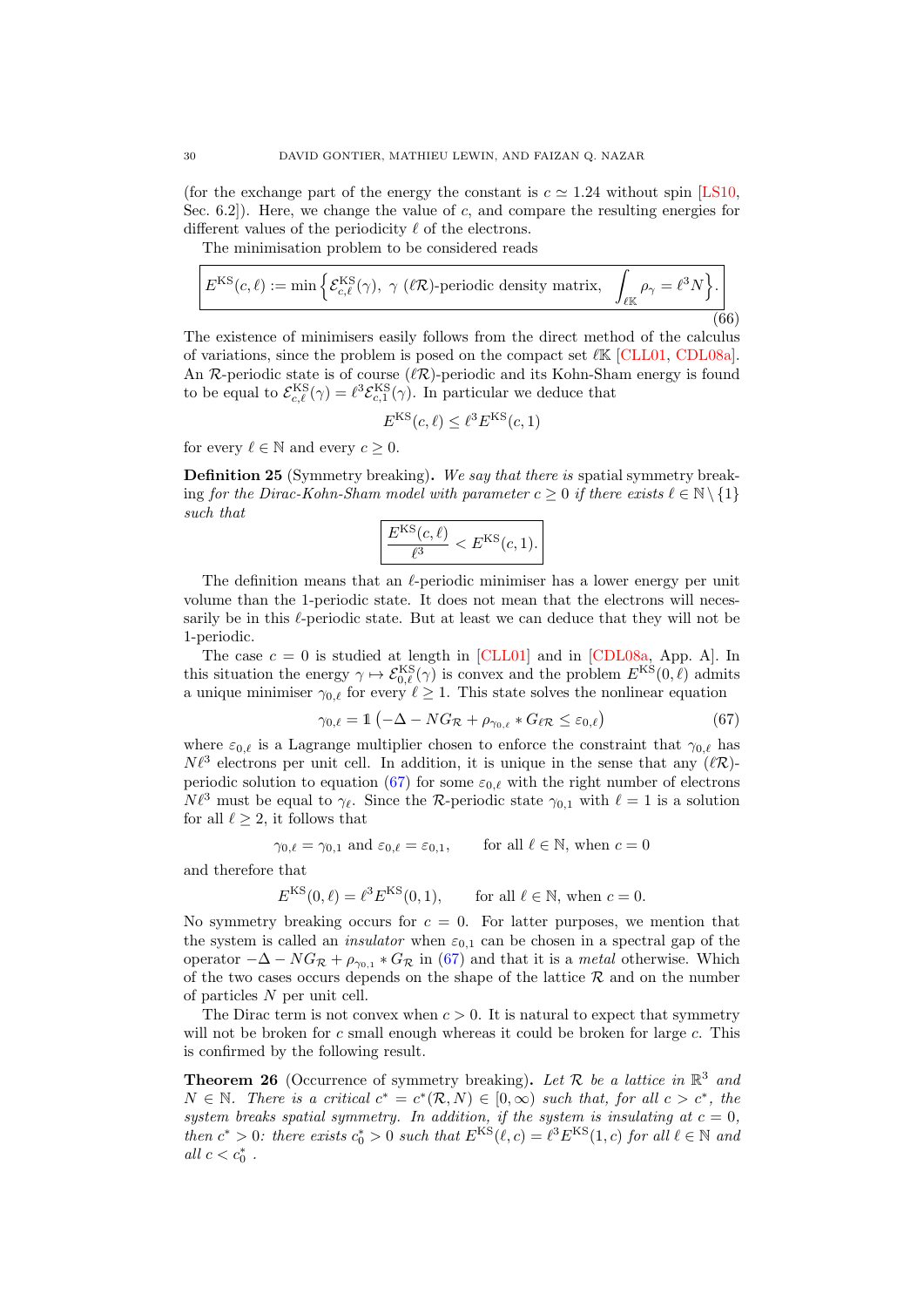The spirit of the result is exactly the same as [\[Ric18\]](#page-38-15) in the Thomas-Fermivon Weisäcker-Dirac case. For  $c$  very large the kinetic energy and the Dirac term dominate, the other terms being of lower order. The very large constant  $c$  has the effect of concentrating the electrons at the scale  $1/c$ . After rescaling length by a factor  $1/c$  about a blow-up point, in the limit the problem converges to the fermionic NLS problem in the whole space with  $p = 4/3$ . This is the content of the following result.

<span id="page-30-0"></span>**Proposition 27** (Convergence to the NLS problem in  $\mathbb{R}^3$ ). Let R be a lattice in  $\mathbb{R}^3$  and  $N \in \mathbb{N}$ . For all  $\ell \in \mathbb{N}$ , we have

$$
\lim_{c \to \infty} \frac{E^{\text{KS}}(c,\ell)}{c^2} = J(\ell^3 N)
$$

where  $J(\ell^3 N)$  is defined as in [\(10\)](#page-3-4) with  $d = 3$  and  $p = 4/3$ .

In Theorem [4](#page-4-1) and in Corollary [24](#page-27-1) we have proved that  $J(\ell^3 N) < \ell^3 J(N)$  for all  $\ell \in \mathbb{N} \setminus \{1\}$ . This shows that for c large enough  $E^{KS}(c, \ell) < \ell^3 E^{KS}(c, 1)$ , hence that there is symmetry breaking. The intuitive picture is that it is more favourable to concentrate  $\ell^3 N$  particles at one point rather than having  $\ell^3$  bumps of  $N$  concentrated electrons, as is the case for the  $R$ -periodic minimiser placed in the  $(\ell \mathcal{R})$ -periodic energy. This is how we can prove the first part of Theorem [26.](#page-29-1)

**Remark 28.** The previous result does not use that  $p = 4/3 < p_c(3)$ . However, since this inequality has been numerically found to hold (see Remark  $23$ ), minimisers for  $J(N)$  always exist, and one can say more. Following the approach of  $[Ric18]$ , it is possible to prove that minimisers  $\gamma_c$  for  $E^{KS}(c, 1)$  satisfy  $U_c \gamma_c U_{c^{-1}} \rightharpoonup \gamma$  weakly- $*$ locally in the trace class, where  $\gamma$  minimises  $J(N)$  and  $U_c$  is the dilation operator defined by  $(U_c f)(x) = c^{3/2} f(cx)$ . In other words, the electrons concentrate at the origin where the nucleus is placed, in the unit cell  $K$ . For  $E^{KS}(c, \ell)$  the result is similar but the  $\ell^3 N$  electrons concentrate at one of the  $\ell^3$  nuclei of the larger unit cell  $\ell$ K. Finally, we have the expansion

$$
E^{\text{KS}}(c,\ell) = J(\ell^3 N) c^2
$$
  
+ 
$$
c \min_{\substack{\gamma \text{ min.}\\ \text{for } J(\ell^3 N)}} \left( - \int_{\mathbb{R}^3} \frac{\rho_\gamma(x)}{|x|} dx + \frac{1}{2} \iint_{\mathbb{R}^3 \times \mathbb{R}^3} \frac{\rho_\gamma(x) \rho_\gamma(y)}{|x - y|} dx dy \right) + o(c).
$$

The literature contains several results in the same spirit as Theorem [26](#page-29-1) and Proposition [27.](#page-30-0) The closest to our work is  $\text{[HHL+19]}$  $\text{[HHL+19]}$  $\text{[HHL+19]}$  which studies the case of the Kohn-Sham hydrogen molecule (two electrons in the field of two nuclei separated by a distance R). This corresponds to  $N = 2$  but since the spin is taken into account there is no orthogonality constraint between  $u_1$  and  $u_2$ . In this model, spin symmetry breaking arises in the limit  $c \to \infty$  because each electron has to concentrate about one of the two nuclei, where it asymptotically solves the NLS problem  $I(1)$ . This is therefore a completely different phenomenon from this present work, where the two particles concentrate at the same point. Other works in the same spirit include for instance  $[AFG^+02, GS14, GZZ16]$  $[AFG^+02, GS14, GZZ16]$  $[AFG^+02, GS14, GZZ16]$  $[AFG^+02, GS14, GZZ16]$  $[AFG^+02, GS14, GZZ16]$  for the *Hartree model* in multiple well potentials, which also has no orthogonality constraint.

In the next section we outline the proof of Proposition [27](#page-30-0) whereas in Section [3.3](#page-32-0) we quickly discuss the absence of symmetry breaking for  $c$  small enough, under the additional assumption that the system is an insulator at  $c = 0$  (second part of Theorem [26\)](#page-29-1).

3.2. Sketch of the proof of Proposition [27](#page-30-0) and of the first part of Theorem [26.](#page-29-1) The symmetry breaking stated in the first part of Theorem [26](#page-29-1) follows immediately from Proposition [27,](#page-30-0) the proof of which we outline in this section.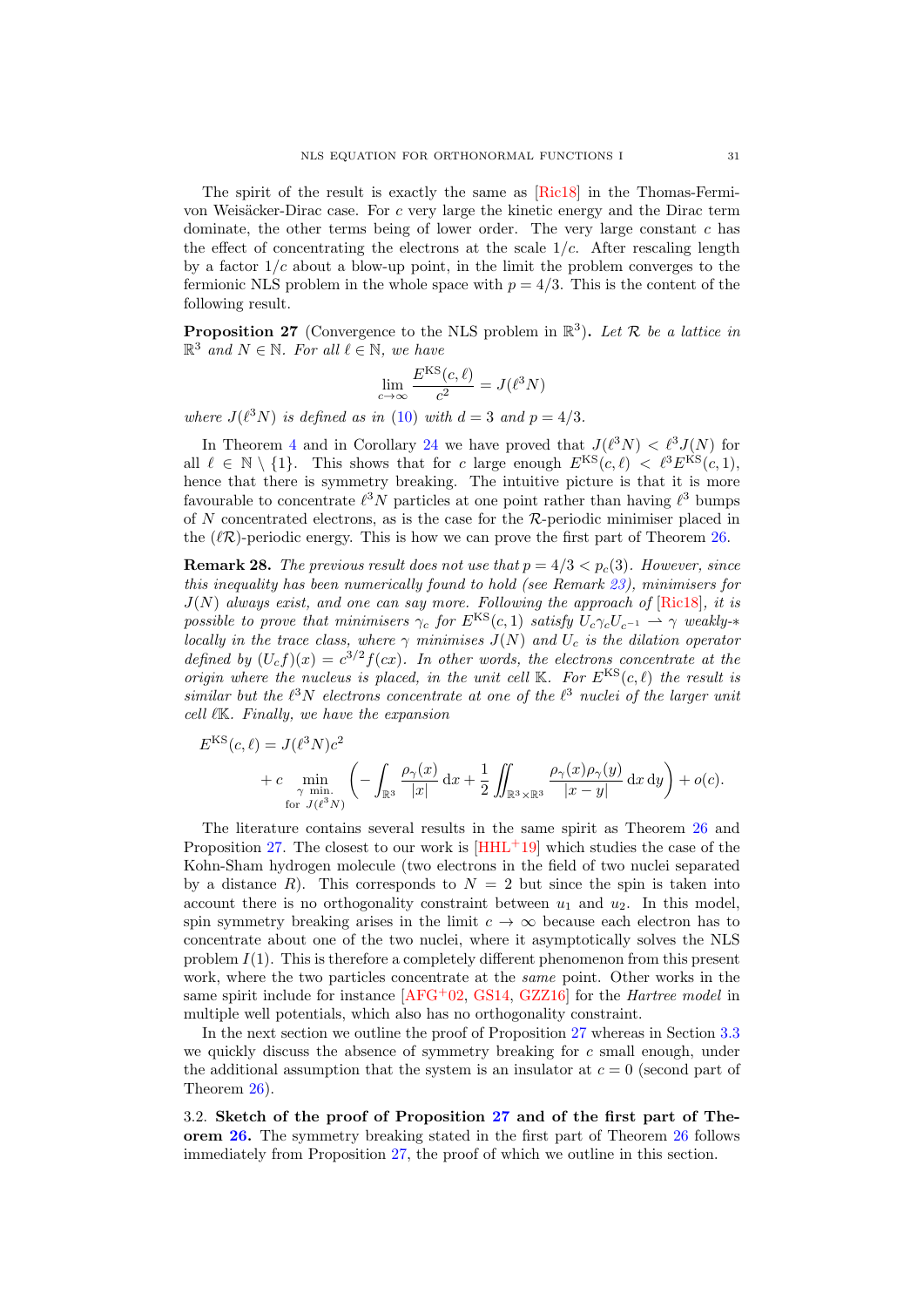We set for simplicity  $\ell = 1$  (the proof is similar in the general case). For  $\check{\gamma}$  and R-periodic density matrix, we call  $\gamma_c = U_c \tilde{\gamma} U_{c^{-1}}$  the rescaled operator whose kernel is

<span id="page-31-2"></span>
$$
\gamma_c(x, y) := c^{-3} \check{\gamma}(x/c, y/c). \tag{68}
$$

Using that  $G_{cR}(x) = c^{-1}G_R(c^{-1}x)$ , we obtain the following scaling relations:

$$
\underline{\text{Tr}}_{c\mathcal{R}}(\gamma_c) = \underline{\text{Tr}}_{\mathcal{R}}(\check{\gamma}), \qquad \int_{c\mathbb{K}} G_{c\mathcal{R}} \rho_c = \frac{1}{c} \int_{\mathbb{K}} G_{\mathcal{R}} \check{\rho}, \qquad D_{c\mathcal{R}}(\rho_c, \rho_c) = \frac{1}{c} D_{\mathcal{R}}(\check{\rho}, \check{\rho}),
$$

$$
\underline{\text{Tr}}_{c\mathcal{R}}(-\Delta \gamma_c) = \frac{1}{c^2} \underline{\text{Tr}}_{\mathcal{R}}(-\Delta \check{\gamma}), \qquad \int_{c\mathbb{K}} \rho_c^{4/3} = \frac{1}{c^2} \left( c \int_{\mathbb{K}} \check{\rho}^{4/3} \right).
$$

We deduce that the energy of  $\check{\gamma}$  can be re-expressed as

$$
\mathcal{E}_{c,1}^{\text{KS}}(\tilde{\gamma}) := c^2 \mathcal{E}_{c\mathcal{R}}(\gamma_c) + c \mathcal{F}_{c\mathcal{R}}(\gamma_c),\tag{69}
$$

with

$$
\mathcal{E}_{c\mathcal{R}}(\gamma_c) := \underline{\text{Tr}}_{c\mathcal{R}}(-\Delta \gamma_c) - \frac{3}{4} \int_{c\mathbb{K}} \rho_c^{4/3}, \qquad \mathcal{F}_{c\mathcal{R}}(\gamma_c) := -N \int_{c\mathbb{K}} G_{c\mathcal{R}} \rho_c + D_{c\mathbb{K}}(\rho_c, \rho_c).
$$

The energy  $\mathcal{E}_{cR}$  is similar to the NLS energy  $\mathcal E$  in [\(31\)](#page-12-5) except that the problem is restricted to the flat torus of size c, instead of being posed over the whole of  $\mathbb{R}^3$ .

Step 1. Let us first prove that

<span id="page-31-1"></span>
$$
\limsup_{c \to \infty} \frac{E^{\text{KS}}(c, 1)}{c^2} \le J(N)
$$
\n(70)

Let  $\gamma$  be a smooth rank-N projector of compact support such that  $\mathcal{E}(\gamma) \leq J(N)+\varepsilon$ . This state can be used as a trial state in the rescaled box  $c\mathbb{K}$ , as soon as its support is strictly included in cK. This amounts to  $(c\mathcal{R})$ -periodising  $\gamma$  in the manner  $\sum_{R \in \mathcal{R}} \tau_{cR}^* \gamma \tau_{cR}$ . Then  $\mathcal{E}_{cR}(\gamma) = \mathcal{E}(\gamma)$  whereas

$$
\lim_{c \to \infty} \mathcal{F}_{c}(\gamma) = -N \int_{\mathbb{R}^3} \frac{\rho_\gamma(x)}{|x|} dx + \frac{1}{2} \iint_{\mathbb{R}^3 \times \mathbb{R}^3} \frac{\rho_\gamma(x) \rho_\gamma(y)}{|x - y|} dx dy.
$$

Hence

$$
E^{KS}(c, 1) \le c^2(J(N) + \varepsilon) + O(c).
$$

The claimed bound [\(70\)](#page-31-1) follows after taking  $c \to \infty$  and then  $\varepsilon \to 0$ .

Step 2. To prove the other inequality

$$
\liminf_{c \to \infty} \frac{E^{\text{KS}}(c, 1)}{c^2} \ge J(N) \tag{71}
$$

we consider a minimiser  $\check{\gamma}_c$  for  $E^{KS}(c, 1)$  and call  $\gamma_c$  the rescaled operator as in [\(68\)](#page-31-2). From the previous step and the positivity of the Hartree term, we have for  $c$  large enough

<span id="page-31-3"></span>
$$
\underline{\text{Tr}}_{\mathcal{R}}(-\Delta \check{\gamma_c}) - N \int_{\mathbb{K}} G_{\mathcal{R}} \check{\rho_c} - \frac{3c}{4} \int_{\mathbb{K}} \check{\rho_c}^{4/3} \le c^2 \frac{J(N)}{2}.
$$
 (72)

Using the Gagliardo-Nirenberg and Hoffmann-Ostenhof periodic inequalities, we have

$$
\int_{\mathbb{K}} \check{\rho_c}^{\frac{4}{3}} \leq C_1 N^{\frac{5}{6}} \left( \int_{\mathbb{K}} \rho_c + \int_{\mathbb{K}} |\nabla \sqrt{\rho_c}|^2 \right)^{\frac{1}{2}} \leq C_2 N^{\frac{5}{6}} \left( N + \underline{\text{Tr}}_{\mathcal{R}} (-\Delta \check{\gamma_c}) \right)^{\frac{1}{2}}.
$$

<span id="page-31-0"></span><sup>&</sup>lt;sup>4</sup>To obtain such a  $\gamma$  one can start with a trial state  $\gamma = \sum_{i=1}^{N} |u_i\rangle\langle u_i|$  and then truncate and regularise the  $u_i$ 's. The new functions can be orthonormalised using the same procedure as in Lemma [12.](#page-13-1)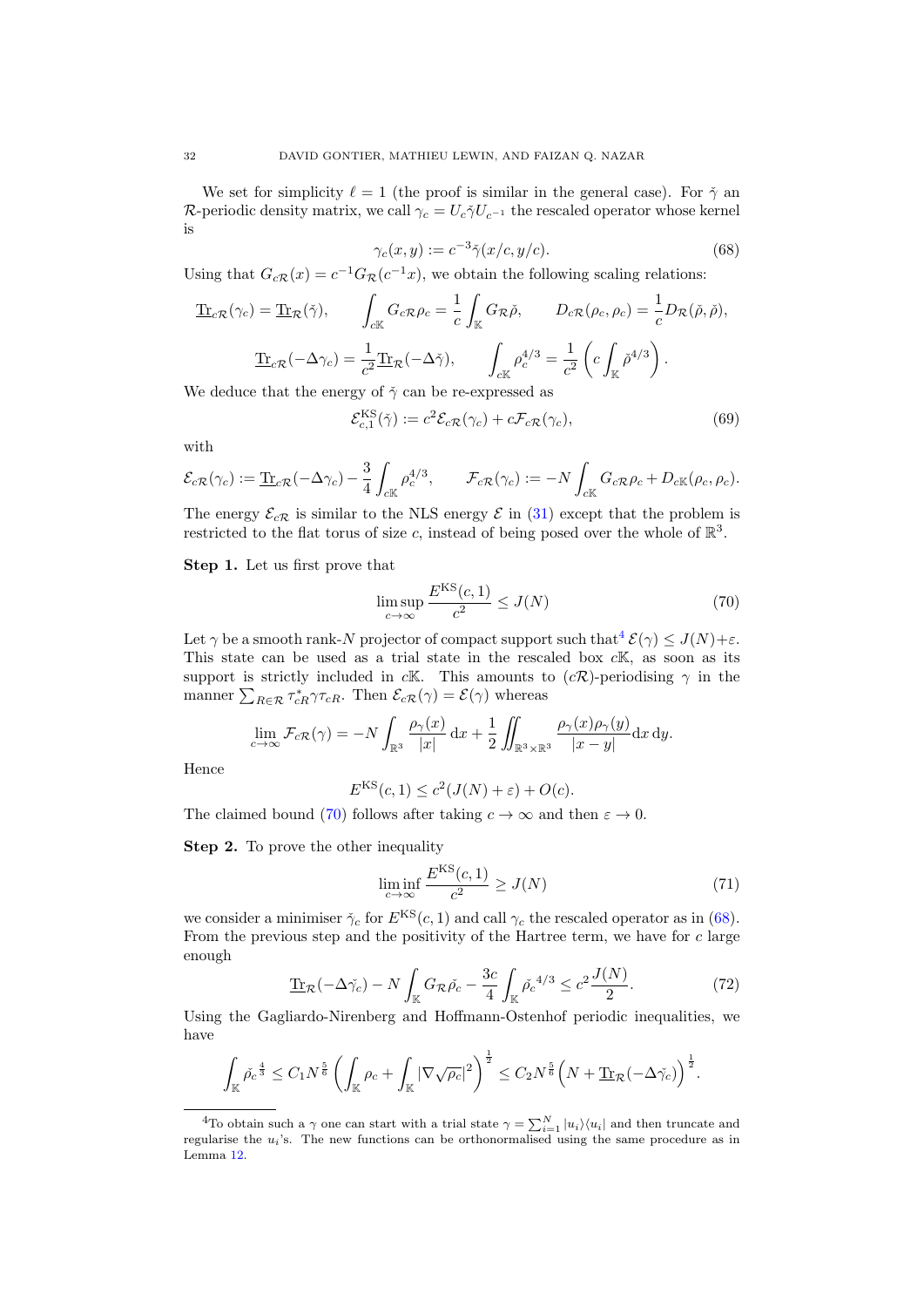Similarly, to control the potential energy, we use that  $G_{\mathcal{R}} \leq |x|^{-1} + C$ , and obtain by Hardy's inequality

$$
\int_{\mathbb{K}} G_{\mathcal{R}} \check{\rho_c} \leq C_2 \sqrt{N} \Big(N + \underline{\text{Tr}}_{\mathcal{R}} (-\Delta \check{\gamma_c})\Big)^{\frac{1}{2}}.
$$

Inserting in [\(72\)](#page-31-3) this gives  $\underline{\text{Tr}}(-\Delta \gamma_c) = O(c^2)$  and hence after scaling we obtain

$$
\underline{\text{Tr}}(-\Delta \gamma_c) = O(1), \qquad \int_{cK} G_c \mathcal{R} \rho_c = O(1).
$$

This gives

$$
E^{KS}(c,1) \ge c^2 \mathcal{E}_{c\mathcal{R}}(\gamma_c) + O(c).
$$

The last step is to show that

<span id="page-32-1"></span>
$$
\liminf_{c \to \infty} \mathcal{E}_{c\mathcal{R}}(\gamma_c) \ge J(N). \tag{73}
$$

To prove [\(73\)](#page-32-1) we decompose  $\gamma_c$  into bubbles. We use the operator version of the bubble decomposition, which has implicitly appeared several times in the literature and can be read with full details in the recent work [\[HKY19,](#page-37-4) Theorem 3.1]. The present setting is slightly different from [\[HKY19\]](#page-37-4) due to the periodic boundary condition but the proof is similar, see, e.g., [\[Ric18\]](#page-38-15) in the case of functions. For operators the result is that there exists a sequence of density matrices  $\{\gamma^{(1)}, \gamma^{(2)}, \dots\}$ over  $\mathbb{R}^3$  with  $\text{Tr}(-\Delta \gamma^{(i)}) < \infty$  such that

$$
N \geq \sum_{i} \text{Tr}(\gamma^{(i)}),
$$
  

$$
\liminf_{c \to \infty} \underline{\text{Tr}}_{c\mathcal{R}}(-\Delta \gamma_c) \geq \sum_{i} \text{Tr}(-\Delta \gamma^{(i)})
$$
  

$$
\lim_{c \to \infty} \int_{c\mathbb{K}} \rho_{\gamma_c}^{\frac{4}{3}} = \sum_{i} \int_{\mathbb{R}^3} \rho_{\gamma^{(i)}}^{\frac{4}{3}}.
$$

and

The Dirac term decomposes exactly since 
$$
4/3
$$
 is a sub-critical power, whereas for the  
mass and the kinetic energy one only obtains lower bounds. The missing mass and  
kinetic energy are contained in the *vanishing* part of  $\gamma_c$ , to employ the vocabulary of  
the concentration-compactness method. Each  $\gamma^{(i)}$  is constructed as the strong local  
limit of  $\chi_{i,c}(\cdot + x_{i,c})\gamma_c\chi_{i,c}(\cdot + x_{i,c})$  for some translation  $x_{i,c}$  and some localisation  
function  $\chi_{i,c}$ , with  $|x_{i,c} - x_{j,c}| \to \infty$  when  $i \neq j$ , up to subsequences. Using the  
subadditivity of J proved in Lemma 12, we deduce that

$$
\liminf_{c \to \infty} \mathcal{E}_{c}(\gamma_c) \ge \sum_i \mathcal{E}(\gamma^{(i)}) \ge \sum_i J\big(\text{Tr}(\gamma^{(i)})\big) \ge J\left(\sum_i \text{Tr}(\gamma^{(i)})\right) \ge J(N). \tag{74}
$$

This concludes our sketch of the proof of Proposition [27.](#page-30-0)

$$
\mathbf{L}^{\prime}
$$

<span id="page-32-0"></span>3.3. Proof of the second point of Theorem  $26$ : stability for small c. When  $c = 0$ , we have recalled from [\[CDL08a,](#page-36-22) App. A] that the minimisation problem  $E^{KS}(0,1)$  admits a unique minimiser, which we denote here by  $\gamma_0$  (it was called  $\gamma_{0,1}$  above). It solves the nonlinear operator equation

<span id="page-32-2"></span>
$$
\gamma_0 = \mathbb{1}(H_0 \le \varepsilon_0) \tag{75}
$$

where  $\varepsilon_0$  is a Lagrange multiplier and

$$
H_0 := -\Delta - NG_{\mathcal{R}} + \rho_0 * G_{\mathcal{R}}.
$$

The assumption that the system is an insulator means that  $\varepsilon_0$  belongs to a spectral gap of the operator  $H_0$ . For simplicity, we denote by

$$
a := \max \sigma(H_0) \cap (-\infty, \varepsilon_0), \qquad b := \min \sigma(H_0) \cap (\varepsilon_0, \infty)
$$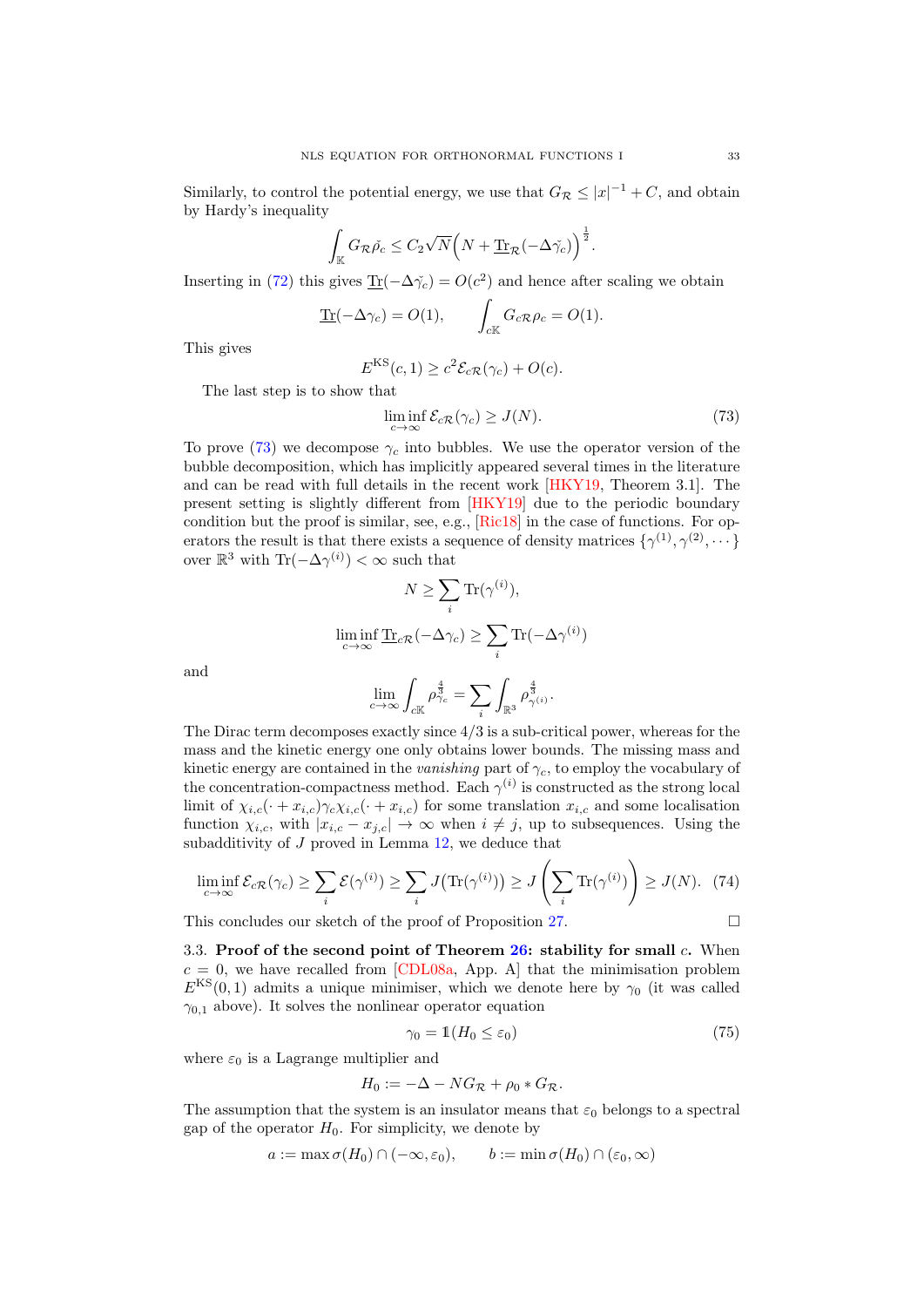and, without loss of generality, we can choose

$$
\varepsilon_0 = \frac{1}{2}(a+b).
$$

The length of the gap is  $g := b - a > 0$ . Let us prove that  $\rho_0 > 0$ . After a Bloch-Floquet transform [\[RS78\]](#page-38-7), the equation [\(75\)](#page-32-2) means that the kernel of  $\gamma_0$  is given by

$$
\gamma_0(x, y) = \sum_{n \ge 0} \int_B \mathbb{1}(\lambda_n(\xi) \le \varepsilon_0) u_n(\xi, x) \overline{u_n(\xi, y)} d\xi
$$

with the density

$$
\rho_0(x) = \sum_{n \ge 0} \int_B \mathbb{1}(\lambda_n(\xi) \le \varepsilon_0) |u_n(\xi, x)|^2 d\xi.
$$

Here B is the Brillouin zone (the unit cell of the dual lattice  $\mathcal{R}^*$ ) and  $(u_n, \lambda_n)$  are the Bloch eigenfunctions and (ordered) eigenvalues, which solve

$$
(|-i\nabla_x + \xi|^2 - NG_{\mathcal{R}} + \rho_0 * G_{\mathcal{R}}) u_n(\xi, \cdot) = \lambda_n(\xi) u_n(\xi, \cdot)
$$

with periodic boundary conditions on  $\partial K$ . By Perron-Frobenius we have  $u_0 > 0$ and  $\lambda_0(0) < \lambda_1(0)$ . By perturbation theory we then deduce that  $\lambda_0(\xi)$  is nondegenerate with a positive eigenfunction  $u_0(\xi, \cdot)$ , for  $\xi$  small enough. Then  $\rho_0 > 0$ and in the following we denote by

$$
\alpha:=\min_{\mathbb{K}}\rho_0>0
$$

the minimal value of the periodic density.

The following shows that the gap does not close and the density stays strictly positive for c small enough.

<span id="page-33-1"></span>**Lemma 29** (Stability of the gap). There is  $c_1 > 0$  such that, for all  $0 \leq c < c_1$ , any minimiser  $\gamma_c$  for  $E^{KS}(c, 1)$  satisfies

$$
\min_{\mathbb{K}} \rho_c > \frac{\alpha}{2}, \quad \text{and} \quad \text{dist}(\sigma(H_c), \varepsilon_0) > \frac{g}{4},
$$

where we set  $\rho_c := \rho_{\gamma_c}$ , and

$$
H_c := -\Delta - NG_{\mathcal{R}} + \rho_c * G_{\mathcal{R}} - c\rho_c^{1/3}.
$$

Finally, we have  $\gamma_c = \mathbb{1}(H_c < \varepsilon_0)$  and there is  $C > 0$  independent of  $c < c_1$  so that the following operator inequality holds:

<span id="page-33-0"></span>
$$
C^{-1}(1 - \Delta) \le |H_c - \varepsilon_F| \le C(1 - \Delta). \tag{76}
$$

*Proof.* Let  $c_n \to 0^+$ . The energy  $c \mapsto E^{KS}(c, 1)$  is continuous at  $c = 0$  and any minimiser  $\gamma_{c_n}$  is a minimising sequence for  $E^{KS}(0,1)$ . Hence it must converge to the unique minimiser  $\gamma_0$  weakly and

$$
\lim_{c_n \to 0^+} \underline{\text{Tr}}_{\mathcal{R}}(-\Delta \gamma_{c_n}) = \underline{\text{Tr}}_{\mathcal{R}}(-\Delta \gamma_0).
$$

This implies that  $\rho_{c_n} \to \rho_0$  strongly in  $L^1 \cap L^3(\mathbb{K})$ . Then we write the associated mean-field operator in the form

$$
H_{c_n} = -\Delta - NG_{\mathcal{R}} + \rho_{c_n} * G_{\mathcal{R}} - c_n \rho_{c_n}^{1/3} = H_0 + (\rho_{c_n} - \rho_0) * G_{\mathcal{R}} - c_n \rho_{c_n}^{1/3}
$$

and estimate the operator norms of the last two terms by

$$
\left\| (\rho_{c_n} - \rho_0) * G_{\mathcal{R}} (1 - \Delta)^{-1} \right\| \leq \|\rho_{c_n} - \rho_0\|_{L^1(\mathbb{K})} \|G_{\mathcal{R}} (1 - \Delta)^{-1}\| \to 0
$$

and

$$
\left\|\rho_{c_n}^{1/3}(1-\Delta)^{-1}\right\| \leq C \left\|\rho_{c_n}\right\|_{L^1(\mathbb{K})}^{1/3}.
$$

With similar estimates we know that  $(H_0+C)(1-\Delta)^{-1}$  and  $(H_0+C)^{-1}(1-\Delta)$  are bounded for C large enough, locally uniformly in c, see [\[CDL08a,](#page-36-22) Lem. 1]. By the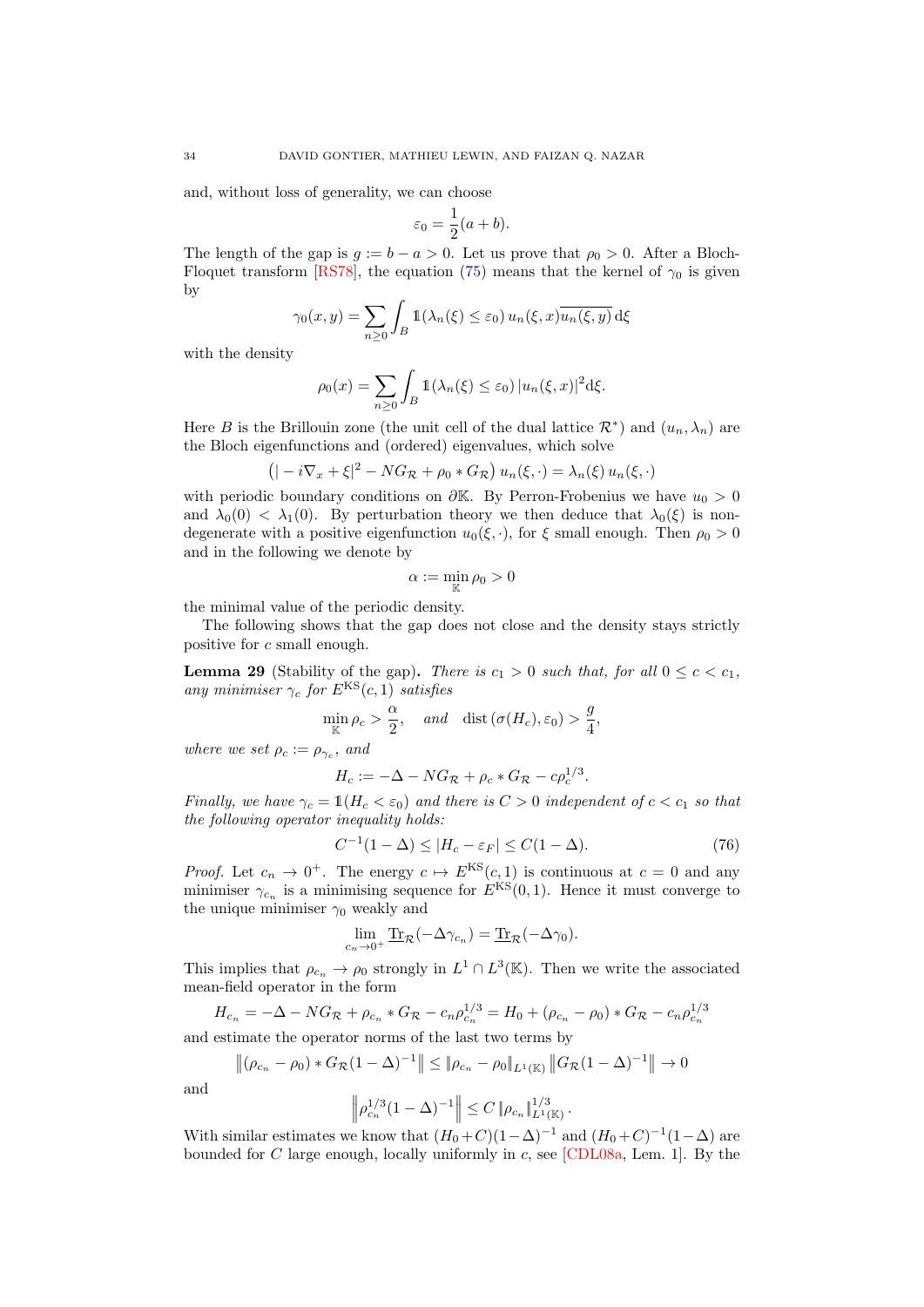Rellich-Kato theorem, this proves that the spectrum of  $H_{c_n}$  converges to that of  $H_0$ . In particular,  $H_{c_n}$  has a gap around  $\varepsilon_0$ , independent of  $c_n$  for  $c_n$  small enough. To conclude we have therefore shown that there exists  $c_1 > 0$  so that any minimiser  $\gamma_c$  for  $E^{KS}(c, 1)$  has a mean-field operator  $H_c$  with the gap  $g/4$  around  $\varepsilon_0$ . This implies [\(76\)](#page-33-0) by [\[CDL08a,](#page-36-22) Lem. 3].

Let then  $\gamma_c$  be any such minimiser for  $c < c_1$ . Since the family  $H(t) = H_0 +$  $t(\rho_c - \rho_0) * G_{\mathcal{R}} - t c \rho_c^{1/3}$  has a gap for all  $t \in [0,1]$  and the rank of a continuous family of orthogonal projectors is always constant, we obtain

$$
\underline{\text{Tr}}_{\mathcal{R}} 1(H_c \leq \varepsilon_0) = N.
$$

By [\[CDL08a,](#page-36-22) App. A] we know that  $\gamma_c = 1(H_c \leq \varepsilon_c)$  where  $\varepsilon_c$  is the unique Lagrange multiplier chosen such that  $\underline{\text{Tr}}(\gamma_c) = N$ , and we conclude that  $\varepsilon_c = \varepsilon_0$  is independent of c. In particular  $\gamma_c = \mathbb{1}(H_c \leq \varepsilon_0)$ .

Finally, we have

$$
\underline{\text{Tr}}(C+H_c)\gamma_c(C+H_c) \le (C+\varepsilon_0)^2 N.
$$

Since  $(H_0 + C)(1 - \Delta)^{-1}$  and  $(H_0 + C)^{-1}(1 - \Delta)$  are bounded, this shows that  $\text{Tr}(1-\Delta)\gamma_c(1-\Delta) \leq C$  uniformly in  $c < c_1$ . This implies that  $\rho_c$  is bounded in  $W^{2,1}(\mathbb{K})$  and therefore we have  $\rho_c \to \rho_0$  in  $L^{\infty}(\mathbb{K})$  when  $c \to 0^+$ . In particular  $\rho_c \ge \alpha/2 > 0$  for c small enough.

Next we use the properties of minimisers for  $c < c_1$  in Lemma [29](#page-33-1) to show that there is indeed only one, for every  $\ell > 1$ .

**Lemma 30.** There is  $c_2 > 0$  so that, for all  $0 \leq c < c_2$ ,  $E^{KS}(c, 1)$  has a unique minimiser  $\gamma_c$ , satisfying the properties of Lemma [29.](#page-33-1) This minimiser is also the unique minimiser for  $E^{KS}(c, \ell)$  for all  $\ell \geq 1$ , hence there is no symmetry breaking for  $c < c_2$ .

Proof. We use the framework developed in [\[BBHS99,](#page-36-23) [HLS05,](#page-37-23) [CDL08a,](#page-36-22) [CDL08b,](#page-36-24) FLLS12. Let  $\gamma_c$  be any minimiser for  $E^{KS}(c, 1)$  with  $c < c_1$  and let  $\gamma$  be any other ( $\ell \mathcal{R}$ )-periodic density matrix. Using  $\underline{\text{Tr}}_{\ell \mathcal{R}}\gamma = \underline{\text{Tr}}_{\ell \mathcal{R}}\gamma_c = \ell^3 N$ , we can rewrite and estimate the difference of the two energies as

$$
\mathcal{E}_{c,\ell}^{\text{KS}}(\gamma) - \mathcal{E}_{c,\ell}^{\text{KS}}(\gamma_c)
$$
\n
$$
= \underline{\text{Tr}}_{\ell\mathcal{R}}(H_c - \varepsilon_0)Q + \frac{1}{2}D_{\ell\mathcal{R}}(\rho_Q, \rho_Q) - \frac{3}{4}c \int_{\ell\mathbb{K}} \left( (\rho_c + \rho_Q)^{\frac{4}{3}} - \rho_c^{\frac{4}{3}} - \frac{4}{3}\rho_c^{\frac{1}{3}}\rho_Q \right)
$$
\n
$$
\geq \underline{\text{Tr}}_{\ell\mathcal{R}}(H_c - \varepsilon_0)Q + \frac{1}{2}D_{\ell\mathcal{R}}(\rho_Q, \rho_Q) - cK \int_{\ell\mathbb{K}} \min\left(\rho_Q^2, \rho_Q^{\frac{4}{3}}\right) \tag{77}
$$

where  $Q := \gamma - \gamma_c$ . In the second line we have used that

<span id="page-34-0"></span>
$$
(1+t)^{4/3} - 1 - \frac{4}{3}t \le C \min(t^{4/3}, t^2)
$$

for all  $t \ge -1$  and that  $\rho_c \ge \alpha/2$ . Our goal is to show that [\(77\)](#page-34-0) is non-negative and vanishes only at  $\gamma = \gamma_c$ . We claim that

<span id="page-34-1"></span>
$$
\int_{\ell \mathbb{K}} \min \left( \rho_Q^2 \, , \, \rho_Q^{\frac{4}{3}} \right) \le C \underline{\text{Tr}}_{\ell \mathcal{R}} (H_c - \varepsilon_0) Q. \tag{78}
$$

The result then follows under the assumption that  $c < c_2 := \min(c_1, (2CK)^{-1})$ .

To prove [\(78\)](#page-34-1) we introduce

$$
Q^{--} := \gamma_c Q \gamma_c, \qquad Q^{-+} := \gamma_c Q (1 - \gamma_c),
$$
  

$$
Q^{+-} := (1 - \gamma_c) Q \gamma_c, \qquad Q^{++} := (1 - \gamma_c) Q (1 - \gamma_c)
$$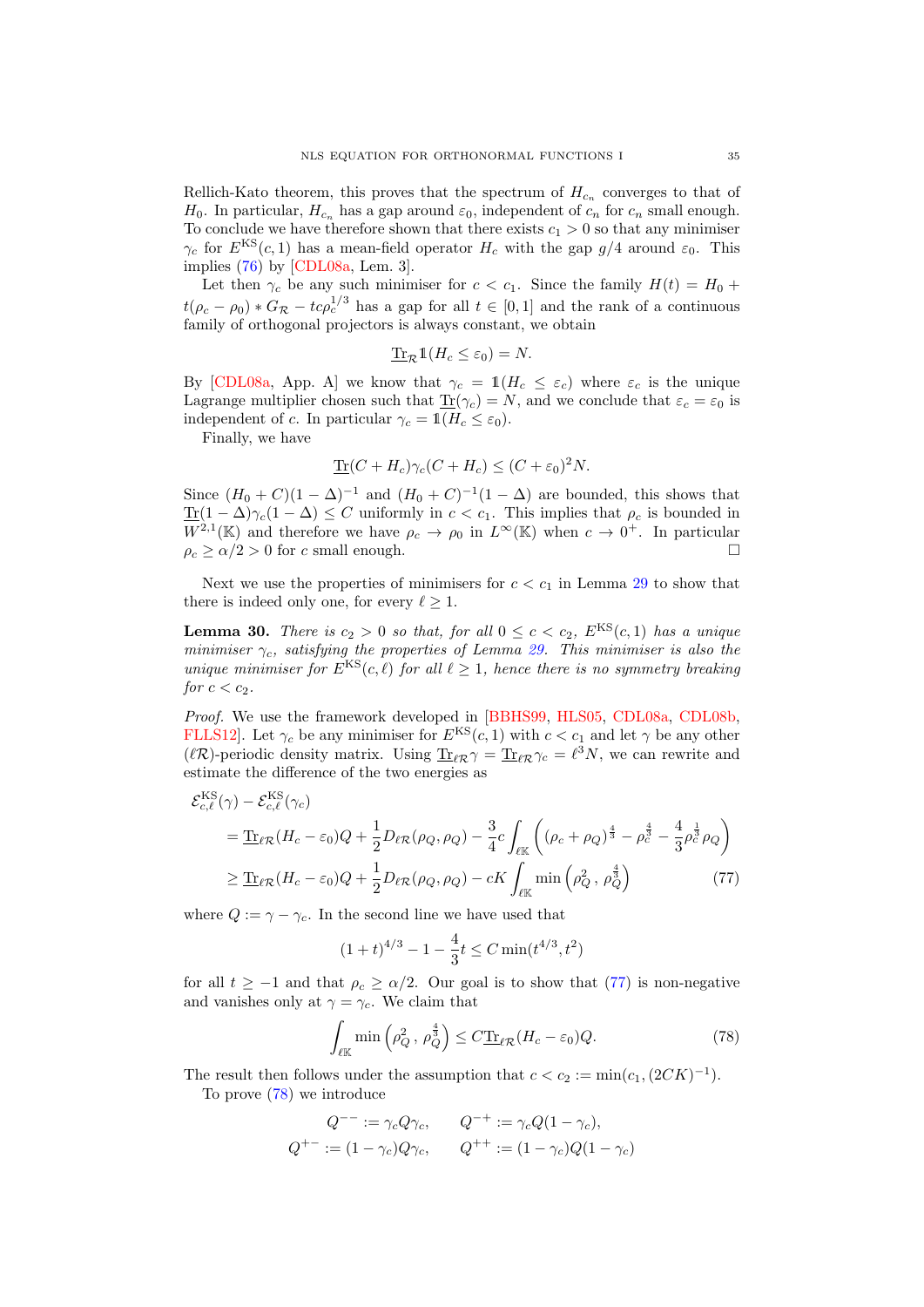and note that

$$
\underline{\text{Tr}}_{\ell\mathcal{R}}(H_c - \varepsilon_0)Q = \underline{\text{Tr}}_{\ell\mathcal{R}}|H_c - \varepsilon_0|(Q^{++} - Q^{--})
$$
  
\n
$$
\geq C\underline{\text{Tr}}_{\ell\mathcal{R}}(1 - \Delta)(Q^{++} - Q^{--}) \geq C\underline{\text{Tr}}_{\ell\mathcal{R}}(1 - \Delta)Q^2.
$$

We have used Bach's inequality  $Q^2 \leq Q^{++} - Q^{--}$  from [\[BBHS99,](#page-36-23) Eq. (18)–(19)]. For  $q = Q^{++}$ ,  $Q^{--}$  we use the Lieb-Thirring inequality which implies

$$
\underline{\text{Tr}}_{\ell\mathcal{R}}(1-\Delta)q \ge C \int_{\ell\mathbb{K}} \rho_q + \rho_q^{\frac{5}{2}} \ge 2C \int_{\ell\mathbb{K}} \rho_q^{\frac{4}{3}}
$$

and provides the desired bound on the two densities  $\rho_{Q^{++}}$  and  $\rho_{Q^{--}}$ .

For  $Q^{+-}$  and  $Q^{-+}$  the argument is slightly more involved. Following [\[CDL08a,](#page-36-22) Prop. 1] we claim that

<span id="page-35-3"></span>
$$
\int_{\ell \mathbb{K}} \rho_{Q^{+-}}^2 + \rho_{Q^{-+}}^2 \le C \, \text{Tr}_{\ell \mathcal{R}} Q^2 \tag{79}
$$

where the constant C is independent of  $\ell$ . The argument goes by duality in the form

$$
\left| \int_{\ell \mathbb{K}} \rho_{Q^{+}} - V \right| = \left| \underline{\text{Tr}}_{\ell \mathcal{R}} \left( \gamma_c V (1 - \gamma_c) Q \right) \right| \leq \| Q \|_{\mathfrak{S}^2(L^2(\ell \mathbb{K}))} \|\gamma_c V\|_{\mathfrak{S}^2(L^2(\ell \mathbb{K}))}
$$
  

$$
\leq \| Q \|_{\mathfrak{S}^2(L^2(\ell \mathbb{K}))} \|\gamma_c (1 - \Delta) \| \left( (1 - \Delta)^{-1} V \right) \|_{\mathfrak{S}^2(L^2(\ell \mathbb{K}))},
$$

with  $\mathfrak{S}^2(\mathfrak{H})$  the Hilbert-Schmidt norm on a Hilbert space  $\mathfrak{H}$ . We have

$$
\|\gamma(1-\Delta)\| \le \|\gamma(H_c - i)\| \|(H_c + i)^{-1}(1-\Delta)\| \le K,
$$

for a constant  $K$  independent of  $c$ . We obtain an upper bound involving

$$
||(1-\Delta)^{-1}V||_{\mathfrak{S}^2(L^2(\ell \mathbb{K}))}^2.
$$

We compute this Hilbert-Schmidt norm in the Fourier basis  $e_k(x) := \ell^{-3/2} e^{ik \cdot x}$ , which gives

$$
\begin{split} \left\|(1-\Delta)^{-1}V\right\|_{\mathfrak{S}^{2}(L^{2}(\ell\mathbb{K}))}^{2} &= \sum_{k_{1},k_{2}\in\mathcal{R}^{*}/\ell}|\langle e_{k_{1}},(1-\Delta)^{-1}Ve_{k_{2}}\rangle|^{2} \\ &= \sum_{k_{1},k_{2}\in\mathcal{R}^{*}/\ell} \frac{1}{(1+|k_{1}|^{2})^{2}}\left|\langle e_{k_{1}},Ve_{k_{2}}\rangle\right|^{2} \\ &= \frac{1}{\ell^{3}}\sum_{k\in\mathcal{R}^{*}/\ell} \frac{1}{(1+|k|^{2})^{2}}\int_{\ell\mathbb{K}}V^{2} \\ &\leq C\int_{\ell\mathbb{K}}V^{2}.\end{split}
$$

This concludes our sketch of the proof of [\(79\)](#page-35-3), hence of [\(78\)](#page-34-1) and of Theorem [26.](#page-29-1)  $\Box$ 

Acknowledgement. This project has received funding from the European Research Council (ERC) under the European Union's Horizon 2020 research and innovation programme (grant agreement MDFT 725528 of M.L.).

#### **REFERENCES**

<span id="page-35-2"></span><span id="page-35-0"></span>

| [AC06]     | A. AMBROSETTI AND E. COLORADO, Bound and ground states of coupled nonlinear          |
|------------|--------------------------------------------------------------------------------------|
|            | <i>Schrödinger equations, C. R. Math. Acad. Sci. Paris, 342 (2006), pp. 453–458.</i> |
| $[AFG+02]$ | W. ASCHBACHER, J. FRÖHLICH, G. GRAF, K. SCHNEE, AND M. TROYER, Symme-                |
|            | try breaking regime in the nonlinear Hartree equation, J. Math. Phys., 43 (2002),    |
|            | pp. 3879–3891.                                                                       |

<span id="page-35-1"></span>[Alb88] C. Albanese, Localised solutions of Hartree equations for narrow-band crystals, Comm. Math. Phys., 120 (1988), pp. 97–103.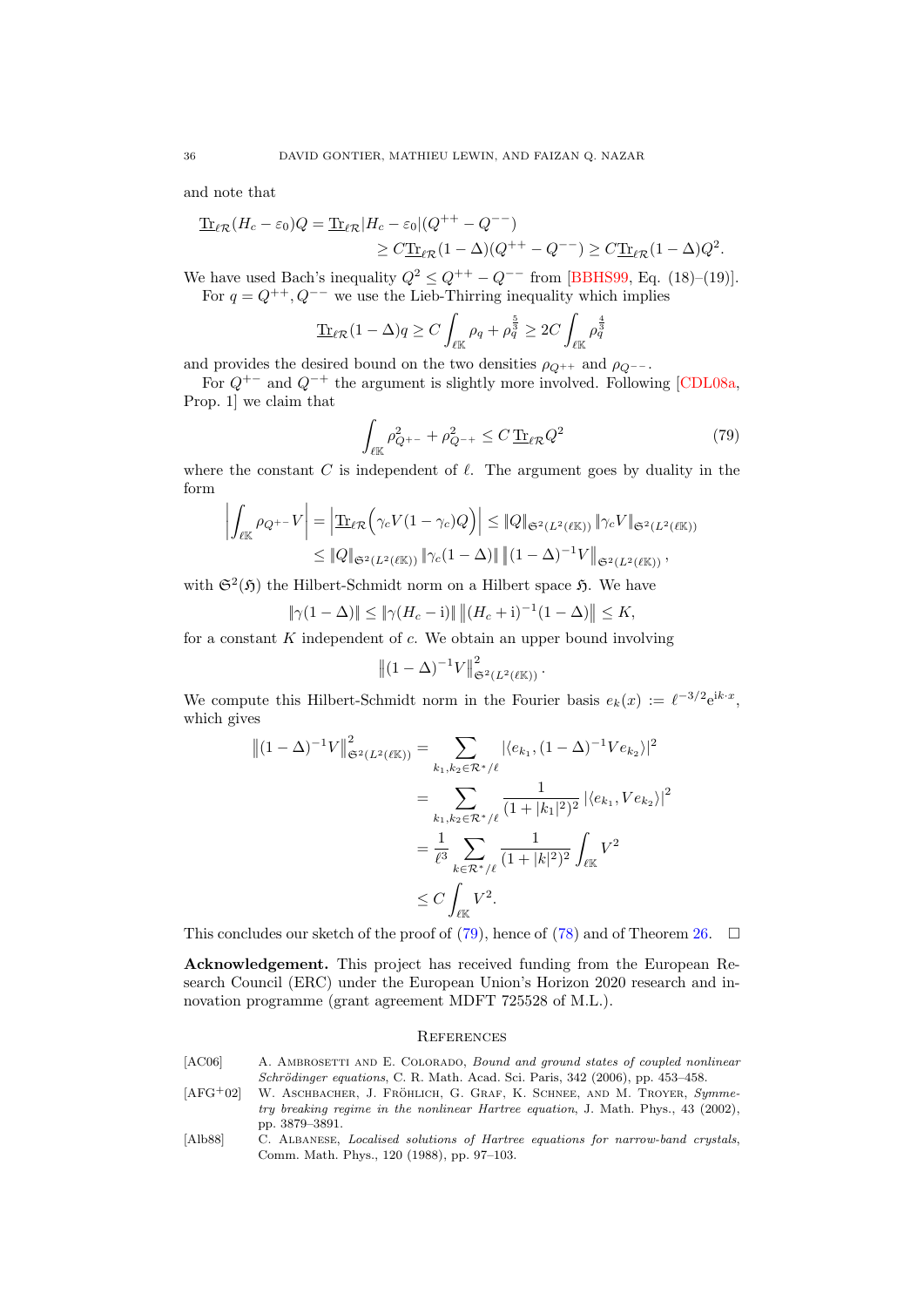- <span id="page-36-24"></span><span id="page-36-23"></span><span id="page-36-22"></span><span id="page-36-21"></span><span id="page-36-20"></span><span id="page-36-19"></span><span id="page-36-18"></span><span id="page-36-17"></span><span id="page-36-16"></span><span id="page-36-15"></span><span id="page-36-14"></span><span id="page-36-13"></span><span id="page-36-12"></span><span id="page-36-11"></span><span id="page-36-10"></span><span id="page-36-9"></span><span id="page-36-8"></span><span id="page-36-7"></span><span id="page-36-6"></span><span id="page-36-5"></span><span id="page-36-4"></span><span id="page-36-3"></span><span id="page-36-2"></span><span id="page-36-1"></span><span id="page-36-0"></span>[AS64] M. ABRAMOWITZ AND I. A. STEGUN, Handbook of mathematical functions with formulas, graphs, and mathematical tables, vol. 55 of National Bureau of Standards Applied Mathematics Series, For sale by the Superintendent of Documents, U.S. Government Printing Office, Washington, D.C., 1964. [Bac92] V. BACH, *Error bound for the Hartree-Fock energy of atoms and molecules*, Commun. Math. Phys., 147 (1992), pp. 527–548. [Bac93]  $\qquad \qquad \qquad -4. Accuracy of mean field approximations for atoms and molecules, Comm.$ Math. Phys., 155 (1993), pp. 295–310. [BBHS99] V. Bach, J. M. Barbaroux, B. Helffer, and H. Siedentop, On the stability of the relativistic electron-positron field, Commun. Math. Phys., 201 (1999), pp. 445–460. [BHL+17] N. Bez, Y. Hong, S. Lee, S. Nakamura, and Y. Sawano, On the Strichartz estimates for orthonormal systems of initial data with regularity, ArXiv e-prints, (2017). [BL83] H. Berestycki and P.-L. Lions, Nonlinear scalar field equations. I. Existence of a ground state, Arch. Rational Mech. Anal., 82 (1983), pp. 313–345. [BL90] A. Bahri and Y. Y. Li, On a min-max procedure for the existence of a positive solution for certain scalar field equations in  $\mathbf{R}^{N}$ , Rev. Mat. Iberoamericana, 6 (1990), pp. 1–15. [BL97] A. Bahri and P.-L. Lions, On the existence of a positive solution of semilinear elliptic equations in unbounded domains, Ann. Inst. H. Poincaré Anal. Non Linéaire, 14 (1997), pp. 365–413. [BL15] X. Blanc and M. Lewin, The crystallization conjecture: A review, EMS Surv. Math. Sci., 2 (2015), pp. 219–306. [BLLS94] V. BACH, E. H. LIEB, M. LOSS, AND J. P. SOLOVEJ, There are no unfilled shells in unrestricted Hartree-Fock theory, Phys. Rev. Lett., 72 (1994), pp. 2981–2983. [BLS94] V. BACH, E. H. LIEB, AND J. P. SOLOVEJ, *Generalized Hartree-Fock theory and the* Hubbard model, J. Statist. Phys., 76 (1994), pp. 3–89. [BM77] C. BARDOS AND M. MERIGOT, Asymptotic decay of the solution of a second-order elliptic equation in an unbounded domain. applications to the spectral properties of a hamiltonian, Proc. R. Soc. Edinburgh A, 76 (1977), pp. 323–344. [BW06] T. BARTSCH AND Z.-Q. WANG, Note on ground states of nonlinear Schrödinger systems, J. Partial Differential Equations, 19 (2006), pp. 200–207. [BWW07] T. BARTSCH, Z.-Q. WANG, AND J. WEI, Bound states for a coupled Schrödinger system, J. Fixed Point Theory Appl., 2 (2007), pp. 353–367. [Cd18] C. COLLOT AND A.-S. DE SUZZONI, Stability of equilibria for a Hartree equation for random fields, arXiv e-prints, (2018), p. arXiv:1811.03150. [CDL08a]  $\&$  E. CANCES, A. DELEURENCE, AND M. LEWIN, A new approach to the modelling of local defects in crystals: the reduced Hartree-Fock case, Commun. Math. Phys., 281 (2008), pp. 129–177. [CDL08b]  $\quad \overline{\phantom{a}}$  Non-perturbative embedding of local defects in crystalline materials, J. Phys.: Condens. Matter, 20 (2008), p. 294213. [CHP17a] T. CHEN, Y. HONG, AND N. PAVLOVIĆ, Global Well-Posedness of the NLS System for Infinitely Many Fermions, Archive for Rational Mechanics and Analysis, 224 (2017), pp. 91–123.  $[CHP17b] \ \ \_\_\_\_\_$  On the scattering problem for infinitely many fermions in dimensions  $d \geq 3$ at positive temperature, Annales de l'Institut Henri Poincaré (C) Non Linear Analysis, (2017). [CL92] I. Catto and P.-L. Lions, Binding of atoms and stability of molecules in Hartree and Thomas-Fermi type theories. I. A necessary and sufficient condition for the stability of general molecular systems, Comm. Partial Differential Equations, 17 (1992), pp. 1051–1110. [CL93a] , Binding of atoms and stability of molecules in Hartree and Thomas-Fermi type theories. II. Stability is equivalent to the binding of neutral subsystems, Comm. Partial Differential Equations, 18 (1993), pp. 305–354. [CL93b] , Binding of atoms and stability of molecules in Hartree and Thomas-Fermi type theories. III. Binding of neutral subsystems, Comm. Partial Differential Equations, 18 (1993), pp. 381–429. [CLL01] I. CATTO, C. LE BRIS, AND P.-L. LIONS, On the thermodynamic limit for Hartree-Fock type models, Ann. Inst. H. Poincaré Anal. Non Linéaire, 18 (2001), pp. 687–760. [Cof72] C. V. COFFMAN, Uniqueness of the ground state solution for  $\Delta u - u + u^3 = 0$  and a variational characterization of other solutions, Arch. Rational Mech. Anal., 46 (1972), pp. 81–95.  $[Dau94]$  F. DAUMER, Équations de Hartree-Fock dans l'approximation du tight-binding, Helv.
	- Phys. Acta, 67 (1994), pp. 237–256.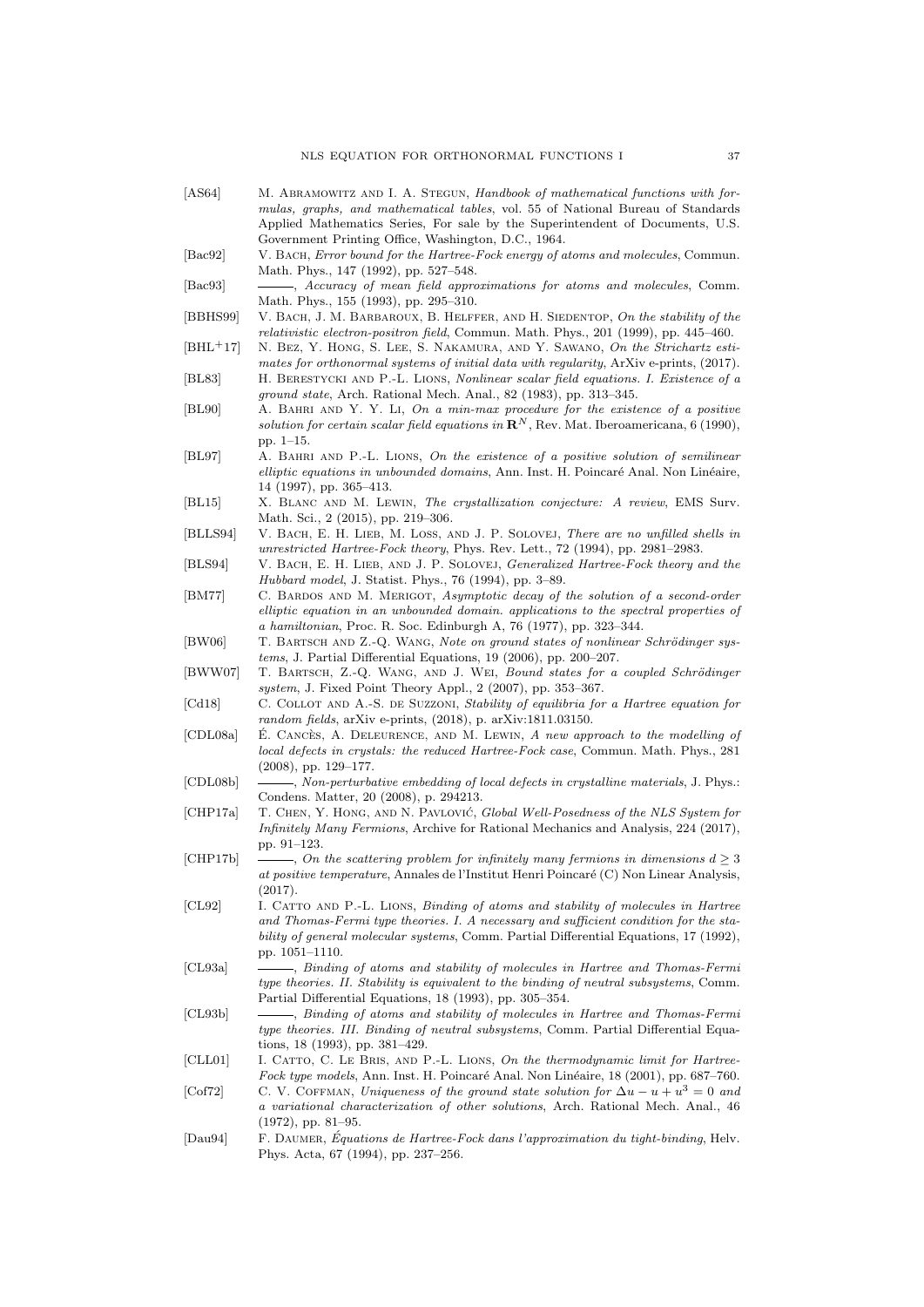- <span id="page-37-7"></span>[de 15] A.-S. DE SUZZONI, An equation on random variables and systems of fermions, arXiv e-prints, (2015).
- <span id="page-37-17"></span>[DR17] J. DEREZIŃSKI AND S. RICHARD, On Schrödinger operators with inverse square potentials on the half-line, Ann. Henri Poincaré,  $18$  (2017), pp. 869–928.
- <span id="page-37-19"></span>[Fek23] M. Fekete, Uber die Verteilung der Wurzeln bei gewissen algebraischen Gleichungen ¨ mit ganzzahligen Koeffizienten, Math. Z., 17 (1923), pp. 228–249.
- <span id="page-37-5"></span>[FGL20a] R. L. FRANK, D. GONTIER, AND M. LEWIN, The nonlinear Schrödinger equation for orthonormal functions II. Application to Lieb-Thirring inequalities, Comm. Math. Phys., in press (2020).
- <span id="page-37-11"></span>[FGL20b]  $\quad \longrightarrow$ , The periodic Lieb-Thirring inequality, ArXiV e-prints, (2020). To Ari Laptev on the occasion of his 70th birthday.
- <span id="page-37-8"></span>[FHJN19] R. L. Frank, D. Hundertmark, M. Jex, and P. T. Nam, The Lieb-Thirring inequality revisited, J. Eur. Math. Soc. (JEMS), in press (2019), p. arXiv:1808.09017.
- <span id="page-37-0"></span>[FI73] B. D. FRIED AND Y. H. ICHIKAWA, On the Nonlinear Schrödinger Equation for Langmuir Waves, J. Phys. Soc. Jpn., 34 (1973), pp. 1073–1082.
- <span id="page-37-24"></span>[FLLS12] R. L. FRANK, M. LEWIN, E. H. LIEB, AND R. SEIRINGER, A positive density analogue of the Lieb-Thirring inequality, Duke Math. J., 162 (2012), pp. 435–495.
- <span id="page-37-9"></span>[FLLS14] , Strichartz inequality for orthonormal functions, J. Eur. Math. Soc. (JEMS), 16 (2014), pp. 1507–1526.
- <span id="page-37-13"></span>[FLSS07] R. L. Frank, E. H. Lieb, R. Seiringer, and H. Siedentop, M¨uller's exchangecorrelation energy in density-matrix-functional theory, Phys. Rev. A, 76 (2007), p. 052517.
- <span id="page-37-2"></span>[Fra13] R. L. Frank, Ground states of semi-linear PDE. Lecture notes from the "Summerschool on Current Topics in Mathematical Physics", CIRM Marseille, Sept. 2013., 2013.
- <span id="page-37-6"></span>[Fra20] , The Lieb–Thirring inequality: Recent results and open problems, arXiv:2007.09326, (2020).
- <span id="page-37-14"></span>[Fri03] G. FRIESECKE, The multiconfiguration equations for atoms and molecules: charge quantization and existence of solutions, Arch. Ration. Mech. Anal., 169 (2003), pp. 35–71.
- <span id="page-37-18"></span>[FS70] E. M. Ferreira and J. Sesma, Zeros of the modified Hankel function, Numer. Math., 16 (1970), pp. 278–284.
- <span id="page-37-10"></span>[FS17] R. L. Frank and J. Sabin, Restriction theorems for orthonormal functions, Strichartz inequalities, and uniform Sobolev estimates, Amer. Math. J., 139 (2017), pp. 1649–1691.
- <span id="page-37-21"></span>[GS14] Y. GUO AND R. SEIRINGER, On the mass concentration for Bose-Einstein condensates with attractive interactions, Lett. Math. Phys., 104 (2014), pp. 141–156.
- <span id="page-37-22"></span>[GZZ16] Y. Guo, X. ZENG, AND H.-S. ZHOU, Energy estimates and symmetry breaking in attractive Bose-Einstein condensates with ring-shaped potentials, Ann. Inst. H. Poincaré Anal. Non Linéaire, 33 (2016), pp. 809–828.
- <span id="page-37-12"></span>[HH77] M. HOFFMANN-OSTENHOF AND T. HOFFMANN-OSTENHOF, Schrödinger inequalities and asymptotic behavior of the electron density of atoms and molecules, Phys. Rev. A, 16 (1977), pp. 1782–1785.
- <span id="page-37-20"></span>[HHL<sup>+</sup>19] M. HOLST, H. HU, J. LU, J. MARZUOLA, D. SONG, AND J. WEARE, Symmetry Breaking in Density Functional Theory due to Dirac Exchange for a Hydrogen Molecule. Preprint arXiv:1902.03497, 2019.
- <span id="page-37-4"></span>[HKY19] Y. HONG, S. KWON, AND H. YOON, Global existence versus finite time blowup dichotomy for the system of nonlinear Schrödinger equations, J. Math. Pures Appl., 125 (2019), pp. 283–320.
- <span id="page-37-23"></span>[HLS05] C. HAINZL, M. LEWIN, AND E. SÉRÉ, Existence of a stable polarized vacuum in the Bogoliubov-Dirac-Fock approximation, Commun. Math. Phys., 257 (2005), pp. 515– 562.
- <span id="page-37-16"></span>[HOHOS85] M. HOFFMANN-OSTENHOF, T. HOFFMANN-OSTENHOF, AND J. SWETINA, Pointwise bounds on the asymptotics of spherically averaged  $l^2$ -solutions of one-body  $Schrödinger\ equations, Ann. HPPA, 42 (1985), pp. 341-361.$
- <span id="page-37-15"></span>[Kat96] K. KATO, New idea for proof of analyticity of solutions to analytic nonlinear elliptic equations, SUT J. Math., 32 (1996), pp. 157–161.
- <span id="page-37-3"></span>[KF16] P. KEVREKIDIS AND D. FRANTZESKAKIS, Solitons in coupled nonlinear Schrödinger models: A survey of recent developments, Reviews in Physics, 1 (2016), pp. 140 – 153.
- <span id="page-37-1"></span>[Kwo89] M. K. Kwong, Uniqueness of positive solutions of  $\Delta u - u + u^p = 0$  in  $\mathbb{R}^n$ , Arch. Rational Mech. Anal., 105 (1989), pp. 243–266.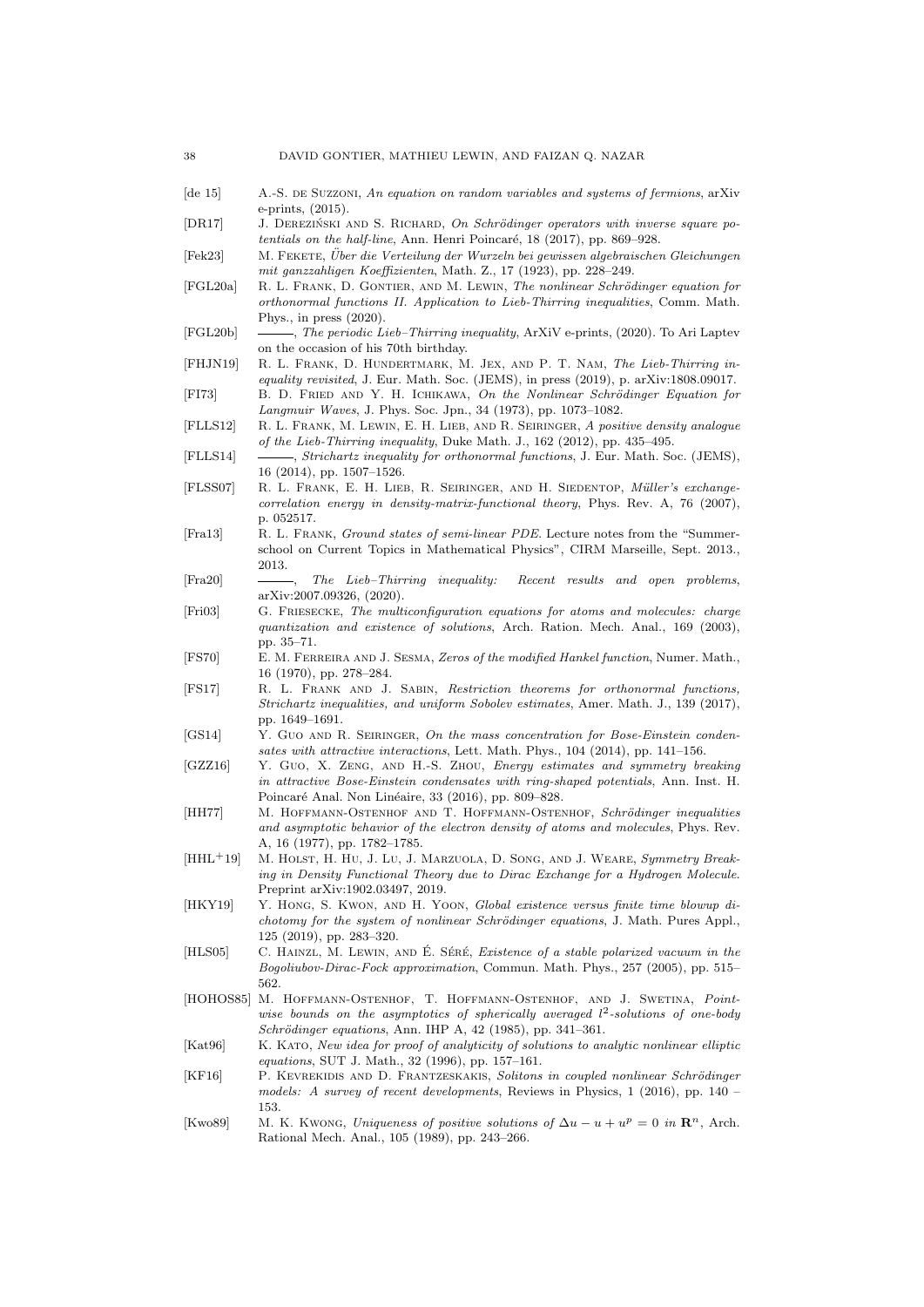- <span id="page-38-11"></span>[Lew10] M. Lewin, *Describing lack of compactness in Sobolev spaces*. Variational Methods in Quantum Mechanics, unpublished lecture notes for a Master course given at the University of Cergy-Pontoise, hal:02450559, 2010.
- <span id="page-38-14"></span>[Lew11]  $\qquad \qquad$ , Geometric methods for nonlinear many-body quantum systems, J. Funct. Anal., 260 (2011), pp. 3535–3595.
- <span id="page-38-24"></span>[Lie81] E. H. LIEB, Variational principle for many-fermion systems, Phys. Rev. Lett., 46 (1981), pp. 457–459.
- <span id="page-38-23"></span>[Lie83a] , Density functionals for Coulomb systems, Int. J. Quantum Chem., 24 (1983), pp. 243–277.
- <span id="page-38-18"></span> $[Lie83b] \qquad \qquad \longrightarrow, An \ L^p \; bound \; for \; the \; Riesz \; and \; Bessel \; potentials \; of \; orthonormal \; functions,$ J. Funct. Anal., 51 (1983), pp. 159–165.
- <span id="page-38-8"></span>[Lio82] P.-L. LIONS, Principe de concentration-compacité en calcul des variations, C. R. Acad. Sci. Paris Sér. I Math., 294 (1982), pp. 261-264.
- <span id="page-38-9"></span>[Lio84a]  $\qquad \qquad \longrightarrow$ , The concentration-compactness principle in the calculus of variations. The  $locally compact case, Part I, Ann. Inst. H. Poincaré Anal. Non Linéaire, 1 (1984),$ pp. 109–149.
- <span id="page-38-10"></span>[Lio84b]  $\qquad \qquad \qquad$ , The concentration-compactness principle in the calculus of variations. The locally compact case, Part II, Ann. Inst. H. Poincaré Anal. Non Linéaire, 1 (1984), pp. 223–283.
- <span id="page-38-6"></span>[LL01] E. H. LIEB AND M. LOSS, Analysis, vol. 14 of Graduate Studies in Mathematics, American Mathematical Society, Providence, RI, 2nd ed., 2001.
- <span id="page-38-26"></span>[LL10] E. Lenzmann and M. Lewin, Minimizers for the Hartree-Fock-Bogoliubov theory of neutron stars and white dwarfs, Duke Math. J., 152 (2010), pp. 257–315.
- <span id="page-38-12"></span>[LS10] E. H. LIEB AND R. SEIRINGER, The Stability of Matter in Quantum Mechanics, Cambridge Univ. Press, 2010.
- <span id="page-38-20"></span>[LS14] M. Lewin and J. Sabin, The Hartree equation for infinitely many particles. II. Dispersion and scattering in 2D, Analysis & PDE, 7 (2014), pp. 1339–1363.
- <span id="page-38-19"></span>[LS15]  $\qquad \qquad \qquad$ , The Hartree equation for infinitely many particles. I. Well-posedness theory, Comm. Math. Phys., 334 (2015), pp. 117–170.
- <span id="page-38-2"></span>[LSSY05] E. H. LIEB, R. SEIRINGER, J. P. SOLOVEJ, AND J. YNGVASON, The mathematics of the Bose gas and its condensation, Oberwolfach Seminars, Birkhäuser, 2005.
- <span id="page-38-17"></span>[LT75] E. H. LIEB AND W. E. THIRRING, Bound on kinetic energy of fermions which proves stability of matter, Phys. Rev. Lett., 35 (1975), pp. 687–689.
- <span id="page-38-16"></span>[LT76] , Inequalities for the moments of the eigenvalues of the Schrödinger hamiltonian and their relation to Sobolev inequalities, Studies in Mathematical Physics, Princeton University Press, 1976, pp. 269–303.
- <span id="page-38-13"></span>[LW05] T.-C. LIN AND J. WEI, Ground state of N coupled nonlinear Schrödinger equations in  $\mathbb{R}^n$ ,  $n \leq 3$ , Comm. Math. Phys., 255 (2005), pp. 629–653.
- <span id="page-38-0"></span>[Mal05] B. Malomed, Encyclopedia of Nonlinear Science, Routledge, 2005, ch. Nonlinear Schrödinger Equations, pp. 639–642.
- <span id="page-38-3"></span>[Man74] S. V. MANAKOV, On the theory of two-dimensional stationary self-focusing of electromagnetic waves, Soviet Phys. JETP, 38 (1974), pp. 505–516.
- <span id="page-38-4"></span>[McL93] K. McLeon, Uniqueness of positive radial solutions of  $\Delta u + f(u) = 0$  in  $\mathbb{R}^n$ . II, Trans. Amer. Math. Soc., 339 (1993), pp. 495–505.
- <span id="page-38-27"></span>[Mor58] J. C. B. MORREY, On the analyticity of the solutions of analytic non-linear elliptic systems of partial differential equations. I. Analyticity in the interior., Amer. J. Math., 80 (1958), pp. 198–218.
- <span id="page-38-21"></span>[OR20] A. Olgiati and N. Rougerie, The hartree functional in a double well, 2020.
- <span id="page-38-5"></span>[Poh65] S. I. POHOZAEV, On the eigenfunctions of the equation  $\Delta u + \lambda f(u) = 0$ , Dokl. Akad. Nauk SSSR, 165 (1965), pp. 36–39.
- <span id="page-38-1"></span>[PS03] L. P. Pitaevskii and S. Stringari, Bose-Einstein condensation, no. 116, Oxford University Press, 2003.
- <span id="page-38-15"></span>[Ric18] J. RICAUD, Symmetry breaking in the periodic Thomas-Fermi-Dirac–von Weizsäcker model, Ann. Henri Poincaré, 19 (2018), pp. 3129-3177.
- <span id="page-38-28"></span>[RS75] M. Reed and B. Simon, Methods of Modern Mathematical Physics. II. Fourier analysis, self-adjointness, Academic Press, New York, 1975.
- <span id="page-38-7"></span>[RS78] , Methods of Modern Mathematical Physics. IV. Analysis of operators, Academic Press, New York, 1978.
- <span id="page-38-22"></span>[Rue99] D. RUELLE, *Statistical mechanics. Rigorous results*, Singapore: World Scientific. London: Imperial College Press , 1999.
- <span id="page-38-25"></span>[Sol91] J. P. SOLOVEJ, Proof of the ionization conjecture in a reduced Hartree-Fock model, Invent. Math., 104 (1991), pp. 291–311.